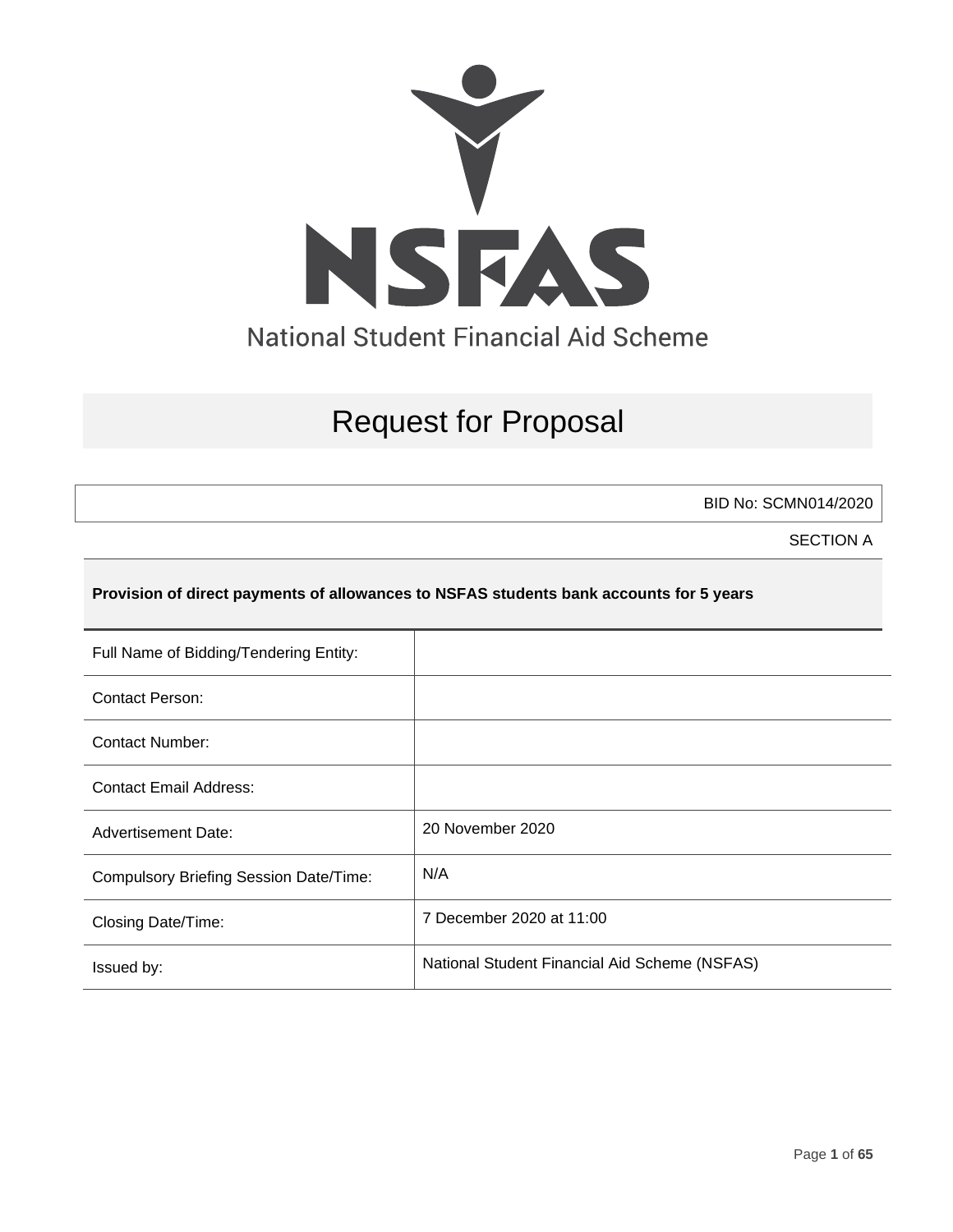

# **Bidder's Authorised Signatory:**

Initials and Surname: Signature: Signature:

..…………………………………………… ..……………………………………………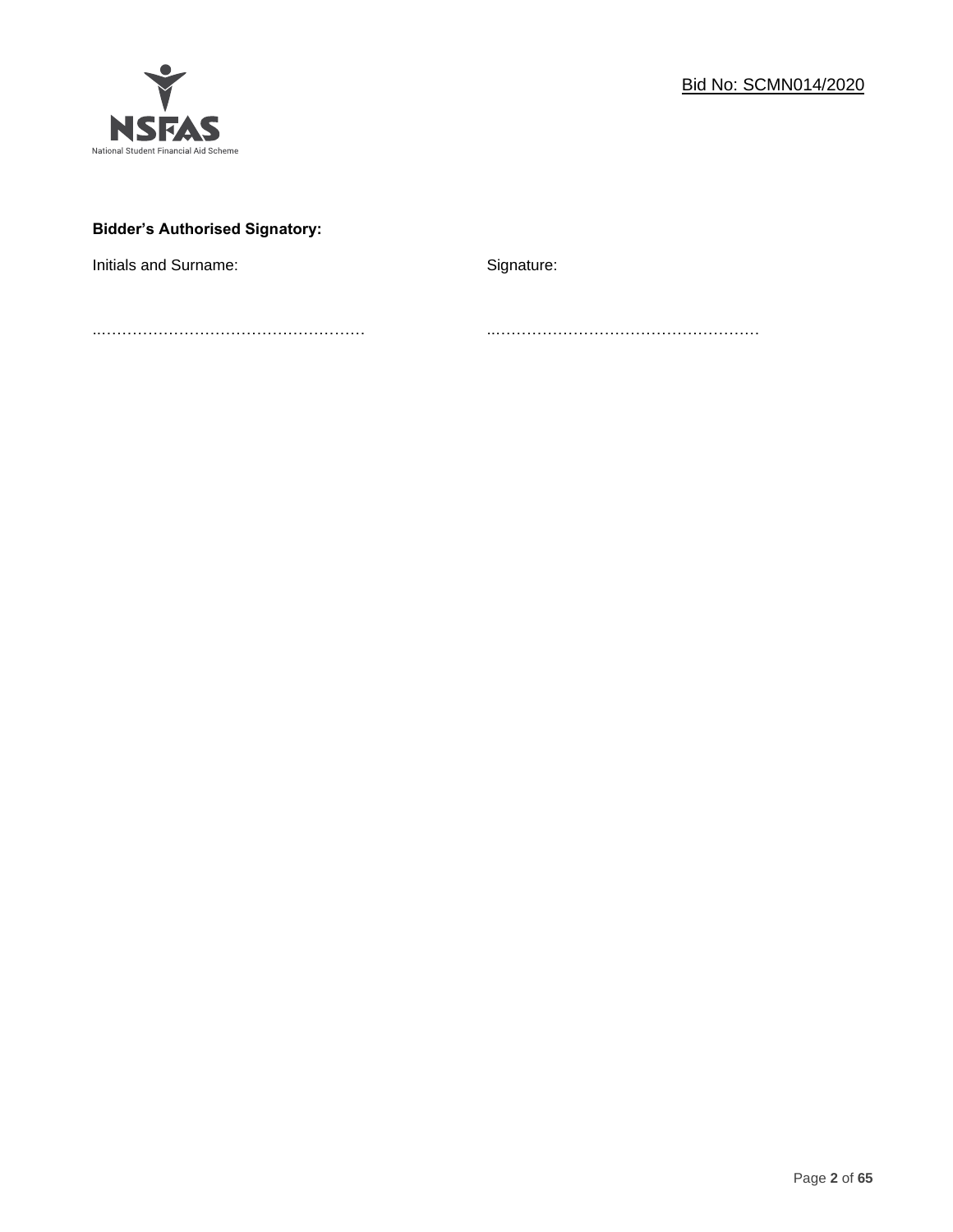

| <b>Glossary</b> |                                                                                                                                                                                                                                     |
|-----------------|-------------------------------------------------------------------------------------------------------------------------------------------------------------------------------------------------------------------------------------|
| Award           | Conclusion of the procurement process and final notification to the successful bidder                                                                                                                                               |
| <b>B-BBEE</b>   | Broad-based Black Economic Empowerment (BBBEE) Act, 2003 (Act No. 53 of 2003) and BBBEE<br>Amended Act, 2013 (Act No. 46 of 2013) and the Codes of Good Practice issued thereunder by the<br>Department of Trade and Industry (DTI) |
| Bid             | Written offer in a prescribed or stipulated form in response to an invitation by NSFAS for the provision<br>of goods, works or services                                                                                             |
|                 | Contractor Organization with whom NSFAS will conclude a contract and potential service level agreement<br>subsequent to the final award of the contract based on this Request for Bid                                               |
| Core<br>Team    | Team members who fill the non-administrative positions against which the experience will be<br>measured.                                                                                                                            |
| DTI             | Department of Trade and Industry                                                                                                                                                                                                    |
| EME             | <b>Exempted Micro Enterprise</b>                                                                                                                                                                                                    |
| QSE             | <b>Qualifying Small Enterprise</b>                                                                                                                                                                                                  |
| <b>NSFAS</b>    | National Student Financial Aid Scheme                                                                                                                                                                                               |
| GCC             | <b>General Conditions of Contract</b>                                                                                                                                                                                               |
| <b>SCM</b>      | Supply Chain Management                                                                                                                                                                                                             |
| <b>SLA</b>      | Service Level Agreement                                                                                                                                                                                                             |
| TOR             | <b>Terms of Reference</b>                                                                                                                                                                                                           |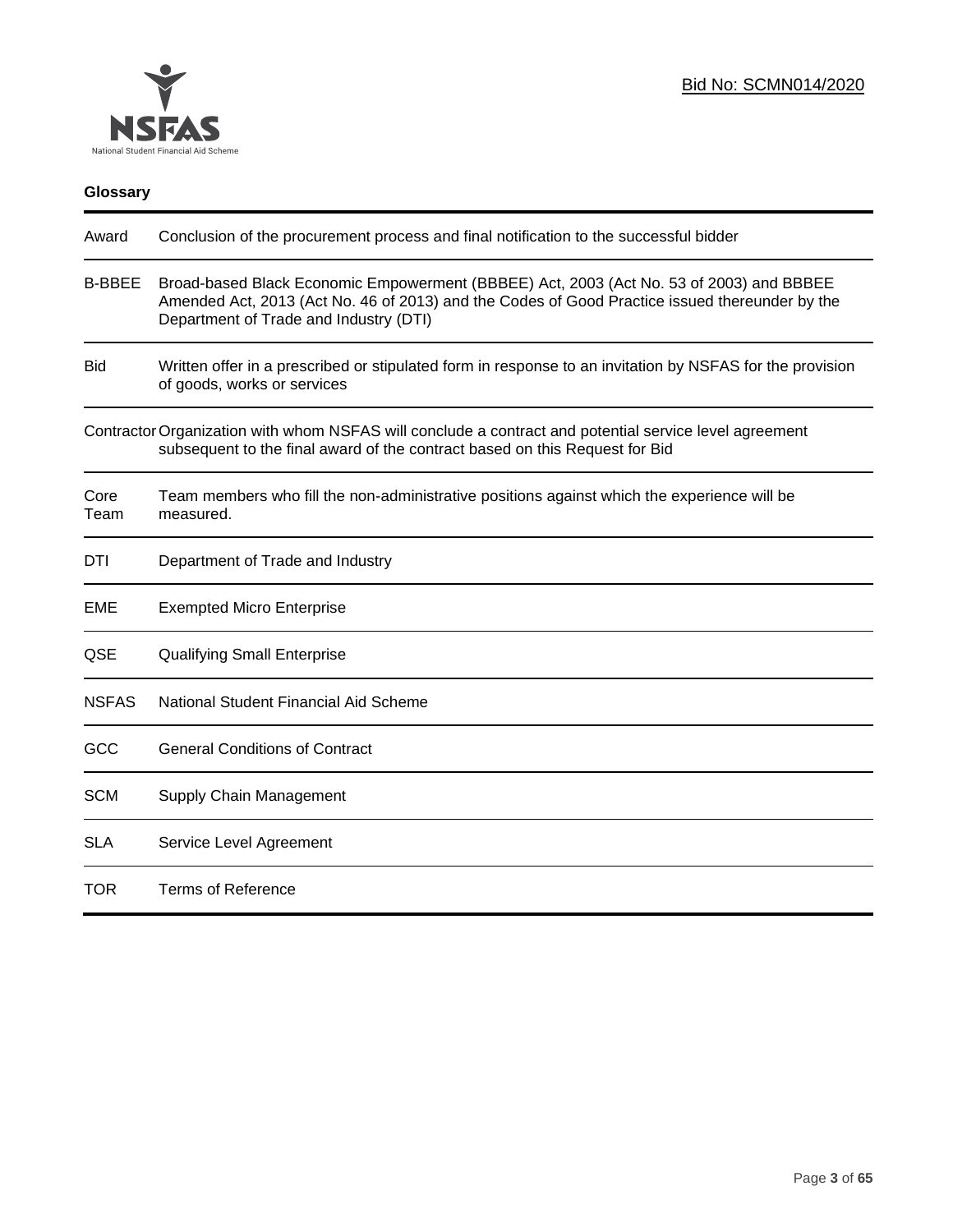

# **Documents in this Bid Document Pack**

Bidders are to ensure that they have received all pages 1 to 65 of this document, which consist of the following sections:

#### **SECTION A**

**Note: Documents in this section must be completed and returned or supplied with bids as prescribed.**

- $\Box$  Section A1: Invitation to bid (SBD 1)
- **D** Section A2: Declaration of Interest (SBD 4)
- Section A3: Preference Points Claim form in terms of the PPFA 2017 regulations (SBD 6.1)
- □ Section A4: Declaration of bidder's past SCM practices (SBD 8)
- □ Section A5: Certificate of Independent Bid Determination (SBD 9)
- $\Box$  Section A6: General Conditions of Contract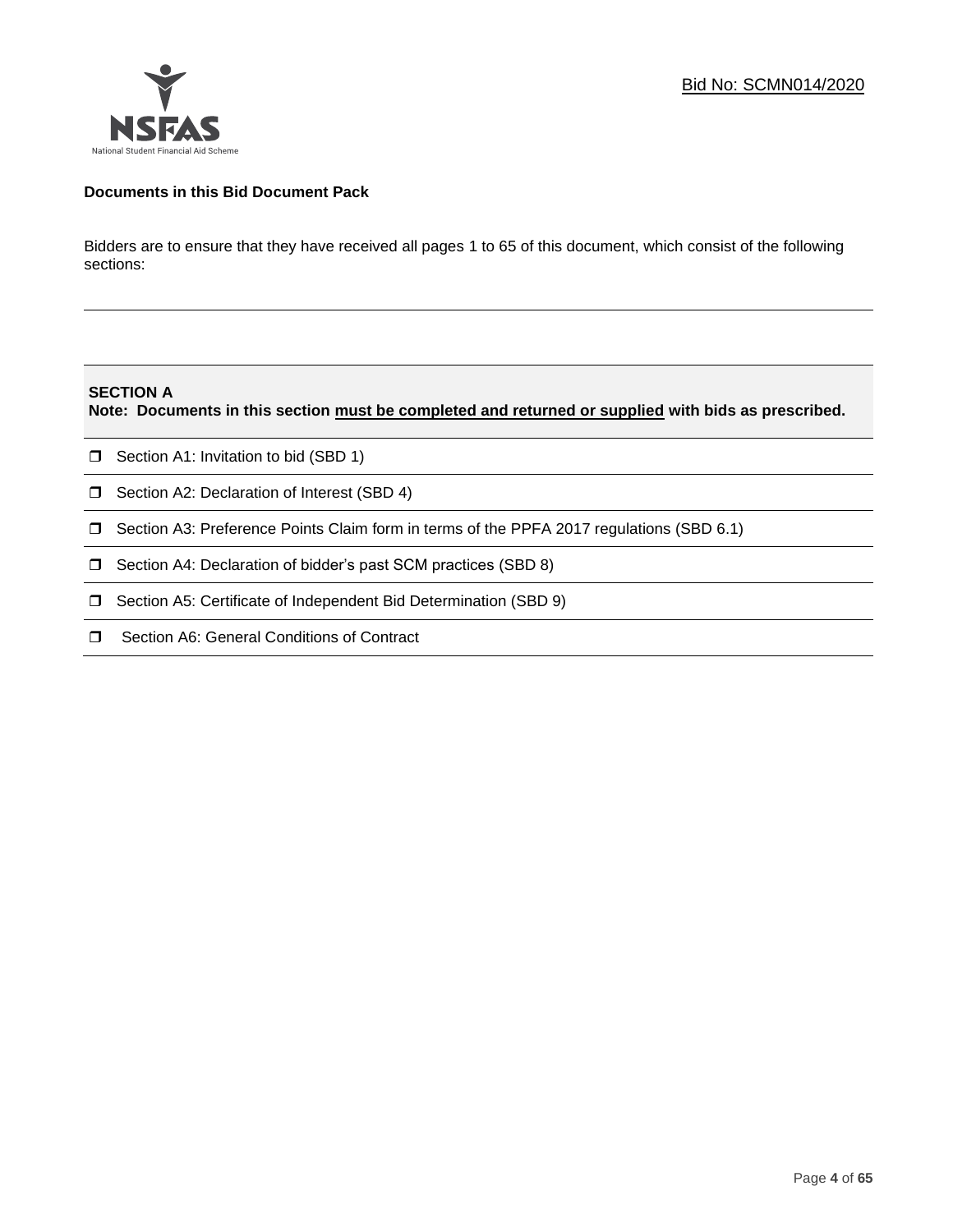

#### **SECTION A 1 PART A INVITATION TO BID (SBD1)**

| YOU ARE HEREBY INVITED TO BID FOR REQUIREMENTS OF THE NATONAL STUDENT FINANCIAL AID SCHEME (NSFAS)                                                                   |           |                                                                                                 |                       |                                                                                     |                         |                                                |                      |                 |                              |
|----------------------------------------------------------------------------------------------------------------------------------------------------------------------|-----------|-------------------------------------------------------------------------------------------------|-----------------------|-------------------------------------------------------------------------------------|-------------------------|------------------------------------------------|----------------------|-----------------|------------------------------|
| <b>BID NUMBER:</b>                                                                                                                                                   |           | <b>SCMN014/2020</b><br><b>CLOSING DATE:</b>                                                     |                       |                                                                                     | 7 December 2020         |                                                | <b>CLOSING TIME:</b> | 11:00AM         |                              |
| <b>DESCRIPTION</b>                                                                                                                                                   | (5) YEARS | PROVISION OF DIRECT PAYMENTS OF ALLOWANCES TO NSFAS STUDENTS BANK ACCOUNTS FOR A PERIOD OF FIVE |                       |                                                                                     |                         |                                                |                      |                 |                              |
|                                                                                                                                                                      |           |                                                                                                 |                       | BID RESPONSE DOCUMENTS MAY BE DEPOSITED IN THE BID BOX SITUATED AT (STREET ADDRESS) |                         |                                                |                      |                 |                              |
| NSFAS Office, 10 Brodie Road                                                                                                                                         |           |                                                                                                 |                       |                                                                                     |                         |                                                |                      |                 |                              |
| 1st Floor, House Vincent Building                                                                                                                                    |           |                                                                                                 |                       |                                                                                     |                         |                                                |                      |                 |                              |
| Wynberg, Cape Town                                                                                                                                                   |           |                                                                                                 |                       |                                                                                     |                         |                                                |                      |                 |                              |
| 7801                                                                                                                                                                 |           |                                                                                                 |                       |                                                                                     |                         |                                                |                      |                 |                              |
|                                                                                                                                                                      |           |                                                                                                 |                       | <b>BIDDING PROCEDURE ENQUIRIES MAY BE DIRECTED TO</b>                               |                         | <b>TECHNICAL ENQUIRIES MAY BE DIRECTED TO:</b> |                      |                 |                              |
| <b>CONTACT PERSON</b>                                                                                                                                                |           | <b>SCM</b>                                                                                      |                       |                                                                                     | <b>CONTACT PERSON</b>   |                                                |                      | <b>SCM</b>      |                              |
| <b>TELEPHONE NUMBER</b>                                                                                                                                              |           | 021 763 3200                                                                                    |                       |                                                                                     | <b>TELEPHONE NUMBER</b> |                                                |                      | 021 763 3200    |                              |
| <b>FACSIMILE NUMBER</b>                                                                                                                                              |           | N/A                                                                                             |                       |                                                                                     | <b>FACSIMILE NUMBER</b> |                                                |                      | N/A             |                              |
| <b>E-MAIL ADDRESS</b>                                                                                                                                                |           |                                                                                                 | SCM@NSFAS.ORG.ZA      |                                                                                     | <b>E-MAIL ADDRESS</b>   |                                                |                      |                 | SCM@NSFAS.ORG.ZA             |
| <b>SUPPLIER INFORMATION</b>                                                                                                                                          |           |                                                                                                 |                       |                                                                                     |                         |                                                |                      |                 |                              |
| NAME OF BIDDER                                                                                                                                                       |           |                                                                                                 |                       |                                                                                     |                         |                                                |                      |                 |                              |
| POSTAL ADDRESS                                                                                                                                                       |           |                                                                                                 |                       |                                                                                     |                         |                                                |                      |                 |                              |
| STREET ADDRESS                                                                                                                                                       |           |                                                                                                 |                       |                                                                                     |                         |                                                |                      |                 |                              |
| <b>TELEPHONE NUMBER</b>                                                                                                                                              |           | CODE                                                                                            |                       |                                                                                     |                         | <b>NUMBER</b>                                  |                      |                 |                              |
| <b>CELLPHONE NUMBER</b>                                                                                                                                              |           |                                                                                                 |                       |                                                                                     |                         |                                                |                      |                 |                              |
| <b>FACSIMILE NUMBER</b>                                                                                                                                              |           | CODE                                                                                            |                       |                                                                                     |                         | <b>NUMBER</b>                                  |                      |                 |                              |
| <b>E-MAIL ADDRESS</b>                                                                                                                                                |           |                                                                                                 |                       |                                                                                     |                         |                                                |                      |                 |                              |
| VAT REGISTRATION NUMBER                                                                                                                                              |           |                                                                                                 |                       |                                                                                     |                         |                                                |                      |                 |                              |
| <b>SUPPLIER</b><br><b>COMPLIANCE STATUS</b>                                                                                                                          |           | <b>SYSTEM PIN:</b>                                                                              | <b>TAX COMPLIANCE</b> |                                                                                     | <b>OR</b>               | <b>CENTRAL SUPPLIER</b><br>DATABASE No:        | <b>MAAA</b>          |                 |                              |
| <b>B-BBEE STATUS</b><br><b>LEVEL VERIFICATION</b>                                                                                                                    |           |                                                                                                 |                       | <b>TICK APPLICABLE BOX]</b>                                                         | <b>AFFIDAVIT</b>        | <b>B-BBEE STATUS LEVEL SWORN</b>               |                      |                 | <b>[TICK APPLICABLE BOX]</b> |
| <b>CERTIFICATE</b>                                                                                                                                                   |           |                                                                                                 | $\Box$ Yes            | 7 No                                                                                |                         |                                                |                      | $\sqsupset$ Yes | No<br>$\mathbf{L}$           |
| [A B-BBEE STATUS LEVEL VERIFICATION CERTIFICATE/ SWORN AFFIDAVIT (FOR EMES & QSEs) MUST BE SUBMITTED IN<br><b>ORDER TO QUALIFY FOR PREFERENCE POINTS FOR B-BBEET</b> |           |                                                                                                 |                       |                                                                                     |                         |                                                |                      |                 |                              |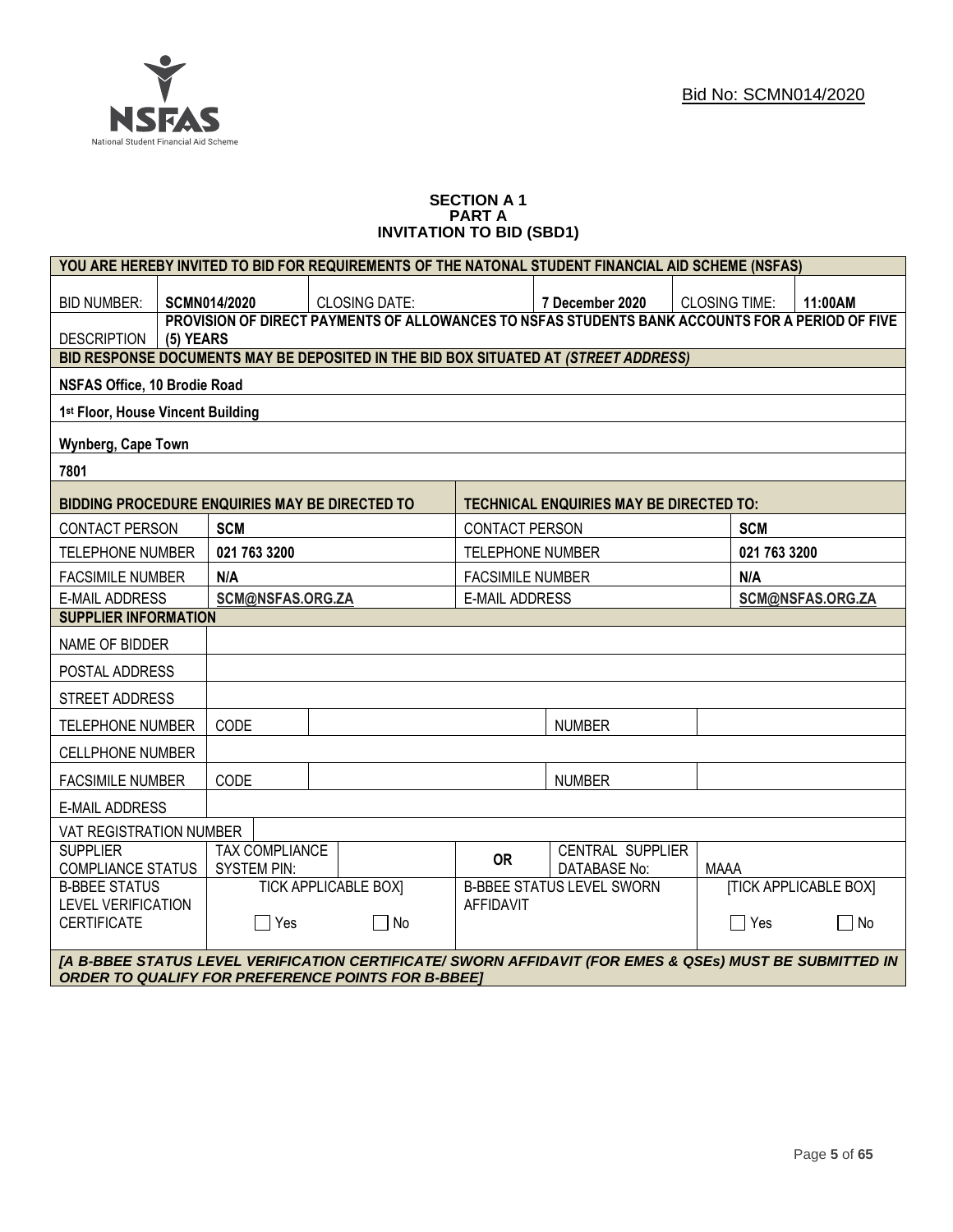

| ARE YOU THE<br>ACCREDITED<br>REPRESENTATIVE IN SOUTH<br>AFRICA FOR THE GOODS<br><b>/SERVICES /WORKS OFFERED?</b>                                                                                                                                                                                 | $\Box$ No<br>lYes<br><b>IF YES ENCLOSE PROOFI</b> | ARE YOU A FOREIGN<br>BASED SUPPLIER FOR THE GOODS<br><b>/SERVICES/WORKS OFFERED?</b> | No⊓<br>$\Box$ Yes<br><b>IF YES, ANSWER THE</b><br><b>QUESTIONNAIRE BELOW 1</b> |  |
|--------------------------------------------------------------------------------------------------------------------------------------------------------------------------------------------------------------------------------------------------------------------------------------------------|---------------------------------------------------|--------------------------------------------------------------------------------------|--------------------------------------------------------------------------------|--|
| <b>QUESTIONNAIRE TO BIDDING FOREIGN SUPPLIERS</b>                                                                                                                                                                                                                                                |                                                   |                                                                                      |                                                                                |  |
| IS THE ENTITY A RESIDENT OF THE REPUBLIC OF SOUTH AFRICA (RSA)?                                                                                                                                                                                                                                  |                                                   |                                                                                      | YES I NO                                                                       |  |
| DOES THE ENTITY HAVE A BRANCH IN THE RSA?                                                                                                                                                                                                                                                        |                                                   |                                                                                      | YES $\Box$ NO                                                                  |  |
| DOES THE ENTITY HAVE A PERMANENT ESTABLISHMENT IN THE RSA?                                                                                                                                                                                                                                       |                                                   |                                                                                      | YES $\Box$ NO                                                                  |  |
| YES     NO<br>DOES THE ENTITY HAVE ANY SOURCE OF INCOME IN THE RSA?                                                                                                                                                                                                                              |                                                   |                                                                                      |                                                                                |  |
| IS THE ENTITY LIABLE IN THE RSA FOR ANY FORM OF TAXATION?<br>YES I INO<br>IF THE ANSWER IS "NO" TO ALL OF THE ABOVE, THEN IT IS NOT A REQUIREMENT TO REGISTER FOR A TAX COMPLIANCE STATUS<br>SYSTEM PIN CODE FROM THE SOUTH AFRICAN REVENUE SERVICE (SARS) AND IF NOT REGISTER AS PER 2.3 BELOW. |                                                   |                                                                                      |                                                                                |  |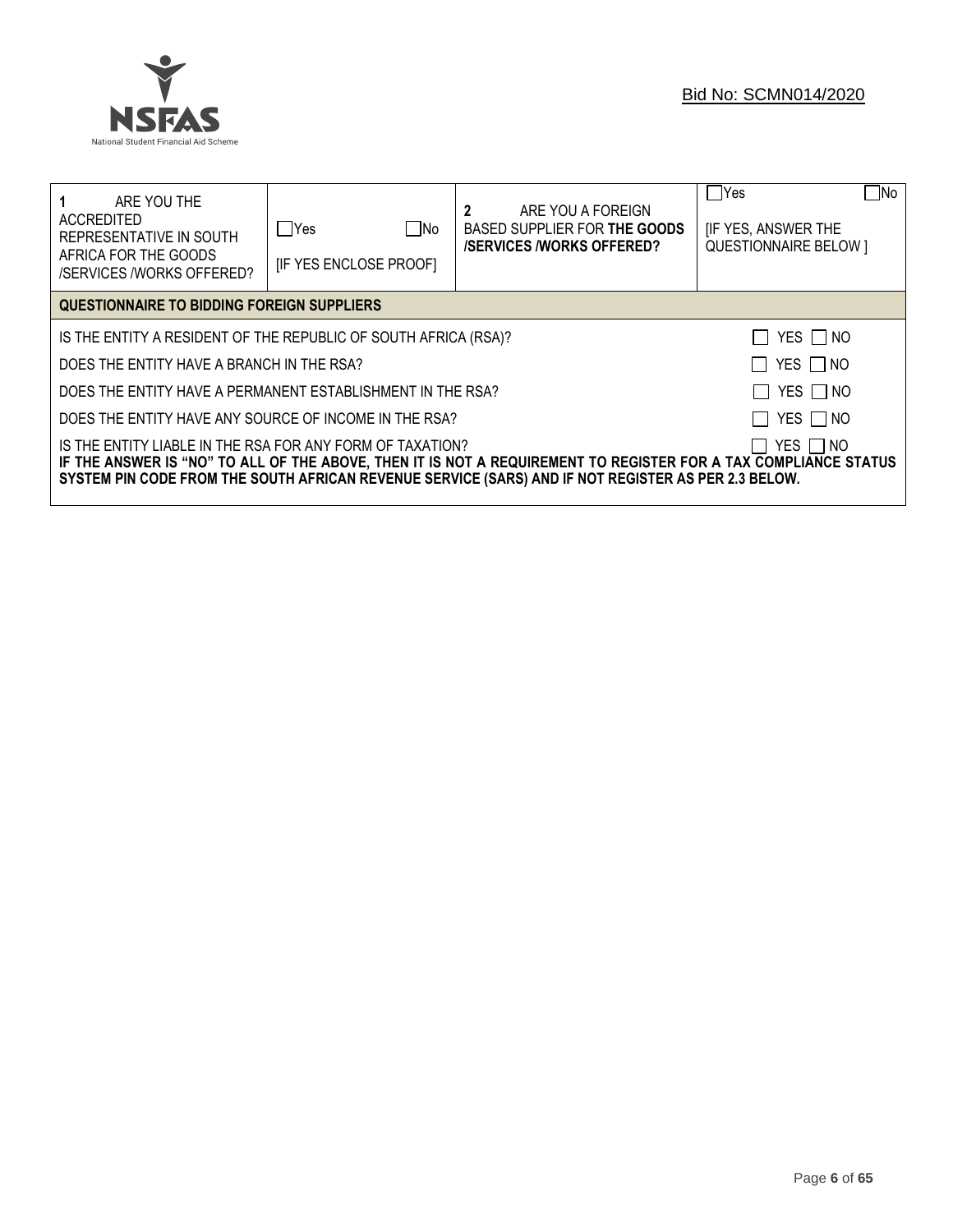

# **PART B TERMS AND CONDITIONS FOR BIDDING**

| $\overline{1}$ . | <b>BID SUBMISSION:</b>                                                                                    |
|------------------|-----------------------------------------------------------------------------------------------------------|
|                  | 1.1. BIDS MUST BE DELIVERED BY THE STIPULATED TIME TO THE CORRECT ADDRESS. LATE BIDS WILL NOT BE ACCEPTED |
|                  | FOR CONSIDERATION.                                                                                        |
|                  | 1.2. ALL BIDS MUST BE SUBMITTED ON THE OFFICIAL FORMS PROVIDED-(NOT TO BE RE-TYPED) OR IN THE MANNER      |
|                  | PRESCRIBED IN THE BID DOCUMENT.                                                                           |
|                  | 1.3. THIS BID IS SUBJECT TO THE PREFERENTIAL PROCUREMENT POLICY FRAMEWORK ACT, 2000 AND THE PREFERENTIAL  |
|                  | PROCUREMENT REGULATIONS, 2017, THE GENERAL CONDITIONS OF CONTRACT (GCC) AND, IF APPLICABLE, ANY           |
|                  | OTHER SPECIAL CONDITIONS OF CONTRACT.                                                                     |
|                  | 1.4. THE SUCCESSFUL BIDDER WILL BE REQUIRED TO FILL IN AND SIGN A WRITTEN CONTRACT FORM (SBD7).           |
|                  |                                                                                                           |
| 2.               | <b>TAX COMPLIANCE REQUIREMENTS</b>                                                                        |
| 2.1              | BIDDERS MUST ENSURE COMPLIANCE WITH THEIR TAX OBLIGATIONS.                                                |
| $2.2^{\circ}$    | BIDDERS ARE REQUIRED TO SUBMIT THEIR UNIQUE PERSONAL IDENTIFICATION NUMBER (PIN) ISSUED BY SARS TO        |
|                  | ENABLE THE ORGAN OF STATE TO VERIFY THE TAXPAYER'S PROFILE AND TAX STATUS.                                |
| 2.3              | APPLICATION FOR TAX COMPLIANCE STATUS (TCS) PIN MAY BE MADE VIA E-FILING THROUGH THE SARS WEBSITE         |
|                  | WWW.SARS.GOV.ZA                                                                                           |
| 2.4              | BIDDERS MAY ALSO SUBMIT A PRINTED TCS CERTIFICATE TOGETHER WITH THE BID.                                  |
| 2.5              | IN BIDS WHERE CONSORTIA / JOINT VENTURES / SUB-CONTRACTORS ARE INVOLVED, EACH PARTY MUST SUBMIT A         |
|                  | SEPARATE TCS CERTIFICATE / PIN / CSD NUMBER.                                                              |
| 2.6              | WHERE NO TCS PIN IS AVAILABLE BUT THE BIDDER IS REGISTERED ON THE CENTRAL SUPPLIER DATABASE (CSD), A      |
|                  | CSD NUMBER MUST BE PROVIDED.                                                                              |
| 2.7              | NO BIDS WILL BE CONSIDERED FROM PERSONS IN THE SERVICE OF THE STATE, COMPANIES WITH DIRECTORS WHO         |
|                  | ARE PERSONS IN THE SERVICE OF THE STATE, OR CLOSE CORPORATIONS WITH MEMBERS PERSONS IN THE SERVICE        |
|                  | OF THE STATE."                                                                                            |
|                  | NB: FAILURE TO PROVIDE / OR COMPLY WITH ANY OF THE ABOVE PARTICULARS MAY RENDER THE BID INVALID.          |
|                  |                                                                                                           |

SIGNATURE OF BIDDER: ……………………………………………

CAPACITY UNDER WHICH THIS BID IS SIGNED: …………………………………………… (Proof of authority must be submitted e.g. company resolution)

DATE: …………………………………………...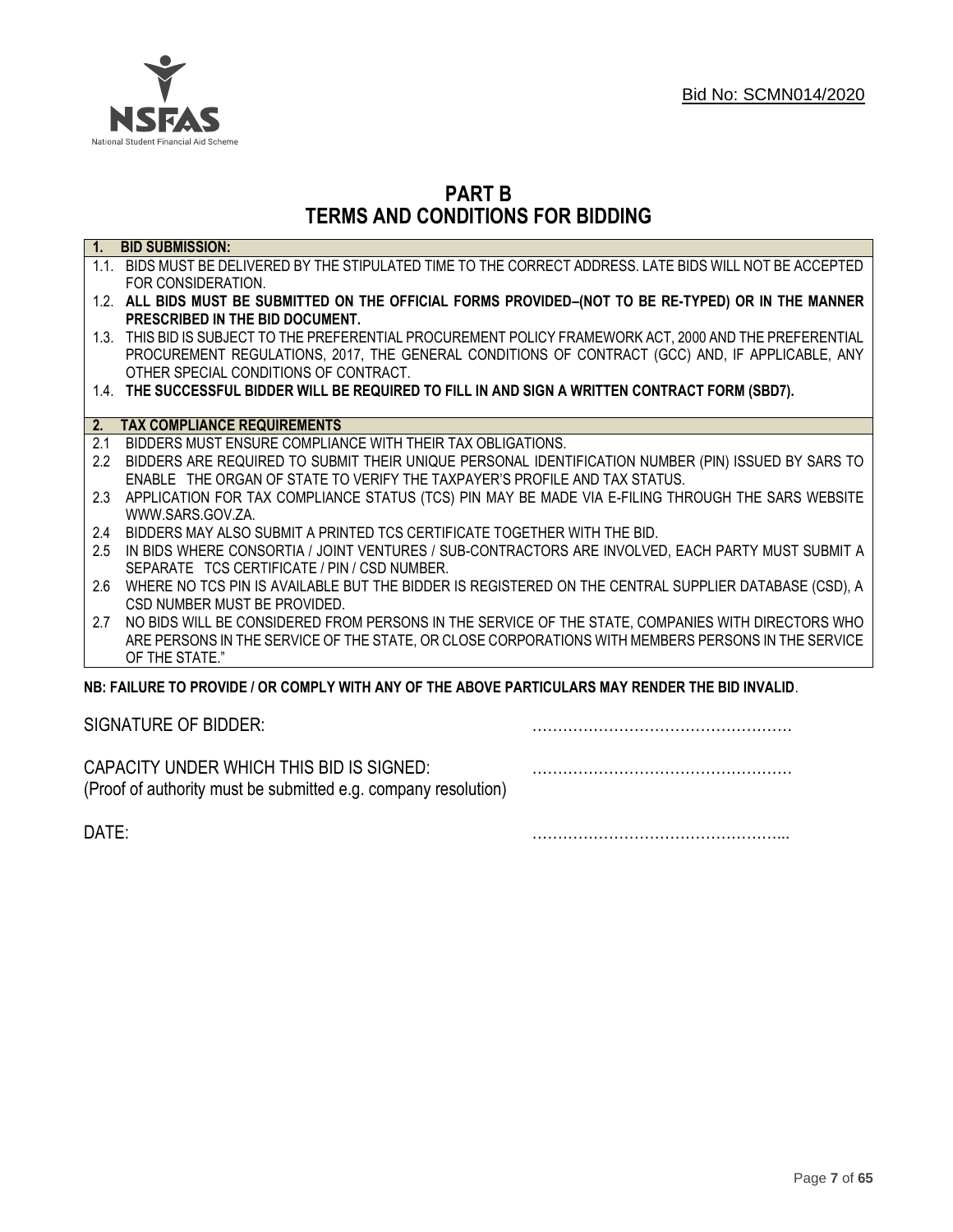

# **Executive Summary**

The National Student Financial Aid Scheme (NSFAS) is a statutory body providing financial aid to eligible students who wish to study at public universities and Technical Vocational Education and Training (TVET) colleges. NSFAS is mandated to manage and distribute funds in accordance with the provisions of the NSFAS Act (Act 56 of 1999).

# **Fraud and Corruption**

All providers are to take note of the implications of contravening the Prevention and Combating of Corrupt Activities Act, Act No 12 of 2004 and any other Act applicable.

# **Clarifications / Additional information / Rights**

# **Clarification**

Any clarification required by a bidder regarding the meaning or interpretation of the TOR, or any other aspect concerning the bid, are to be requested in writing by email from scm@nsfas.org.za. The bid number should be mentioned in all correspondence. Telephonic requests for clarification will not be accepted. If appropriate, the clarifying information will be made available to all bidders by e-mail only.

# **Additional Information**

During the evaluation of the bids, additional information may be requested in writing from bidders, for clarity. Replies to such requests must be submitted, within 5 (five) working days from the date of request, or as otherwise indicated. Failure to comply, may lead to your bid being disregarded.

# **Rights**

NSFAS reserves the right to appoint more than one (1) service provider. NSFAS further reserves the right to engage with the short-listed bidders for price negotiation and a site inspection where necessary. NSFAS in addition reserves the right to invite the shortlisted for a presentation as part of the bid process. NFAS reserves the right to not select the lowest price. In addition, NSFAS reserves the right to not award the tender to the shortlisted bidder should any risk arise from the NSFAS due diligence assessment performed. NSFAS reserves the right to award the contract in whole or in parts.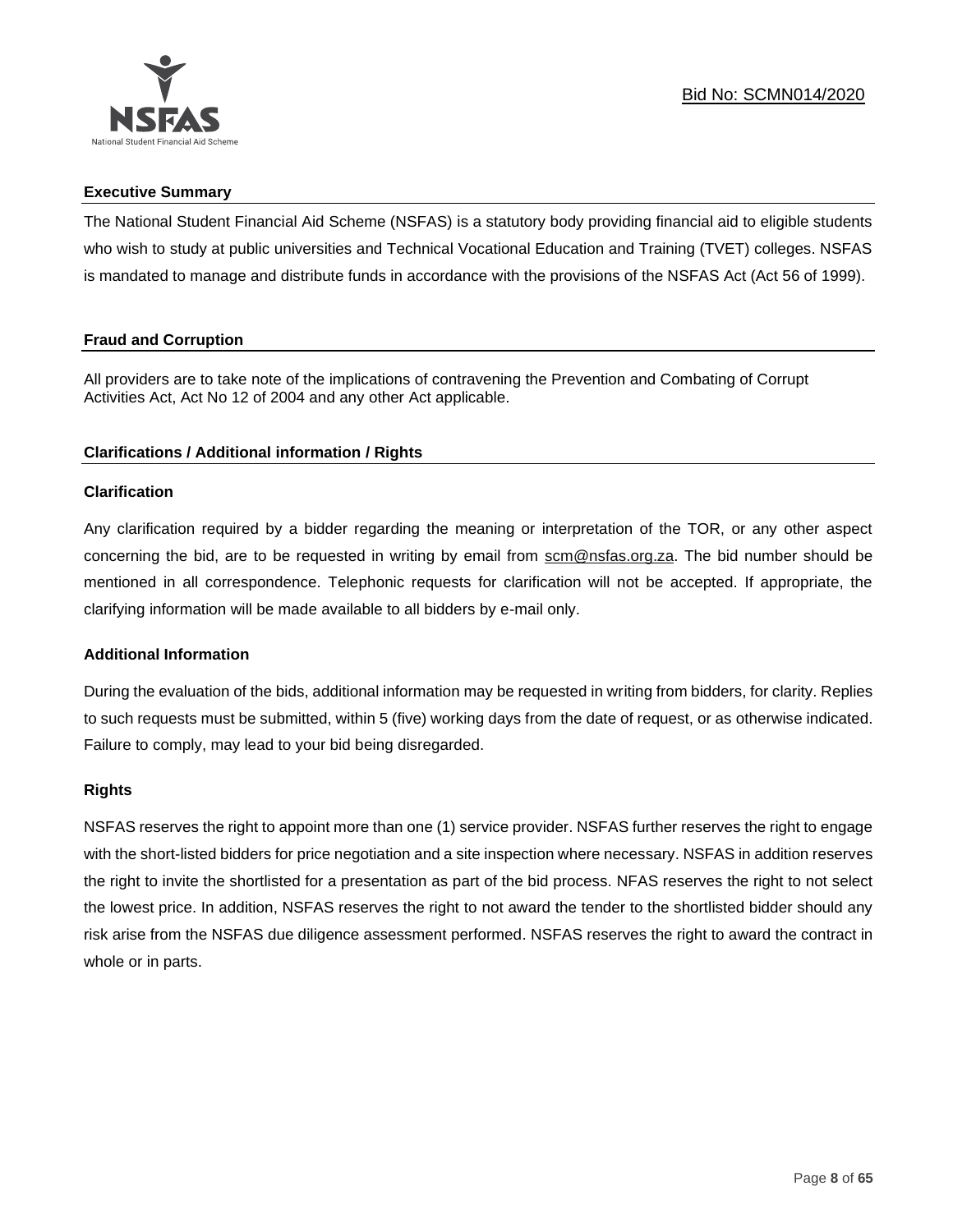

# **Consent**

By responding to this tender, both the entity and its directors provide consent to NSFAS to perform background checks which would include amongst others, the relevant Transunion checks.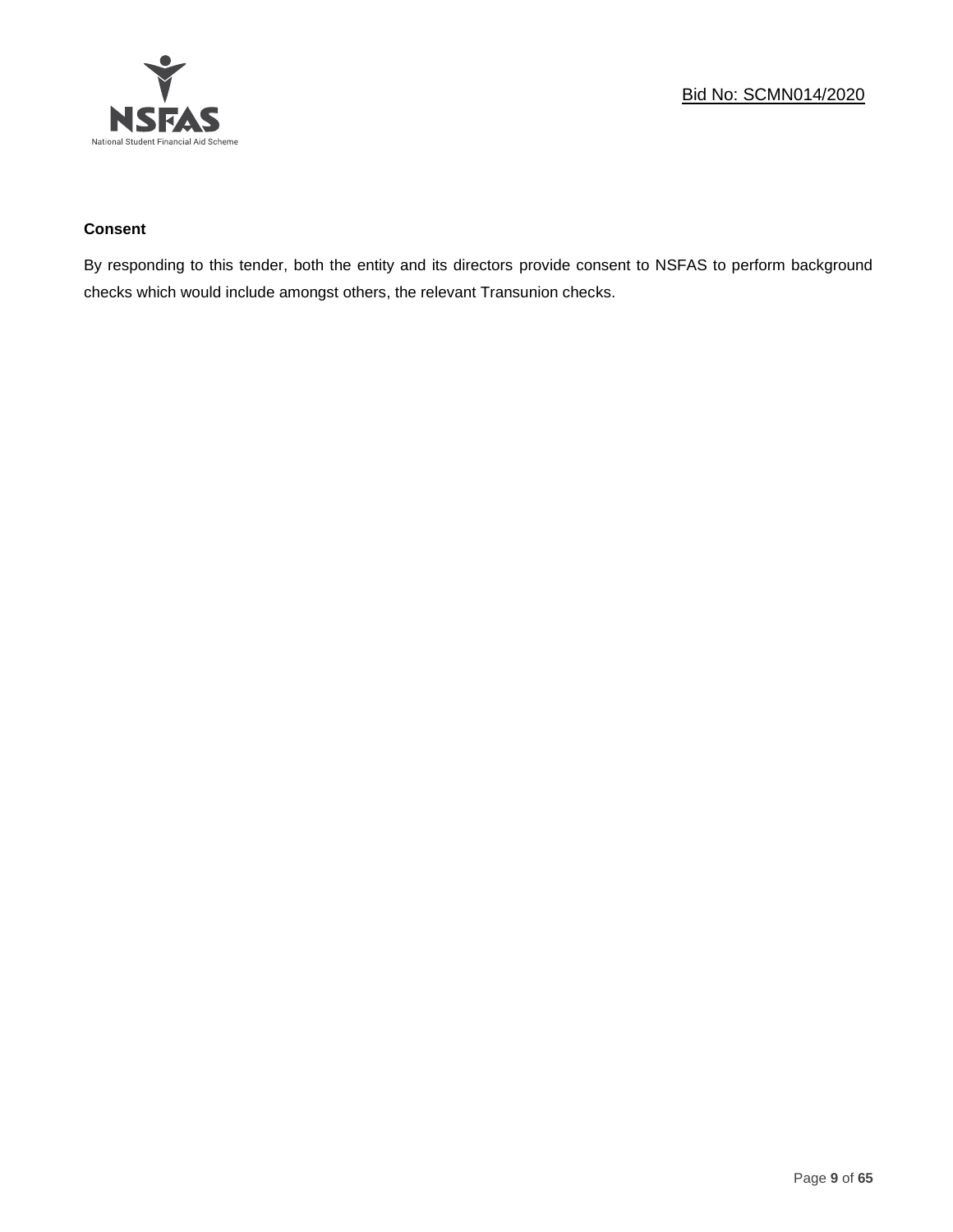

# **Submitting Bids**

**One (1) physical bid proposal** must be handed in/delivered to:

The deposit box situated at: 1st Floor, House Vincent Brodie Road Wynberg 7801

Tenders can be delivered and deposited into the tender box between 08:30 and 16:00, Mondays to Fridays prior to the closing date, and between 08:30 and 11:00 on the closing date.

No faxed or e-mailed bid proposals will be accepted. The bidders are encouraged to index and paginate the bid proposal.

Respondents should ensure that tender documents are delivered to NSFAS in the tender box before the closing date and time of the tender. If the tender document is late, it will not be accepted and will be disregarded. Bid proposals submitted on time shall not be returned to the bidder.

Any tender submitted shall remain valid, irrevocable and open for written acceptance by NSFAS for a period of 120 (one hundred and twenty) days. A tender submitted shall further be deemed to remain valid after the expiry of the above mentioned 120-day period until formal acceptance by NSFAS, unless NSFAS is notified in writing by the tenderer of anything to the contrary (including any further conditions the tender may introduce). Any further conditions that the tenderer may introduce will be considered at the sole discretion of NSFAS.

Bidders should indicate on the cover of the bid proposal (in a sealed envelope/box), the following information:

- Bid number **SCMN014/2020**
- Closing date and time **7 December 2020 at 11:00**
- The name and address of the bidder

# **LATE BIDS**

Bids received late will not be considered for evaluation purposes. A bid will be considered late if it arrived even one second after 11:00 am or any time thereafter. The tender (bid) box shall be locked at exactly 11:00 am and bids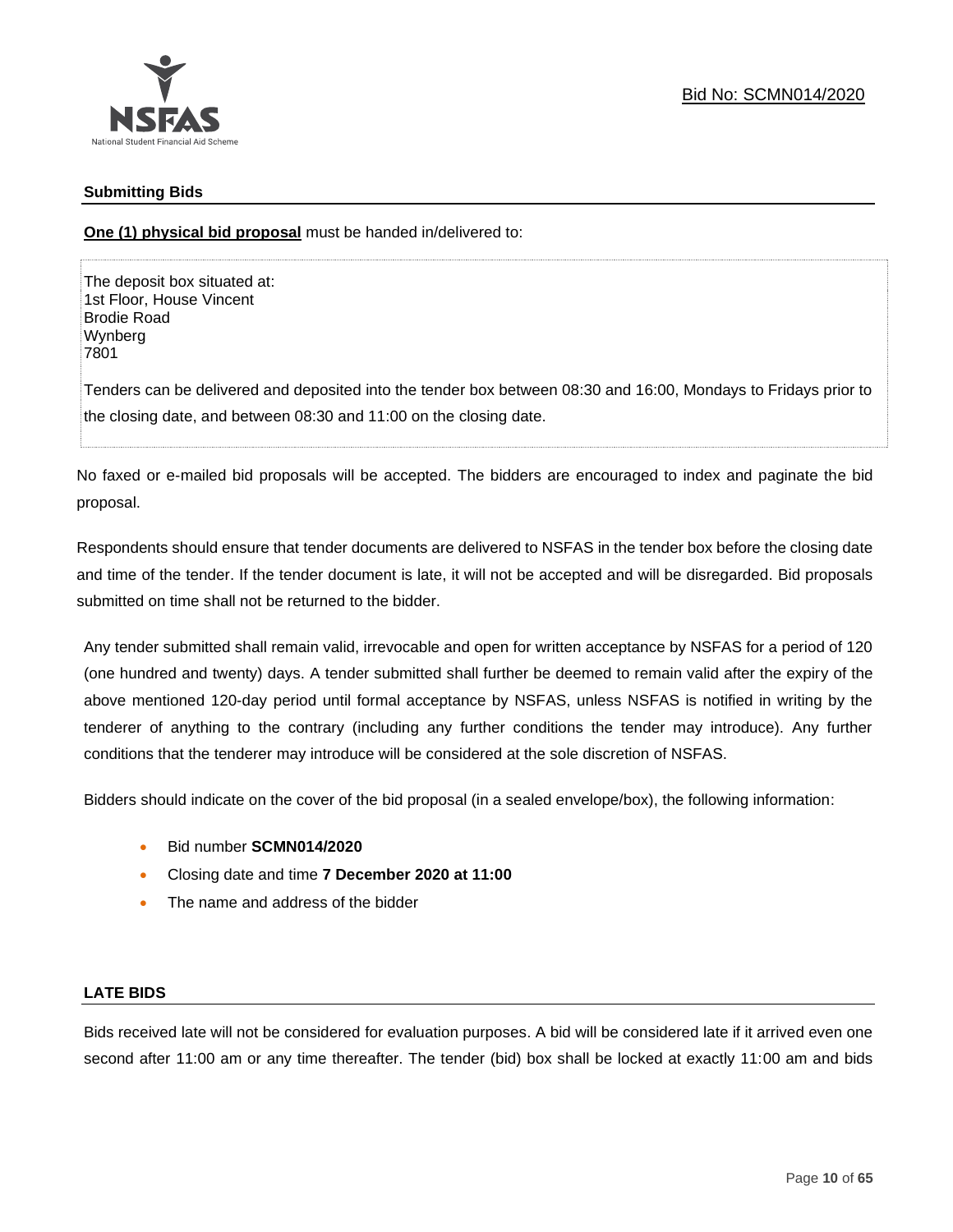

arriving late will not be considered under any circumstances. Bidders are therefore strongly advised to ensure that bids be dispatched allowing enough time for any unforeseen events that may delay the delivery of the bid.

Bids sent to NSFAS via courier shall be deemed to be received at the date and time of arrival at the NSFAS premises (tender box) Bids received in the tender box after the closing date and time of the bid, shall therefore be deemed to be received late. **Bidders should allow time to access the premises due to security arrangements that need to be observed.**

#### **Response Structure:**

The contents of the **BID/TENDER** document must be as follows, and numbering below, with each schedule punched, placed in a file and separated from the next schedule with a file divider.

Please complete the checklist below to verify your submission of the relevant documents:

| <b>Schedules</b>  | Description                                                                                                                                 |     | Submitted<br>(tick box below): |  |
|-------------------|---------------------------------------------------------------------------------------------------------------------------------------------|-----|--------------------------------|--|
|                   |                                                                                                                                             | Yes | N <sub>0</sub>                 |  |
| <b>Schedule 1</b> | Entity registration documentation                                                                                                           |     |                                |  |
| Schedule 2        | Consent by the entity and its directors to perform the necessary background<br>checks which includes amongst others, the TransUnion checks. |     |                                |  |
| Schedule 3        | Original Valid Tax Clearance Certificate/tax pin                                                                                            |     |                                |  |
| Schedule 4        | BBB-EE Certificate, or,<br>BBBEE Sworn Affidavit for EME/QSE signed and stamped by Commissioner<br>of Oaths.                                |     |                                |  |
| Schedule 5        | National Treasury Central Supplier Database proof of registration -please<br>provide the latest full report.                                |     |                                |  |
| Schedule 6        | Letter from Bank confirming banking details (not older than 3 months from<br>date of closing date of tender)                                |     |                                |  |
| Schedule 7        | Completed and signed Tender Documents: including the following;<br>SBD <sub>1</sub><br>SBD <sub>4</sub>                                     |     |                                |  |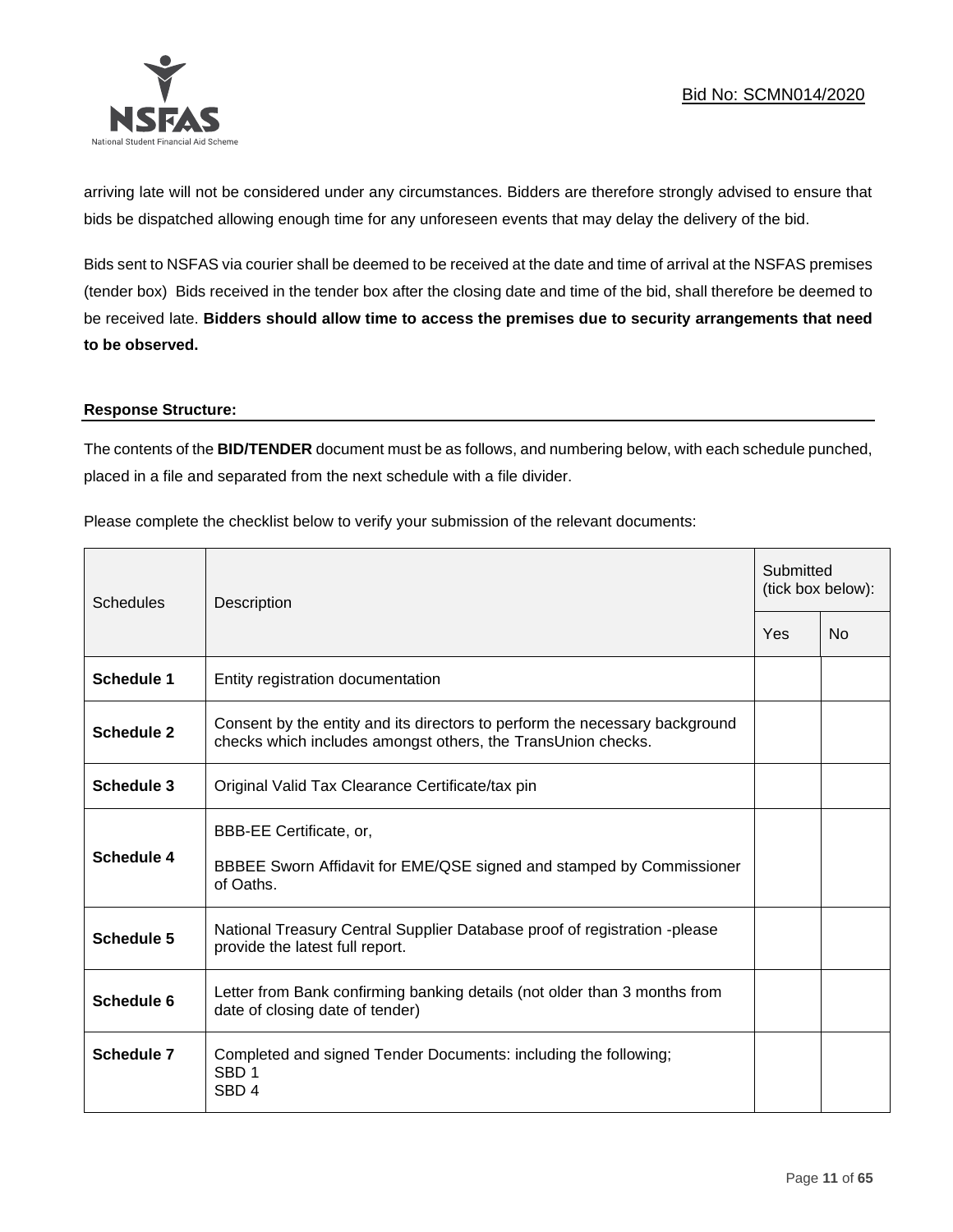

| <b>Schedules</b> | Description                                                                                                    |  | Submitted<br>(tick box below): |  |
|------------------|----------------------------------------------------------------------------------------------------------------|--|--------------------------------|--|
|                  |                                                                                                                |  | N <sub>0</sub>                 |  |
|                  | SBD 6.1<br>SBD <sub>8</sub><br>SBD <sub>9</sub><br>General Conditions of Contracts (with every page initiated) |  |                                |  |
| Schedule 7       | Detailed Bid proposal in response to bid specification requirements                                            |  |                                |  |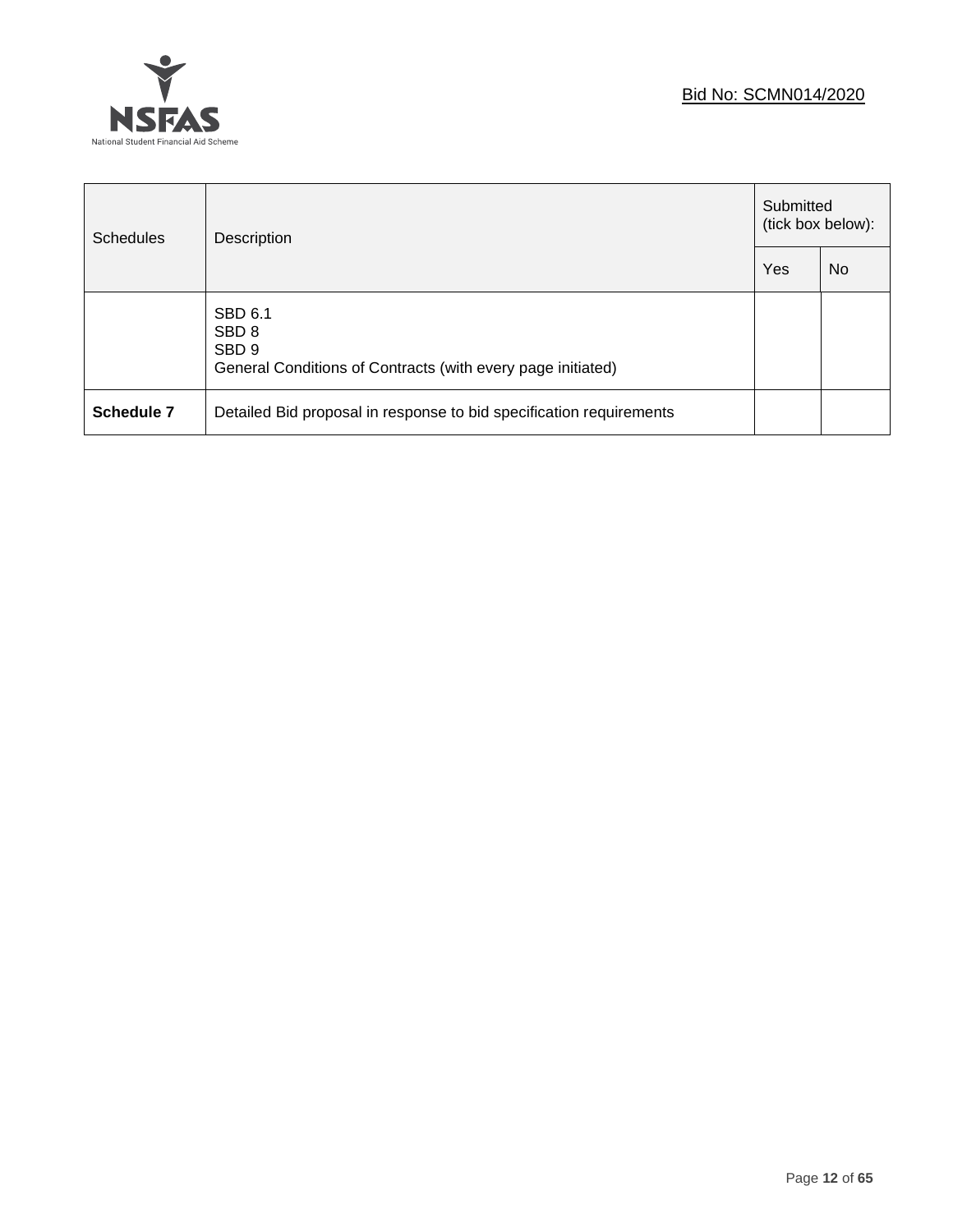

# **Contract Negotiations**

The successful bidder (s) will be required to enter into a written contract/SLA with NSFAS. The final terms and conditions will be negotiated between NSFAS and the successful bidders (s). Should the awarded bidder fail to sign the SLA within a reasonable timeframe deemed by NSFAS, NSFAS reserves the right to cancel the award/contract and award the tender to the 2<sup>nd</sup> placed bidder.

The **GENERAL CONDITIONS OF CONTRACT (GCC)** will form the basis of the contract; however, NSFAS reserves its rights to impose additional terms and conditions at its sole discretion.

# **Payments**

NSFAS will pay the successful bidder (s) the fees set out in the final contract according to the table of deliverables. No additional amounts will be payable by NSFAS to the successful bidder (s).

The successful bidder (s) shall invoice NSFAS for the services rendered in a reasonable timeframe. The invoices billed to NSFAS must be in relation to the original scope of work/terms of reference.

The invoice must be accompanied by supporting source document(s) containing detailed information, as NSFAS may reasonably require, for the purposes of establishing the specific nature, extent and quality of the services which were undertaken by the successful bidder (s).

No payment will be made to the successful bidder (s) unless an original tax invoice complying with section 20 of the VAT Act, 1991 (Act No 89 of 1991), as amended, has been submitted to NSFAS.

Payment shall be made by bank transfer into the successful bidder (s) back account normally 30 days after receipt of an acceptable, original, valid tax invoice. Money will only be transferred into a South African bank account. (Banking details on a bank letterhead must be submitted as soon as the bid is awarded).

Payments will only be made to the bidder in accordance with the purchase order issued to the awarded bidder. Any services delivered by the bidder outside of the original bid specifications and over and above the purchase order value will not be paid for as NSFAS is not liable for these payments. Should the service provider perform any additional work outside of the tender award and its requirements, NSFAS will not be held liable for such payment to the service provider.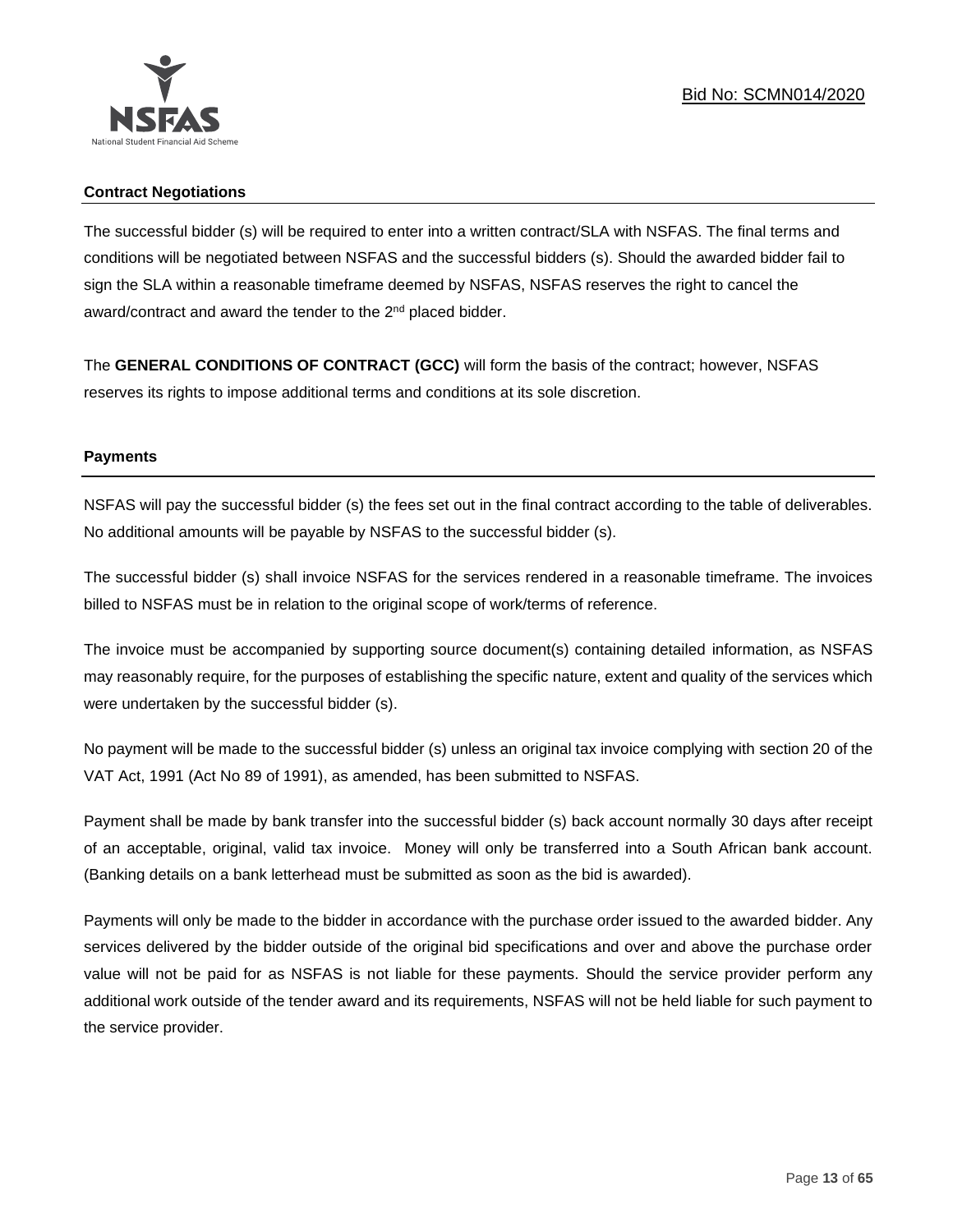

# **1 PURPOSE**

- 1.1.The purpose of this bid specification is to obtain bid proposals from prospective service providers to disburse allowances directly to NSFAS funded students at public universities and TVET colleges across South Africa, into the students' bank accounts. The NSFAS regulations stipulates that NSFAS must disburse allowances directly to students. The regulations further emphasize that any third-party appointment to disburse allowances must be vetted and approved by the NSFAS. In many instances, institutions have appointed third-party agents to disburse student allowances and the NSFAS does not have direct line of sight on these transactions.
- 1.2. In order to remove all commercial interests from the disbursements and payments processes and mitigate internal risks associated with the processes, this Request for Proposal invites potential service providers in the financial services sector to submit their proposals to disburse allowances directly to NSFAS funded students studying at public universities and TVET colleges, into the students bank accounts.

# **2 BACKGROUND**

- 2.1 NSFAS is a statutory body, funded primarily by the South African National Department of Higher Education and Training (DHET). NSFAS provides bursaries to eligible students who wish to study at the 26 public universities and 50 Technical and Vocational Education and Training (TVETs) colleges.
- 2.2 Since the inception of NSFAS in 1999, funds allocated to NSFAS have increased substantially from R441million in 1999 to R36.7 billion in 2020/21 financial year. During this period, the processes and operations at NSFAS have remained largely unchanged. Furthermore, the December 2017 Presidential pronouncement on Fee Free Education, has led to the need to redesign and restructure the organisation to enable it to deal with its existing requirements and, more importantly, to create a platform for the future as a full bursary provider.
- 2.3 The table below shows the number of students that NSFAS funded in 2019/2020 academic year.

| <b>EDUCATIONAL INSTITUTION TYPE</b> | <b>MAXIMUM NO OF NSFAS STUDENTS</b> |
|-------------------------------------|-------------------------------------|
| 26 Universities                     | 430,000                             |
| 50 TVET colleges                    | 300,000                             |
| Total                               | 730,000                             |

NSFAS reserves the right to appoint more than one (1) service provider.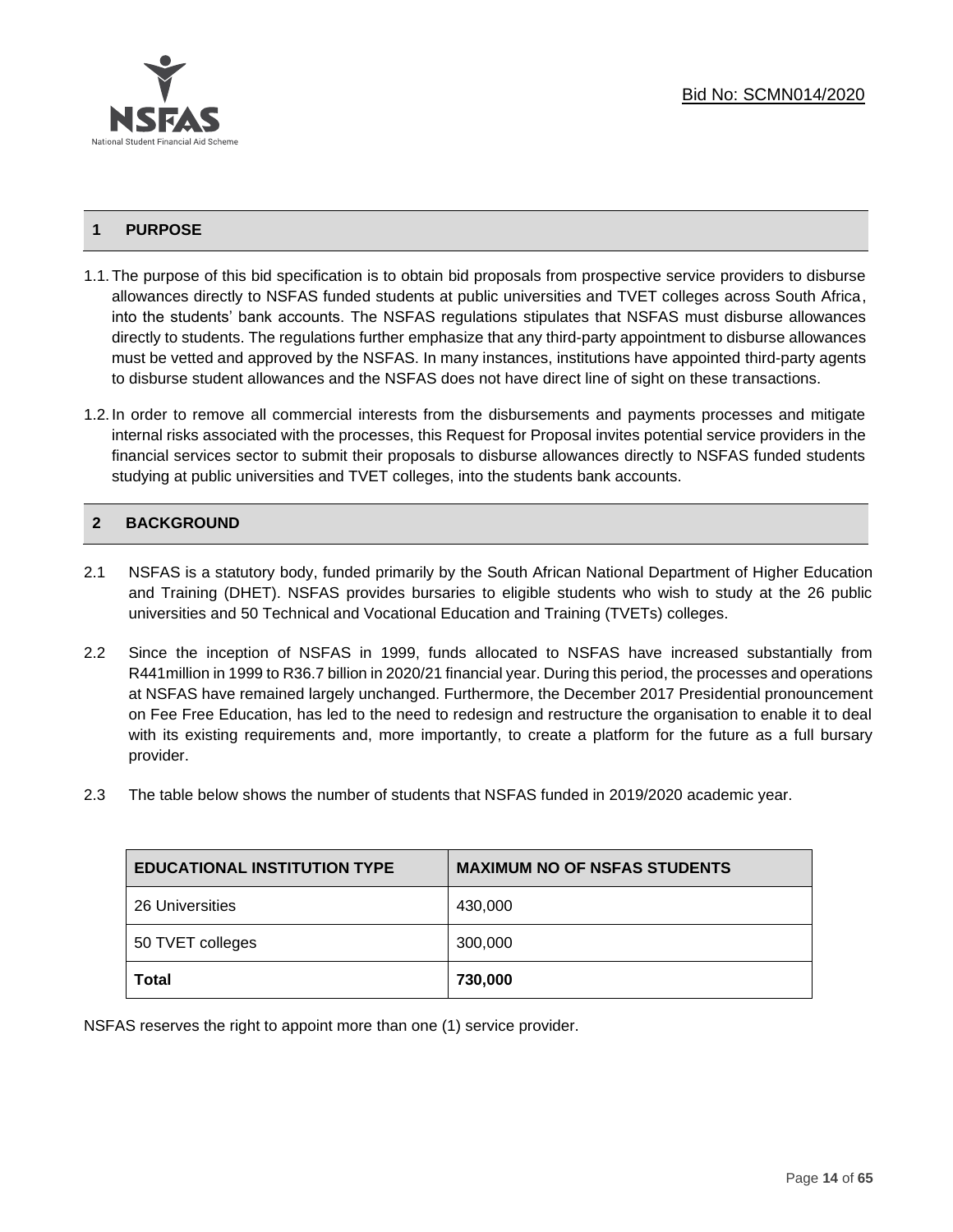

# **3 EVALUATION PROCESS**

The table below summarizes the steps that NSFAS follows to evaluate service providers proposals.

| No. | <b>PHASE</b>                                                                                                                | <b>DESCRIPTION</b>                                                                                                                                                                                                                                                                                                                                                                                                                     |
|-----|-----------------------------------------------------------------------------------------------------------------------------|----------------------------------------------------------------------------------------------------------------------------------------------------------------------------------------------------------------------------------------------------------------------------------------------------------------------------------------------------------------------------------------------------------------------------------------|
| 3.1 | <b>PHASE 1: Mandatory</b><br>Requirements                                                                                   | All bids must comply with the mandatory requirements and failure to<br>comply with any of these requirements will immediately disqualify the bid.<br>The bidder should clearly mark in the table below at paragraph 4, where<br>in the proposal is the supporting evidence included.                                                                                                                                                   |
| 3.2 | <b>PHASE 2: Company</b><br>Experience, Core Team<br>Experience, Solution<br>requirements, and Disaster<br>recovery services | Bidders are required to achieve a combined minimum score of 80% for<br>functional criteria i.e. company experience; core team experience,<br>solution requirements and disaster recovery requirements in order to<br>progress to be evaluated for the Price and BBB-EE.<br>Only bidders who passed the mandatory requirements (Phase 1) and the<br>evaluation criteria (Phase 2) will proceed to be evaluated for Price and<br>BBB-EE. |
| 3.3 | <b>PHASE 3: Price and</b><br><b>BBBEE</b>                                                                                   | The 80/20 Preference Point System will be used to calculate points for<br>price. The final points are calculated on points for price and BBB-EE<br>points, combined.                                                                                                                                                                                                                                                                   |

# **4 PHASE 1: MANDATORY REQUIREMENTS**

All bids must comply with the mandatory requirements and failure to comply with any of these requirements will immediately disqualify the bid. The bidder should clearly mark the in the table below where in the proposal is the supporting evidence included.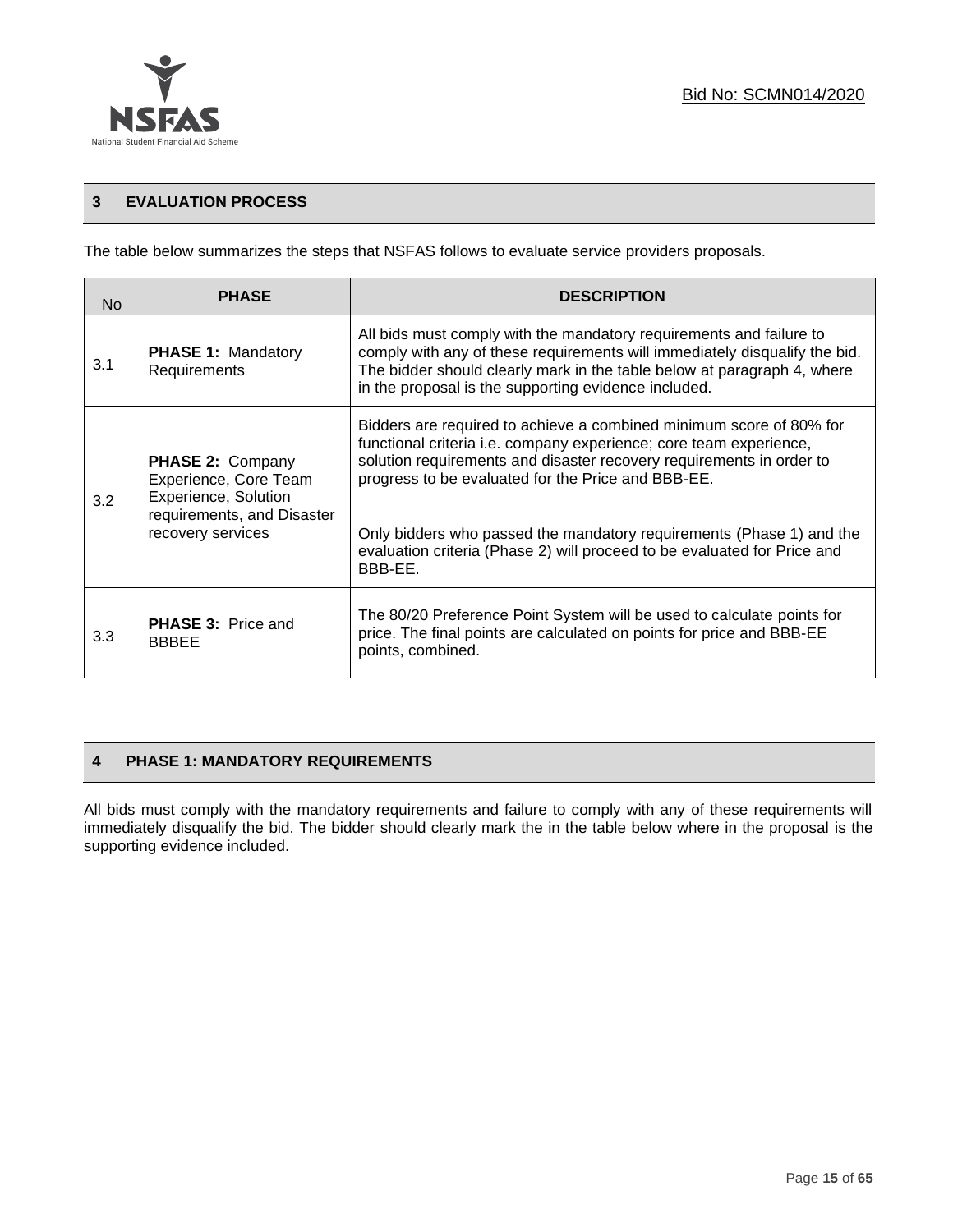



| <b>NO</b> | <b>MANDATORY REQUIREMENTS</b>                                                                                                                                                                                                                                                              | <b>COMPLIED</b><br>(Y/N) | <b>PAGE REFERENCE</b> |
|-----------|--------------------------------------------------------------------------------------------------------------------------------------------------------------------------------------------------------------------------------------------------------------------------------------------|--------------------------|-----------------------|
| 4.1       | <b>MEMBERSHIP</b>                                                                                                                                                                                                                                                                          |                          |                       |
| 4.1.1     | The service provider must submit proof of<br>membership or certificate issued by either Banking<br>Association of South Africa (BASA) or Payments<br>Association of South Africa (PASA) which must be in<br>the name of the service provider                                               |                          |                       |
| 4.1.2     | The service provider must submit evidence of a<br>banking license which must be in the name of the<br>service provider.                                                                                                                                                                    |                          |                       |
| 4.2       | <b>COMPANY EXPERIENCE</b>                                                                                                                                                                                                                                                                  |                          |                       |
| 4.2.1     | The service provider must provide a minimum of three<br>(3) reference letters, on the letterhead of the clients,<br>where they have successfully distributed funds on<br>behalf of the client on a continuous basis.<br>Note that NSFAS reserves the right to contact these<br>references. |                          |                       |
| 4.3       | <b>PROJECT GOVERNANCE AND KEY RESOURCES</b>                                                                                                                                                                                                                                                |                          |                       |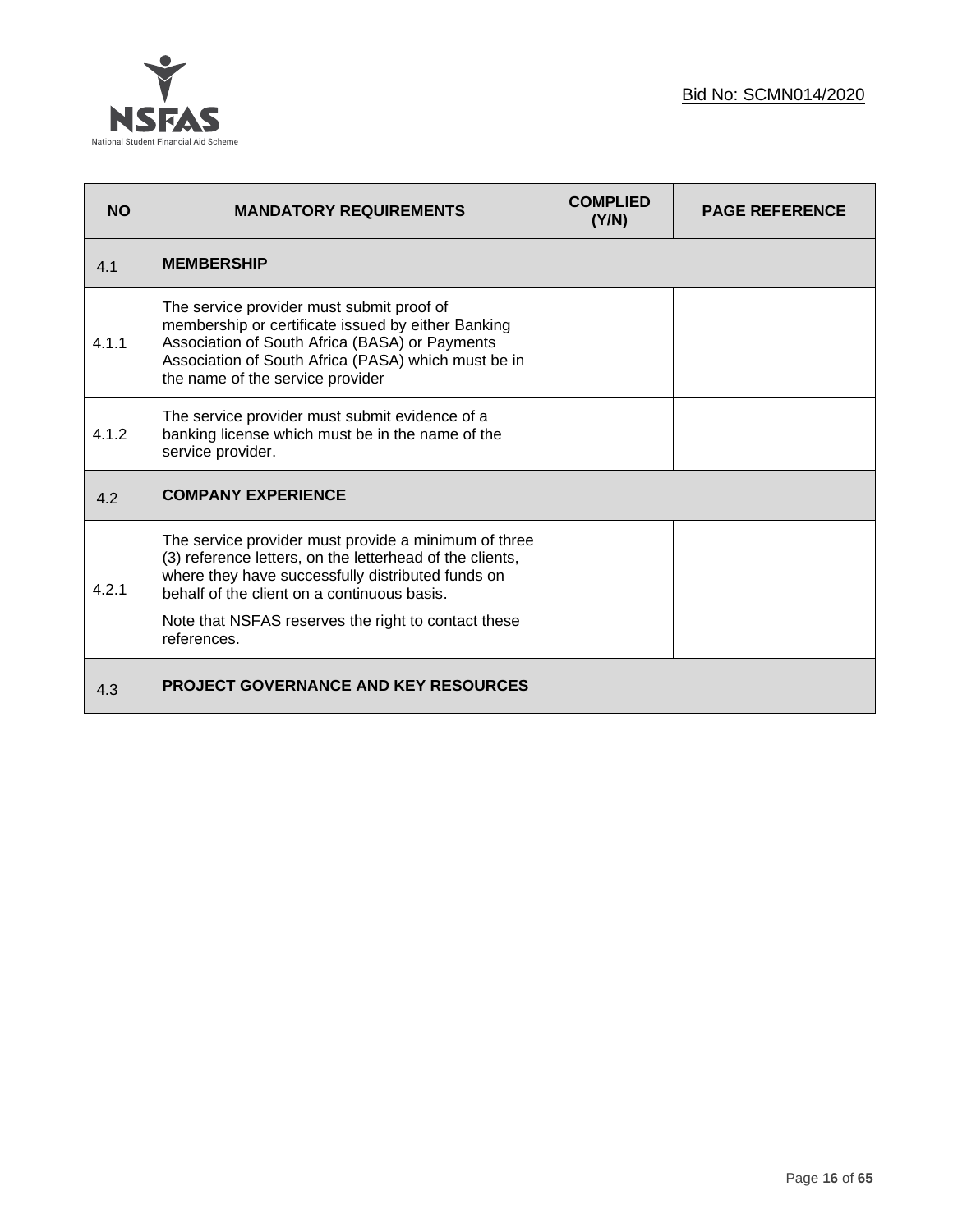

| <b>NO</b> | <b>MANDATORY REQUIREMENTS</b>                                                                                                                                                                                           | <b>COMPLIED</b><br>(Y/N) | <b>PAGE REFERENCE</b> |
|-----------|-------------------------------------------------------------------------------------------------------------------------------------------------------------------------------------------------------------------------|--------------------------|-----------------------|
|           | <b>METHODOLOGY:</b>                                                                                                                                                                                                     |                          |                       |
| 4.3.1     | The service provider's proposal must include a project<br>methodology demonstrating how the project will be<br>governed, managed and delivered.                                                                         |                          |                       |
|           | <b>PROJECT PLAN:</b>                                                                                                                                                                                                    |                          |                       |
| 4.3.2     | The service provider must include a milestone<br>schedule with timelines to complete the project work.                                                                                                                  |                          |                       |
|           | <b>KEY RESOURCES:</b>                                                                                                                                                                                                   |                          |                       |
|           | The core team assigned must possess the required<br>experience / past implementation experience and<br>qualifications/professional certification from accredited<br>bodies:                                             |                          |                       |
|           | Detailed CVs must be provided for each of the<br>following project Roles: Refer to the Evaluation<br>Criteria for minimum requirements that will be<br>assessed.                                                        |                          |                       |
| 4.3.3     | (1) Project Lead/Account Manager<br>(2) Project Manager<br>(3) Technical Lead/Integration<br>(4) Data Management and Reporting Lead<br>(5) Business Analysis Lead<br>(6) Cybersecurity, Risk and Disaster recovery Lead |                          |                       |
|           | The service provider must indicate where one<br>resource will be executing more than one role. The<br>CVs for each role must be submitted as part of the bid<br>proposal.                                               |                          |                       |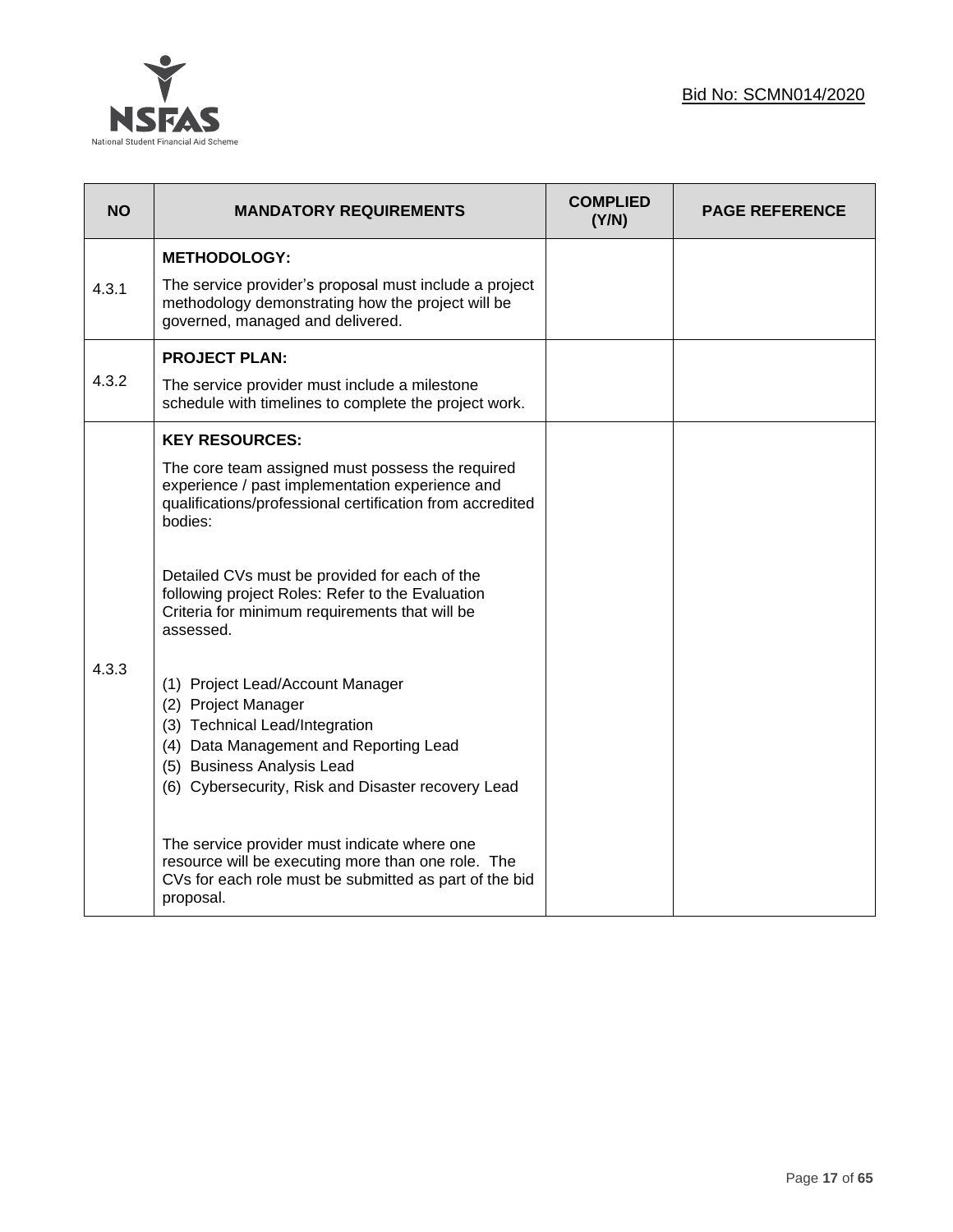

| <b>NO</b> | <b>MANDATORY REQUIREMENTS</b>                                                                                                                                                                                        | <b>COMPLIED</b><br>(Y/N) | <b>PAGE REFERENCE</b> |
|-----------|----------------------------------------------------------------------------------------------------------------------------------------------------------------------------------------------------------------------|--------------------------|-----------------------|
|           | <b>PROJECT COSTS:</b>                                                                                                                                                                                                |                          |                       |
|           | The service provider must tailor existing services to<br>suit students from poor and working-class families<br>who were previously disadvantaged. That is, the costs<br>must be innovative and competitive.          |                          |                       |
|           | The service provider must clearly indicate the<br>following cost categories separately:                                                                                                                              |                          |                       |
| 4.3.4     | Student On-boarding costs.<br>1)<br>Transaction costs.<br>2)<br>3) Verification costs.<br>4) Implementation costs.<br>5) Support costs<br><b>Costing for Cybersecurity testing</b><br>6)<br><b>Other Costs</b><br>7) |                          |                       |
|           | Indicate what costs will be paid by the students and<br>what costs will be paid by NSFAS.                                                                                                                            |                          |                       |
|           | Differentiate recurring and from once-off costs.                                                                                                                                                                     |                          |                       |
|           | <b>PROJECT RISKS:</b>                                                                                                                                                                                                |                          |                       |
| 4.3.5     | Like all projects, NSFAS anticipates there may be<br>potential disruptions to the schedule and timelines as<br>a result of known and unknown project risks.                                                          |                          |                       |
|           | (1) The potential risk of a missed project milestone<br>The contingency action plan to such risk.<br>(2)                                                                                                             |                          |                       |
|           | <b>PROJECT DEPENDENCIES:</b>                                                                                                                                                                                         |                          |                       |
| 4.3.6     | The service provider must indicate their dependencies<br>for the project to ensure that, where required, NSFAS<br>plans and supports the project adequately.                                                         |                          |                       |
| 4.4       | <b>SECURITY CERTIFICATIONS</b>                                                                                                                                                                                       |                          |                       |
| 4.4.1     | The bidder must provide proof of their PCI DSS<br>certification.                                                                                                                                                     |                          |                       |
| 4.5       | <b>PENETRATION TESTING</b>                                                                                                                                                                                           |                          |                       |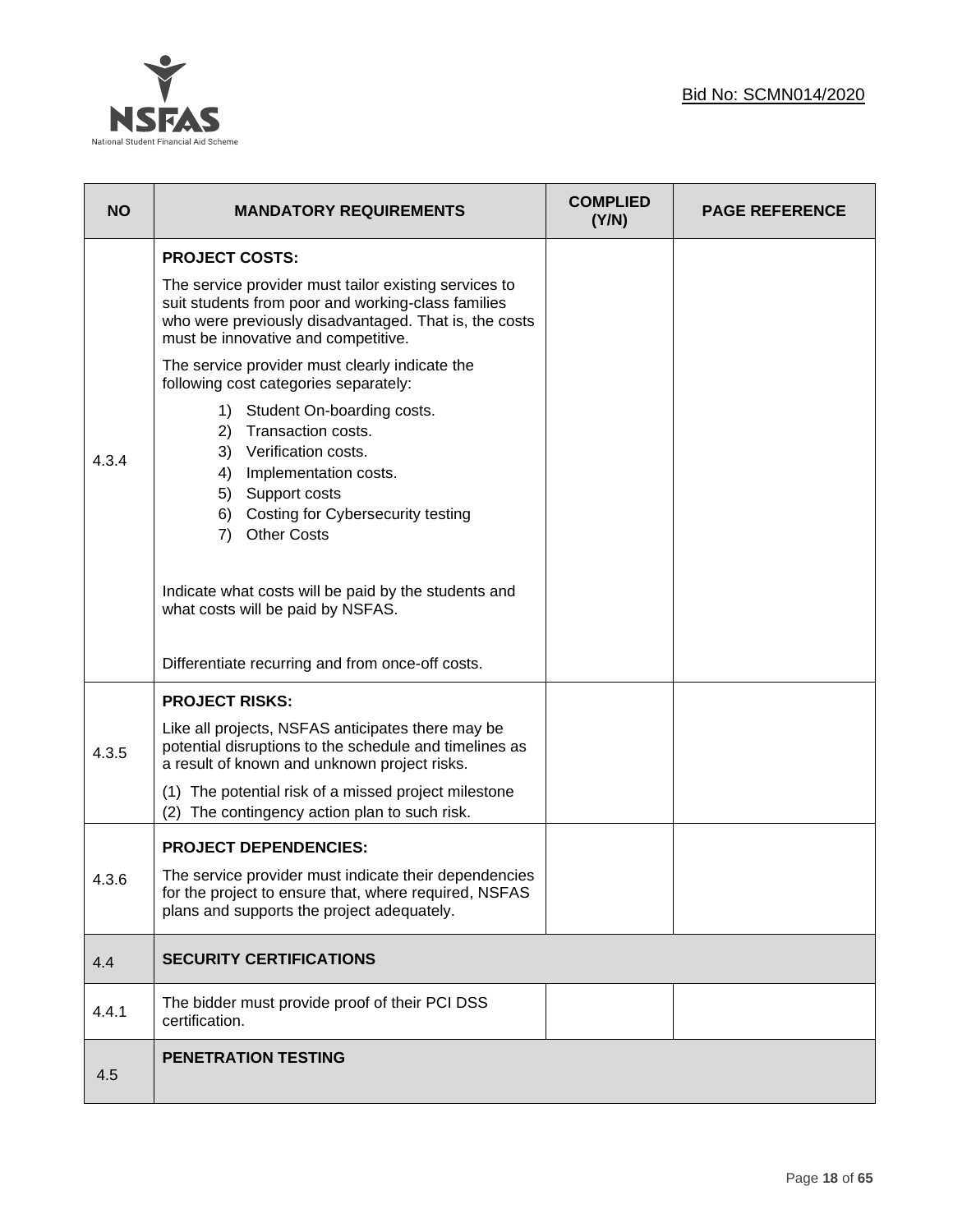

| <b>NO</b> | <b>MANDATORY REQUIREMENTS</b>                                                                                                                                                                                | <b>COMPLIED</b><br>(Y/N) | <b>PAGE REFERENCE</b> |
|-----------|--------------------------------------------------------------------------------------------------------------------------------------------------------------------------------------------------------------|--------------------------|-----------------------|
|           | The bidder must provide a proposal from an<br>independent third-party that demonstrates its ability to<br>adequately perform cyber security penetration testing<br>of the solution.                          |                          |                       |
| 4.5.1     | 1. Penetration testing that will be conducted by<br>the third-party provider must be incorporated<br>in the overall project timeline.                                                                        |                          |                       |
|           | 2.<br>The cyber security penetration testing proposal<br>must include the methodology that will be<br>implemented by the third-party provider.                                                               |                          |                       |
| 4.6       | <b>ACCOUNT VERIFICATION</b>                                                                                                                                                                                  |                          |                       |
| 4.6.1     | The proposed solution must include account holder<br>verification (AHV) or account verification services<br>(AVS) whereby the identity number of the student is<br>verified against the bank account number. |                          |                       |
| 4.6.2     | The proposed solution must not allow students to<br>register bank accounts where the servicing bank is not<br>able to perform AHV or AVS.                                                                    |                          |                       |

# **5 PHASE 2.1: SOLUTION REQUIREMENTS**

The bidder's proposal should cover the following solution requirements:

| No. | <b>SOLUTION REQUIREMENTS</b>                                                                                                                                                                                                                     | <b>COMPLIED</b><br>(Y/N) | <b>PAGE REFERENCE</b> |
|-----|--------------------------------------------------------------------------------------------------------------------------------------------------------------------------------------------------------------------------------------------------|--------------------------|-----------------------|
| 5.1 | The solution must disburse funds on a scheduled basis<br>to students for books, meals, and other allowances as<br>determined by NSFAS. However, the solution must also<br>be able to pay allowance on an ad-hoc basis based on<br>student needs. |                          |                       |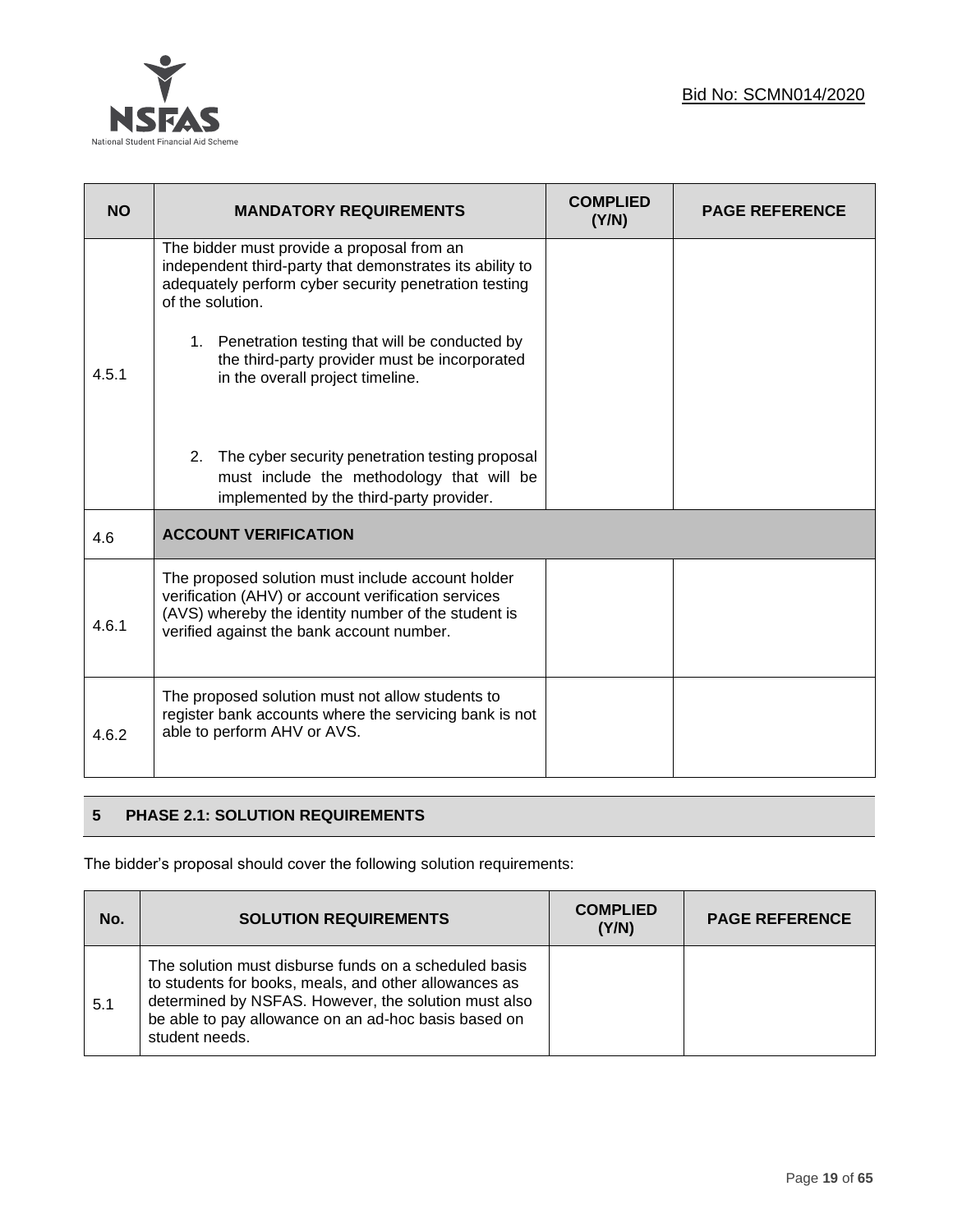



| No. | <b>SOLUTION REQUIREMENTS</b>                                                                                                                                                                                                                                                                                              | <b>COMPLIED</b><br>(Y/N) | <b>PAGE REFERENCE</b> |
|-----|---------------------------------------------------------------------------------------------------------------------------------------------------------------------------------------------------------------------------------------------------------------------------------------------------------------------------|--------------------------|-----------------------|
| 5.2 | The solution must provide students unrestricted ability to<br>transact with a wide variety of service providers including<br>supermarkets, food chains, bookstores, transport<br>providers and provide the ability to access cash where<br>required.                                                                      |                          |                       |
| 5.3 | The solution must provide ability to physically verify the<br>identity of the student or by using biometrics at the point<br>of issuing the facility and regularly during the period as<br>recipients of NSFAS funding.                                                                                                   |                          |                       |
|     | The solution must NOT allow NSFAS staff the ability to<br>edit or update a transacting facility details (or the<br>equivalent thereof) and all data must be securely stored<br>within the service providers environment with a full audit<br>trail of all changes.                                                        |                          |                       |
| 5.4 | Note that all the data stored within the service providers<br>environment is owned by NSFAS. Therefore, NSFAS<br>management may require full access of such data<br>through the organisation's Chief Governance Risk and<br>Compliance Officer. Again, all data must be returned to<br>NSFAS at the end of this contract. |                          |                       |
| 5.5 | The solution must be able to provide read only access to<br>NSFAS staff. The solution must further be able to restrict<br>viewing access of sensitive information to NSFAS staff,<br>which may include bank account numbers.                                                                                              |                          |                       |
| 5.6 | The solution must be able to produce daily, weekly and<br>monthly reports on the distribution of allowances for<br>students.                                                                                                                                                                                              |                          |                       |
| 5.7 | The solution must ensure that students have complete<br>visibility of all transactions and balances at all times via<br>different approved platforms (preferably online, mobile<br>application or other physical facilities).                                                                                             |                          |                       |
| 5.8 | The solution must be secure and meet all Financial<br>sector regulatory standards. The security features of the<br>solution must have the ability to stop payments, and<br>block/unblock and flag accounts in cases of fraud, death,<br>etc                                                                               |                          |                       |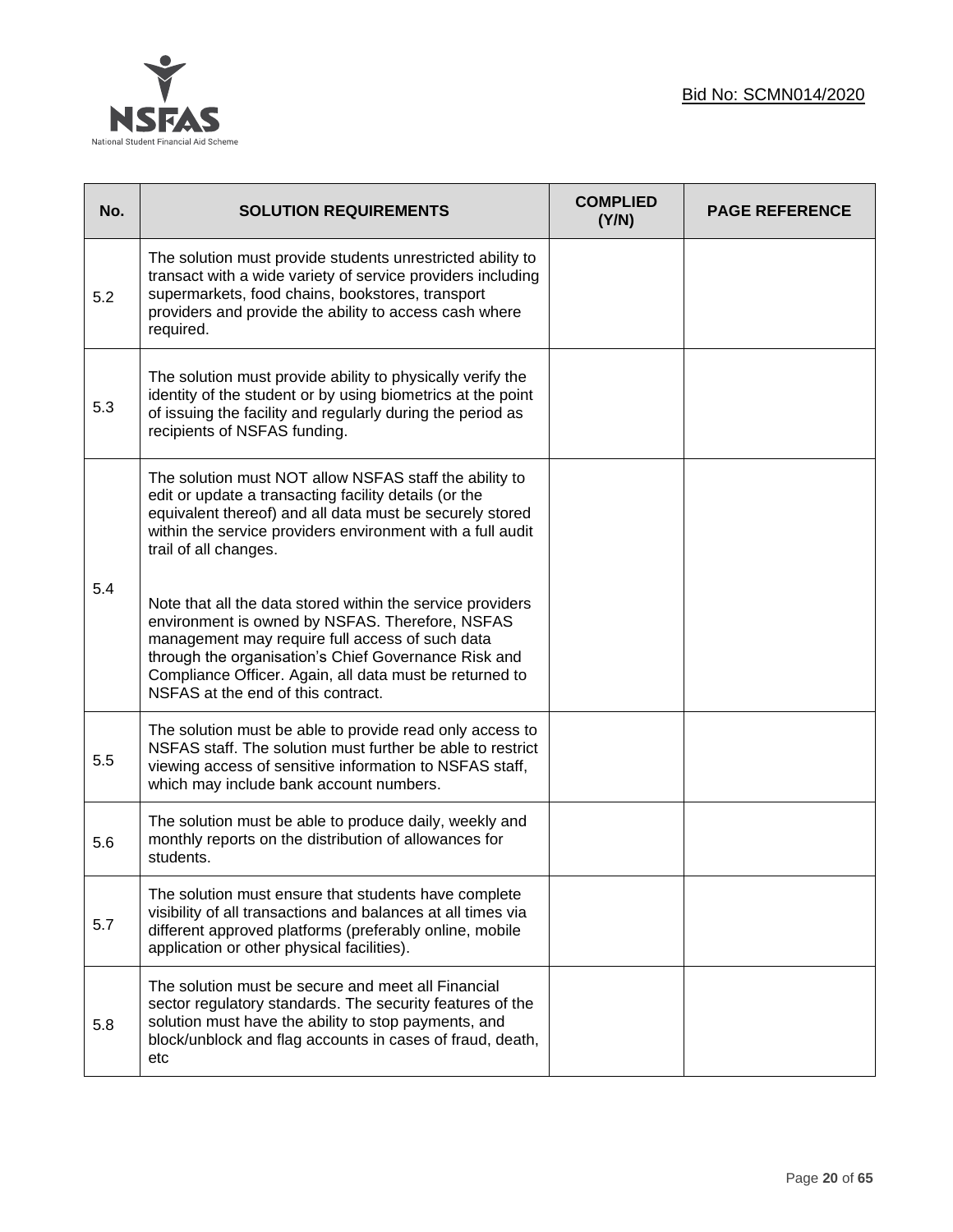



| No.  | <b>SOLUTION REQUIREMENTS</b>                                                                                                                                                                                                                                                                                                        | <b>COMPLIED</b><br>(Y/N) | <b>PAGE REFERENCE</b> |
|------|-------------------------------------------------------------------------------------------------------------------------------------------------------------------------------------------------------------------------------------------------------------------------------------------------------------------------------------|--------------------------|-----------------------|
| 5.9  | The solution must be able to facilitate the communication<br>(email, SMS, and other forms) of essential messaging to<br>students at different points which will be agreed with<br>NSFAS and in line with NSFAS Corporate Branding                                                                                                   |                          |                       |
| 5.10 | In a situation where the student has an existing facility to<br>transact from other providers, the solution must allow<br>students to capture and validate, and make updates to<br>their facility details. Validation must be performed using<br>the South African National ID number.                                              |                          |                       |
| 5.11 | Validation and verification of facilities must meet the<br>requirements of the South African financial regulations<br>and standards.                                                                                                                                                                                                |                          |                       |
| 5.12 | The service provider must provide access and ability to<br>support students nationally, anywhere in the country.                                                                                                                                                                                                                    |                          |                       |
| 5.13 | The solution provider must be able to provide 24x7<br>account service support as the NSFAS Contact Centre<br>will not have access to the service provider's payment<br>platforms.                                                                                                                                                   |                          |                       |
| 5.14 | The service provider must store all student transactional<br>data for a minimum period of seven (7) financial years.                                                                                                                                                                                                                |                          |                       |
| 5.15 | The service provider must never use student data for<br>any other purposes except the intended use by NSFAS<br>and its processes.                                                                                                                                                                                                   |                          |                       |
| 5.16 | The service provider must provide adequate evidence of<br>its financial stability. As a minimum requirement, a set of<br>the audited financial statements and audit reports for the<br>most recent three financial years must be provided<br>which must clearly demonstrate the solution provider's<br>solvency and sustainability. |                          |                       |
| 5.17 | The service provider must provide a white labelled<br>transacting facility to students. Example, mobile<br>application or online platforms must carry NSFAS<br>branding.                                                                                                                                                            |                          |                       |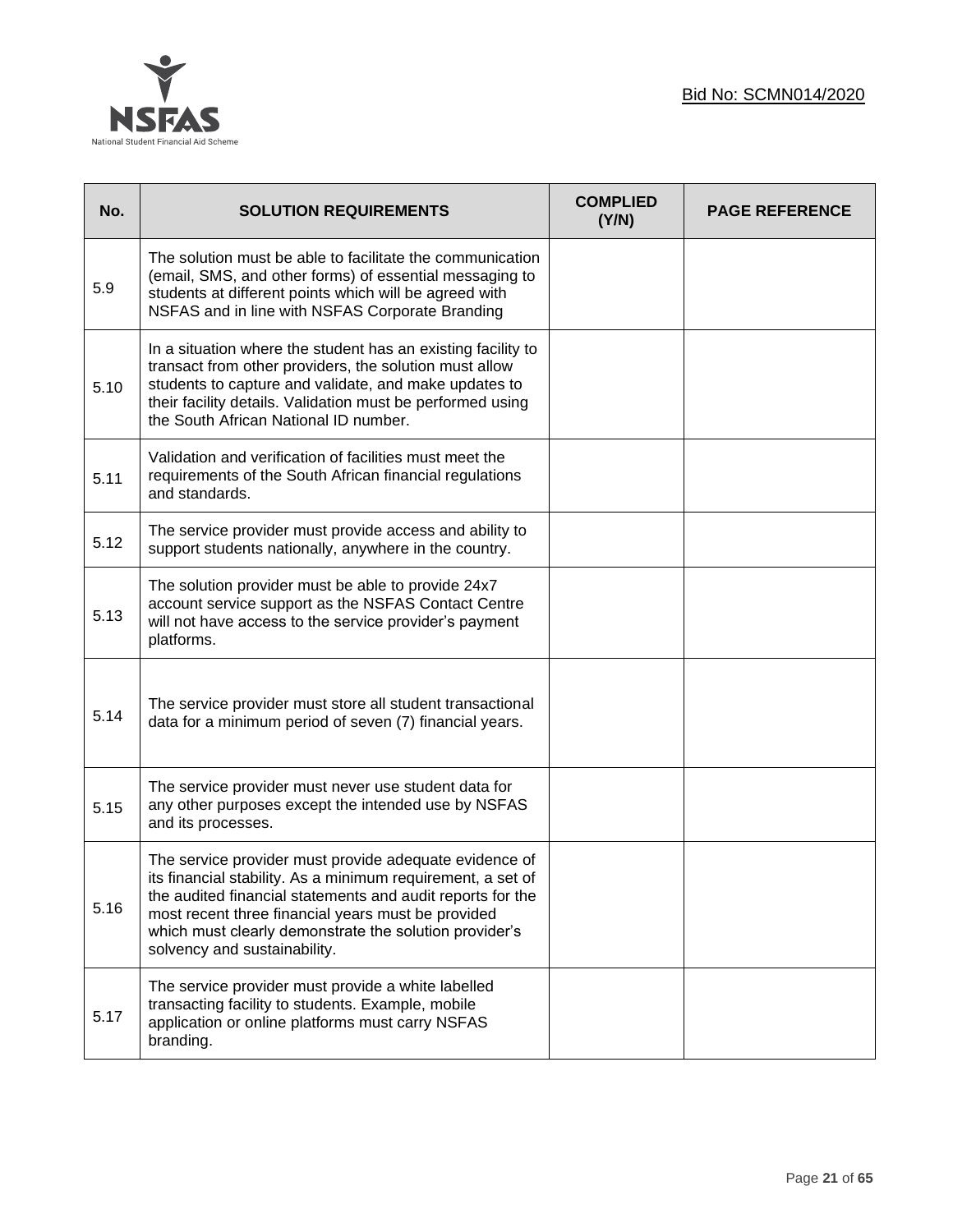



# **6 PHASE 2.2: DISASTER RECOVERY AND SYSTEM AVAILABILITY REQUIREMENTS**

The bidder's proposal should cover the following disaster recovery and system availability requirements:

| No. | DISASTER RECOVERY AND SYSTEM AVAILABILITY<br><b>REQUIREMENTS</b>                                                                                                                                                                                                                                               | <b>COMPLIED</b><br>(Y/N) | <b>PAGE REFERENCE</b> |
|-----|----------------------------------------------------------------------------------------------------------------------------------------------------------------------------------------------------------------------------------------------------------------------------------------------------------------|--------------------------|-----------------------|
| 6.1 | The service provider must provide a Disaster Recovery<br>Plan for the proposed solution.<br>The system availability must include a minimum of<br>99.9% uptime.<br>The disaster recovery plan must include a minimum<br>of 2 hours Recovery Time Objective (RTO) and 4<br>hours Recovery Point Objective (RPO). |                          |                       |

# *7* **EVALUATION CRITERIA- PHASE 2**

Bidders are required to achieve the minimum score of 80 points for Phase 2 for company experience, core team, solution requirements, disaster recovery and system availability requirements in order to progress to be evaluated for the Price and BBB-EE. Only bidders who passed the mandatory requirements and the evaluation criteria will proceed to be evaluated for Price and BBB-EE.

| <b>ELEMENT</b>                                        | <b>WEIGHT</b> |
|-------------------------------------------------------|---------------|
| <b>Company Experience</b>                             | 20 points     |
| Core Team Experience                                  | 20 points     |
| <b>Solution Requirements</b>                          | 50 points     |
| Disaster recovery and system availability requirement | 10 points     |
| <b>TOTAL</b>                                          | 100 points    |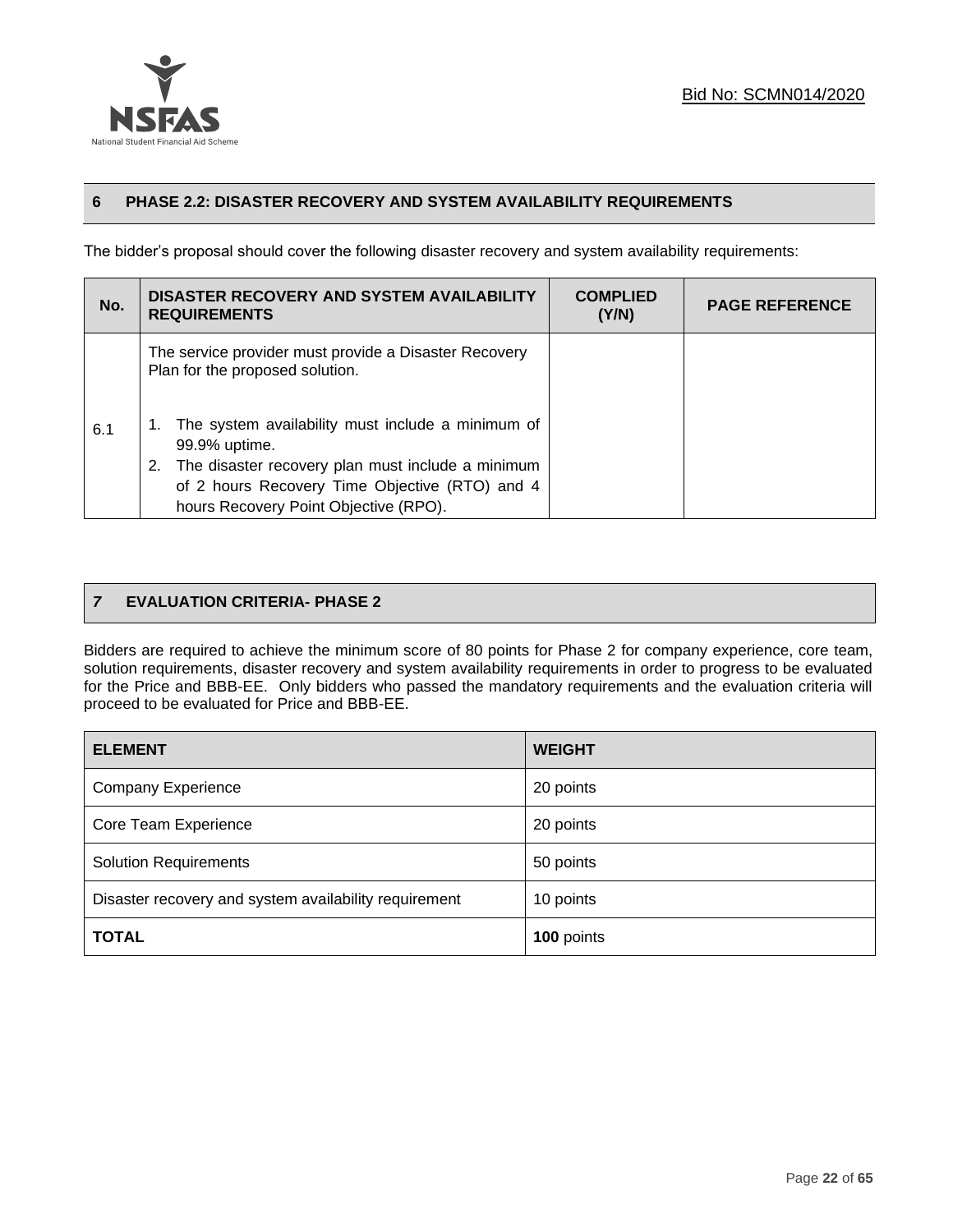

| <b>COMPANY EXPERIENCE (max of 20 points)</b><br>7.1                                                                     |                                        |                                 |                      |
|-------------------------------------------------------------------------------------------------------------------------|----------------------------------------|---------------------------------|----------------------|
| <b>CATEGORY</b>                                                                                                         | <b>POINTS AVAILABLE</b>                | <b>BIDDER</b><br><b>SCORING</b> | <b>POINTS SCORED</b> |
| Provide a minimum of five (5)<br>reference letters on previous client's                                                 | Less than 5 reference letters $=$<br>0 |                                 |                      |
| company letterhead where similar work<br>was completed in the last five years.<br>(NSFAS reserves the right to contact) | 5 reference letters = $10$             |                                 |                      |
| the company to confirm the details as<br>per the reference letters).                                                    | 6 or more reference letters $=$<br>20  |                                 |                      |

| 7.2<br><b>CORE TEAM EXPERIENCE</b>                             |                                        |                                 |                      |
|----------------------------------------------------------------|----------------------------------------|---------------------------------|----------------------|
| <b>CATEGORY</b>                                                | <b>POINTS AVAILABLE</b>                | <b>BIDDER</b><br><b>SCORING</b> | <b>POINTS SCORED</b> |
| 7.2.1<br><b>PROJECT LEAD/ACCOUNT MANAGER (max of 6 points)</b> |                                        |                                 |                      |
| 10 years+ experience in financial                              | Does not meet the<br>requirement = $0$ |                                 |                      |
| sector in Senior Management Role                               | Meets the requirements $= 2$           |                                 |                      |
| 10 years+ experience in Programme                              | Does not meet the<br>requirement = $0$ |                                 |                      |
| Management                                                     | Meets the requirements $= 2$           |                                 |                      |
| Educated to a Postgraduate or Master                           | Does not meet the<br>requirement = $0$ |                                 |                      |
| level in Business Administration                               | Meets the requirements $= 2$           |                                 |                      |
| 7.2.2<br><b>PROJECT MANAGER (max of 6 points)</b>              |                                        |                                 |                      |
| 8 years+ experience in financial sector                        | Does not meet the<br>requirement = $0$ |                                 |                      |
| in management role                                             | Meets the requirements $= 2$           |                                 |                      |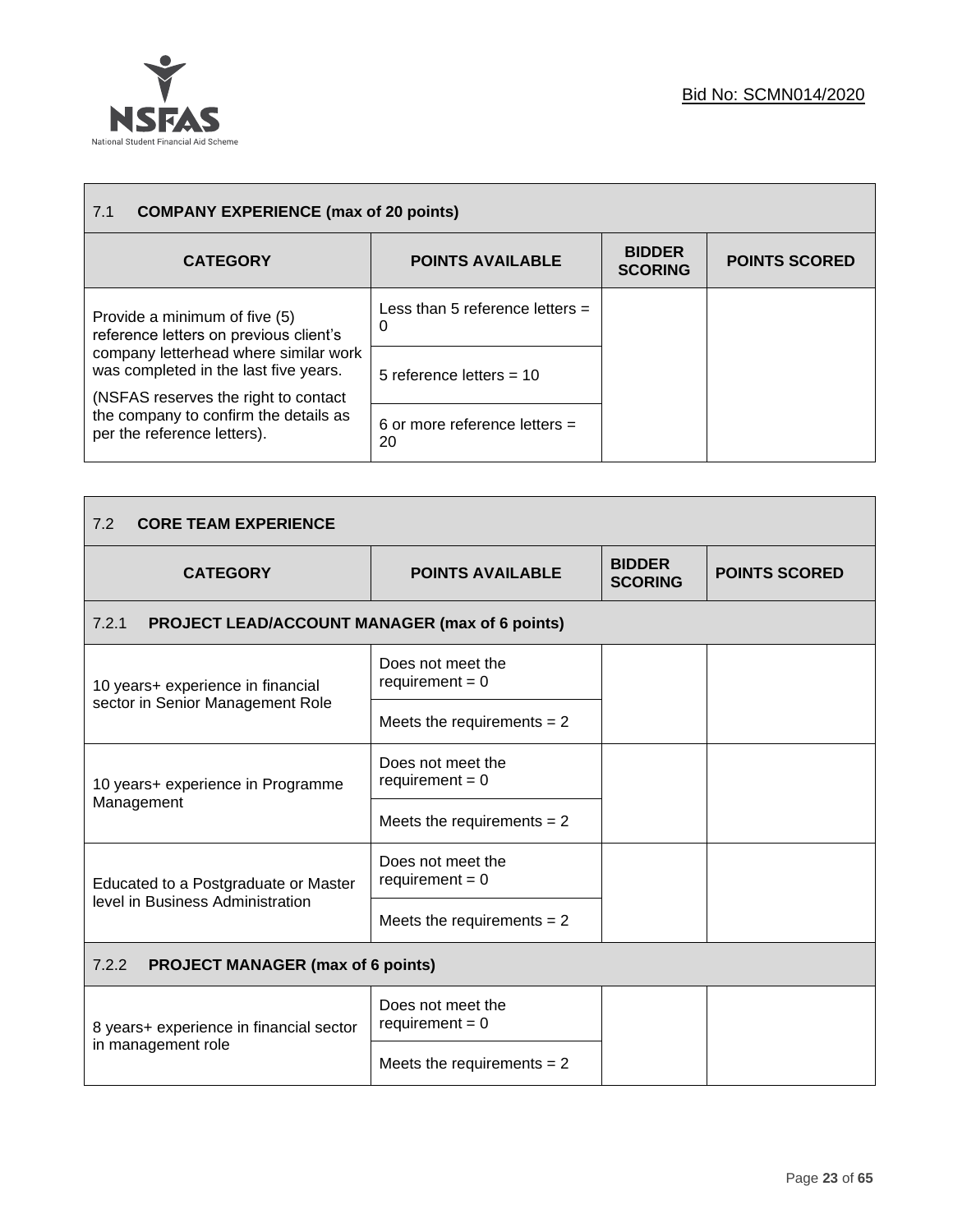



| 8 years+ experience in Project<br>Management with at least two projects                                        | Does not meet the<br>requirement = $0$               |  |
|----------------------------------------------------------------------------------------------------------------|------------------------------------------------------|--|
| of over R10 million budget.                                                                                    | Meets the requirements $= 2$                         |  |
| Bachelor's degree in business<br>administration or Project Management                                          | Does not meet the<br>requirement = $0$               |  |
| certification                                                                                                  | Meets the requirements $= 2$                         |  |
| 7.2.3<br><b>TECHNICAL LEAD/INTEGRATION (max of 2 points)</b>                                                   |                                                      |  |
| 8 years+ experience in a technical role                                                                        | Does not meet the<br>requirement = $0$               |  |
| within the financial sector                                                                                    | Meets the requirements $= 1$                         |  |
| Bachelor's degree in Computer<br>Science or related technical                                                  | Does not meet the<br>requirement = $0$               |  |
| certification                                                                                                  | Meets the requirements $= 1$                         |  |
| 7.2.4                                                                                                          | DATA MANAGEMENT AND REPORTING LEAD (max of 2 points) |  |
| 8 years+ experience in data                                                                                    | Does not meet the<br>requirement = $0$               |  |
| management                                                                                                     | Meets the requirements $= 1$                         |  |
| Bachelor's degree in Computer<br>Science, Data Science or related Data                                         | Does not meet the<br>requirement = $0$               |  |
| Management certification                                                                                       | Meets the requirements $= 1$                         |  |
| <b>BUSINESS ANALYSIS LEAD (max of 2 points)</b><br>7.2.5                                                       |                                                      |  |
| 8 years+ experience in business<br>analysis or process management                                              | Does not meet the<br>requirement = $0$               |  |
| within the financial sector                                                                                    | Meets the requirements $= 1$                         |  |
| Bachelor's degree in Computer<br>Science, or industrial engineering or<br>related Business Process or Business | Does not meet the<br>requirement = $0$               |  |
| Analysis certification                                                                                         | Meets the requirements $= 1$                         |  |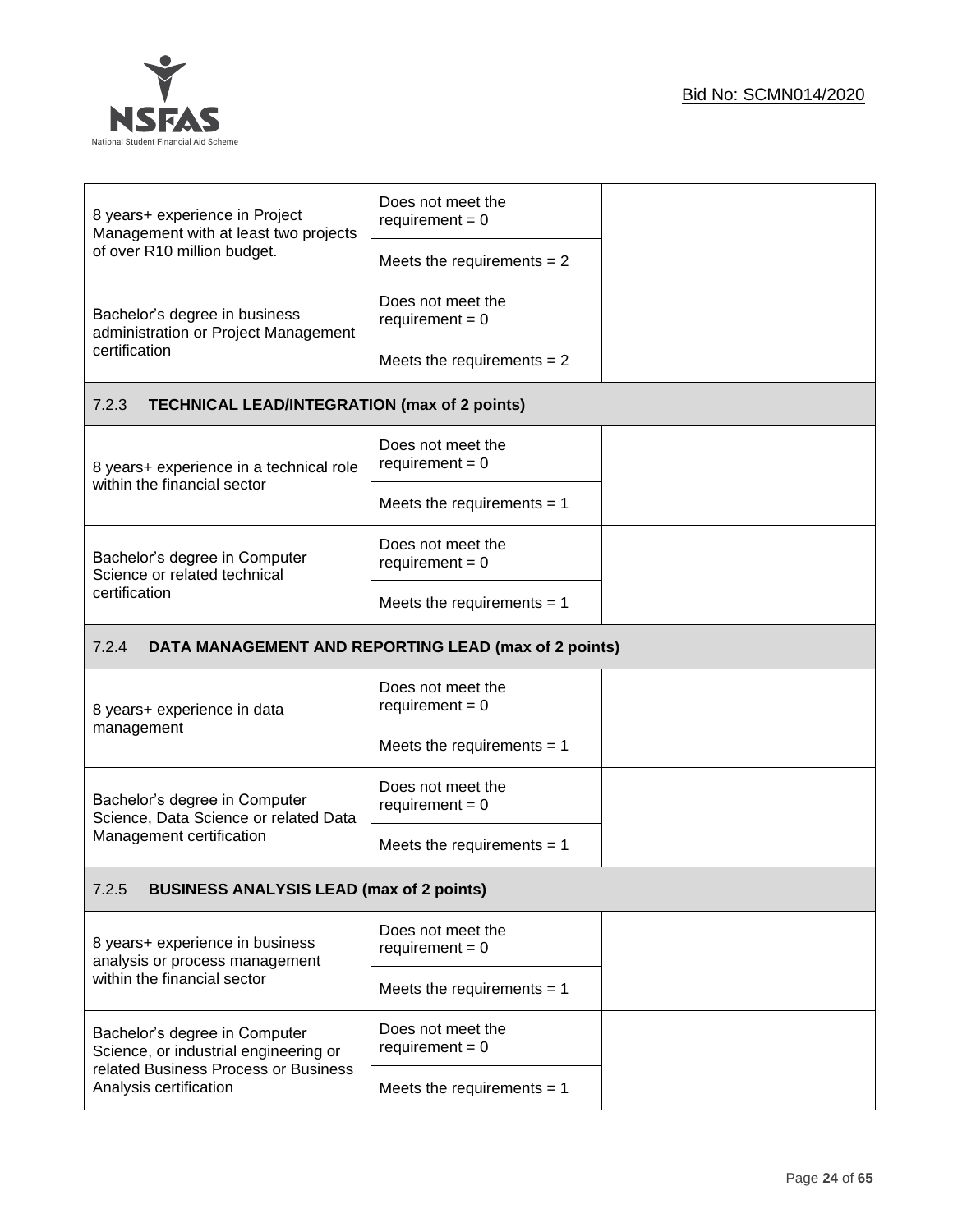

| 7.2.6 CYBERSECURITY, RISK AND DISASTER RECOVERY LEAD (max of 2 points) |                                        |  |  |  |
|------------------------------------------------------------------------|----------------------------------------|--|--|--|
| 8 years+ experience in information                                     | Does not meet the<br>requirement $= 0$ |  |  |  |
| security                                                               | Meets the requirements $= 1$           |  |  |  |
| Bachelor's degree in Computer<br>Science, or information security or   | Does not meet the<br>requirement = $0$ |  |  |  |
| related Information Security<br>certification                          | Meets the requirements $= 1$           |  |  |  |

| <b>SOLUTION REQUIREMENTS (max of 50 points)</b><br>$\overline{7.3}$              |                                                         |                                 |                      |
|----------------------------------------------------------------------------------|---------------------------------------------------------|---------------------------------|----------------------|
| <b>CATEGORY</b>                                                                  | <b>POINTS AVAILABLE</b>                                 | <b>BIDDER</b><br><b>SCORING</b> | <b>POINTS SCORED</b> |
| The service provider compliance with<br>all the solution requirements stipulated | Complies with all solution<br>requirements $= 50$       |                                 |                      |
| under 5.1 to 5.17 of the solution<br>requirements section.                       | Does not comply with all<br>solution requirements = $0$ |                                 |                      |

| <b>DISASTER RECOVERY AND SYSTEM AVAILABILITY REQUIREMENTS (max of 10 points)</b><br>7.4                                                                                                   |                                                                                                                                                                                                  |                                 |                      |
|-------------------------------------------------------------------------------------------------------------------------------------------------------------------------------------------|--------------------------------------------------------------------------------------------------------------------------------------------------------------------------------------------------|---------------------------------|----------------------|
| <b>CATEGORY</b>                                                                                                                                                                           | <b>POINTS AVAILABLE</b>                                                                                                                                                                          | <b>BIDDER</b><br><b>SCORING</b> | <b>POINTS SCORED</b> |
| The bidder must provide an<br>appropriate disaster recovery plan and<br>the system availability must include a<br>minimum of 99.9% uptime, 2 hours<br>Recovery Time Objective (RTO) and 4 | System availability of a<br>minimum of 99.9% uptime, 2<br>hours Recovery Time<br>Objective (RTO) and 4 hours<br><b>Recovery Point Objective</b><br>(RPO) included in the Disaster<br>$Plan = 10$ |                                 |                      |
| hours Recovery Point Objective<br>(RPO).                                                                                                                                                  | System availability of less than<br>99.9% uptime and/or less than<br>2 hours Recovery Time<br>Objective (RTO) and/or less                                                                        |                                 |                      |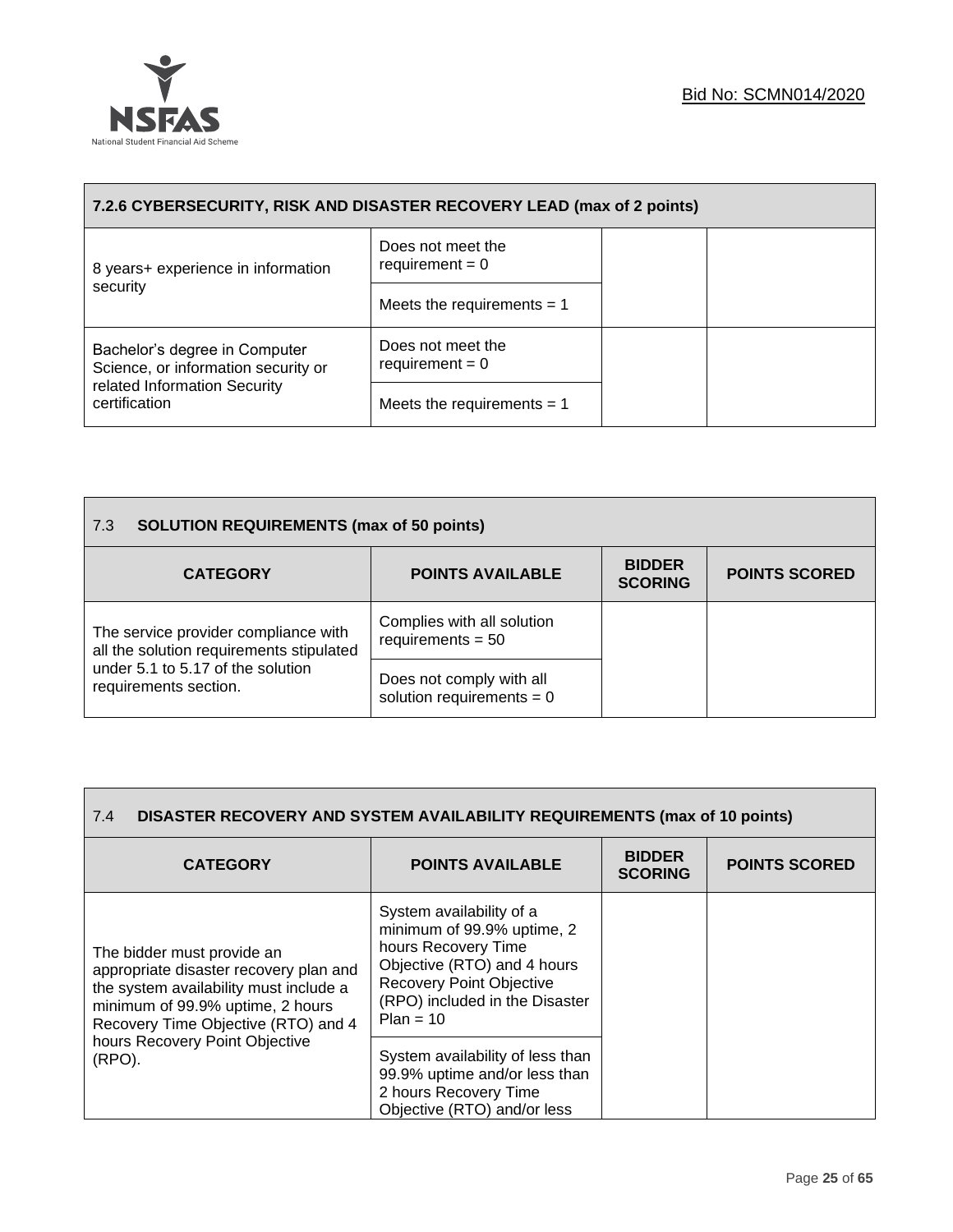

| than 4 hours Recovery Point<br>Objective (RPO), and/or no<br>appropriate disaster recovery<br>plan submitted = $0$ |  |
|--------------------------------------------------------------------------------------------------------------------|--|
|                                                                                                                    |  |

# **8 TECHNICAL REQUIREMENTS INFORMATION**

| 8.1 | The solution must be able to be integrated seamlessly with core or chestration systems within<br>NSFAS.                                                                                                                                       |
|-----|-----------------------------------------------------------------------------------------------------------------------------------------------------------------------------------------------------------------------------------------------|
| 8.2 | In a case where there is customized development for NSFAS, the IP will be owned by NSFAS with<br>unrestricted access thereto.                                                                                                                 |
| 8.3 | The solution must provide a multi-functional mobile communication platform that allows NSFAS to<br>effectively manage its relationships with the students (e.g., perform live chats, and content<br>generation for a knowledge portal, etc.). |

# **9 CYBER SECURITY REQUIREMENTS INFORMATION**

|     | The third-party security provider must, through penetration testing identify vulnerabilities and<br>confirm,                                                                                                                                                              |
|-----|---------------------------------------------------------------------------------------------------------------------------------------------------------------------------------------------------------------------------------------------------------------------------|
| 9.1 | Misconfigurations<br><b>Kernel Flaws</b><br>(2)<br><b>Buffer Overflows</b><br>(3)<br>Insufficient Input Validation<br>(4)<br>Symbolic Links<br>(5)<br><b>File Descriptor Attacks</b><br>(6)<br><b>Race Conditions</b><br>(7)<br>Incorrect File and Directory Permissions. |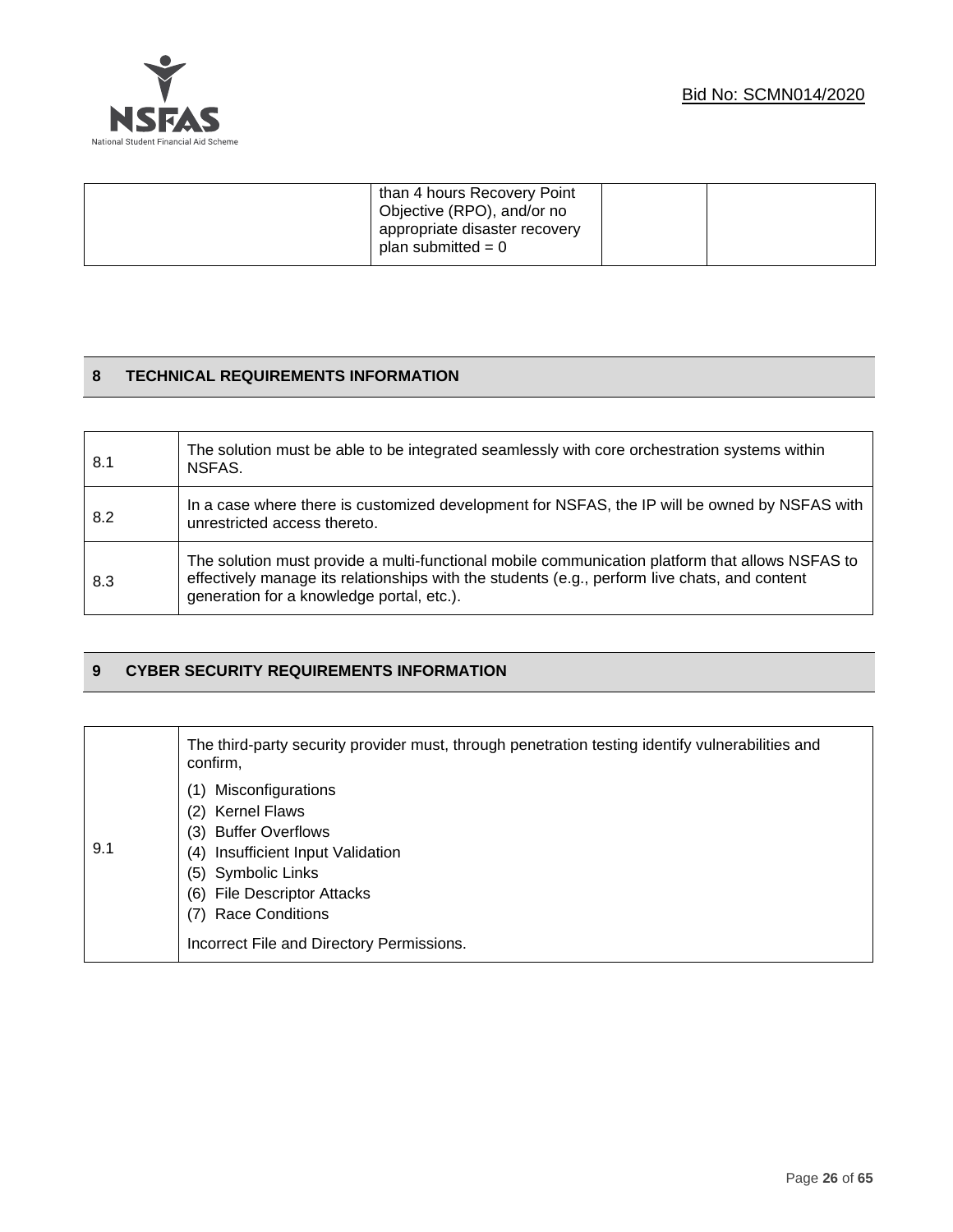

 $\overline{\phantom{a}}$ 

 $\mathsf{r}$ 

|     | The third-party security provider must recommend technical controls for identified vulnerabilities in<br>the following categories,                                                                                                                                                                                                                                                            |
|-----|-----------------------------------------------------------------------------------------------------------------------------------------------------------------------------------------------------------------------------------------------------------------------------------------------------------------------------------------------------------------------------------------------|
| 9.2 | (1) Insufficient patch management<br>(2) Insufficient threat management<br>(3) Lack of security baselines, such as inconsistent security configuration settings on similar<br>systems.<br>(4) Poor integration of security into the system development life cycle, such as missing or<br>unsatisfied security requirements and vulnerabilities in organization-developed application<br>code. |
|     | Security architecture weaknesses                                                                                                                                                                                                                                                                                                                                                              |
|     | Vulnerabilities should be assessed and reported to NSFAS in terms of,                                                                                                                                                                                                                                                                                                                         |
| 9.3 | (1) Discovery and reconnaissance<br>(2) Weaponization<br>(3) Delivery                                                                                                                                                                                                                                                                                                                         |
|     | Exploitation.                                                                                                                                                                                                                                                                                                                                                                                 |
|     | The third-party security provider must manage the assessment by,                                                                                                                                                                                                                                                                                                                              |
| 9.4 | (1) Coordinating and communicating any tests and assessments.<br>(2) Ensuring that proper authority is granted for any testing performed on NSFAS systems.<br>(3) Signing and abiding by any required NSFAS non-disclosure agreements.                                                                                                                                                        |
|     | Properly protecting data in accordance with NSFAS requirements, including handling,<br>transmission, storage, and deletion of all collected data and resulting reports.                                                                                                                                                                                                                       |
|     | Penetration testing must not include non-technical methods of attack such as,                                                                                                                                                                                                                                                                                                                 |
|     | (1) physical security controls and procedures to connect to a network,                                                                                                                                                                                                                                                                                                                        |
| 9.5 | (2) steal equipment,<br>(3) capture sensitive information (possibly by installing keylogging devices),<br>(4) or disrupt communications                                                                                                                                                                                                                                                       |
|     | social engineering                                                                                                                                                                                                                                                                                                                                                                            |
|     | The third-party security provider must recommend technical controls for identified vulnerabilities in<br>the following categories,                                                                                                                                                                                                                                                            |
| 9.6 | (1) Insufficient patch management<br>Insufficient threat management<br>(2)                                                                                                                                                                                                                                                                                                                    |
|     | (3) Lack of security baselines, such as inconsistent security configuration settings on similar                                                                                                                                                                                                                                                                                               |
|     | systems<br>(4) Poor integration of security into the system development life cycle, such as missing or<br>unsatisfied security requirements and vulnerabilities in organization-developed application code                                                                                                                                                                                    |
|     | Security architecture weaknesses.                                                                                                                                                                                                                                                                                                                                                             |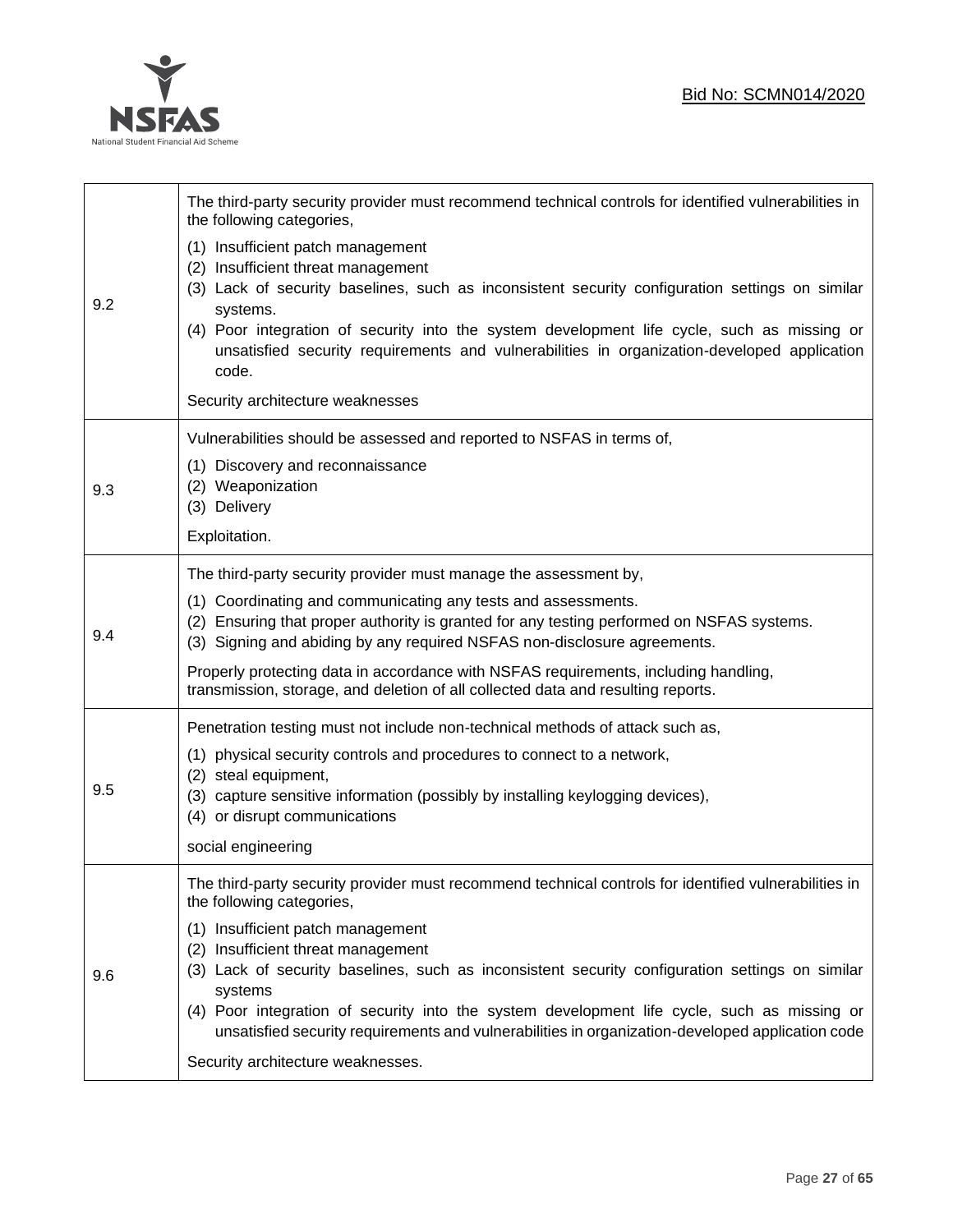

| 9.7 | The third-party security report must provide metrics and industry insight to explain and illustrate,<br>How well the bidders' solution and systems tolerate real world-style attack patterns.<br>(1)<br>The likely level of sophistication an attacker needs to successfully compromise the system.<br>(2)<br>(3) Additional countermeasures that could mitigate threats against the system.<br>The bidders' solution and systems ability to detect attacks and respond appropriately. |  |
|-----|----------------------------------------------------------------------------------------------------------------------------------------------------------------------------------------------------------------------------------------------------------------------------------------------------------------------------------------------------------------------------------------------------------------------------------------------------------------------------------------|--|
| 9.8 | The third-party security assessment must be included in the proposed project plan,<br>(1) Where required for consultation with NSFAS be on-site at the NSFAS Head Office:<br>House Vincent, Brodie Road, Wynberg, Cape Town 7800.<br>٠<br>Where required, perform agreed assessments and testing which may impact NSFAS systems<br>after-hours.                                                                                                                                        |  |

# **10 PHASE 3: PRICE AND BBB-EE**

- 10.1 Only bidders that passed the 80% functionality score in Phase 2 will be evaluated in Phase 3 (Price & BBBEE) Please consider the inevitable Consumer Price Index (CPI) increases year on year on the pricing upon the duration of the contract period being in excess of a 12-month period. The pricing must be inclusive of all costs including disbursements (travel, accommodation etc) where applicable.
- 10.2 The solution should be ready by no later than 31 May 2021 and will be piloted at five (5) TVET colleges, at minimum, from the 01st July 2021. The remaining colleges will be implemented by the beginning of 2022 academic year. The implementation date for Universities is yet to be determined.
- 10.3 Bidders should indicate clearly which costs are for NSFAS and which costs are for the NSFAS student**.**

| NO.  | <b>UNIT PRICE (INC</b><br><b>DESCRIPTION</b><br>VAT) |  | <b>SIMULATED</b><br><b>PRICING FOR</b><br><b>ESTIMATED FOR</b><br><b>400 000 STUDENTS</b><br>(INC VAT) | <b>RECURRING OR ONCE-OFF</b><br><b>COST</b> |
|------|------------------------------------------------------|--|--------------------------------------------------------------------------------------------------------|---------------------------------------------|
| 10.4 | <b>Student On-Boarding</b><br>Costs                  |  |                                                                                                        |                                             |
| 10.5 | <b>Transaction Costs</b>                             |  |                                                                                                        |                                             |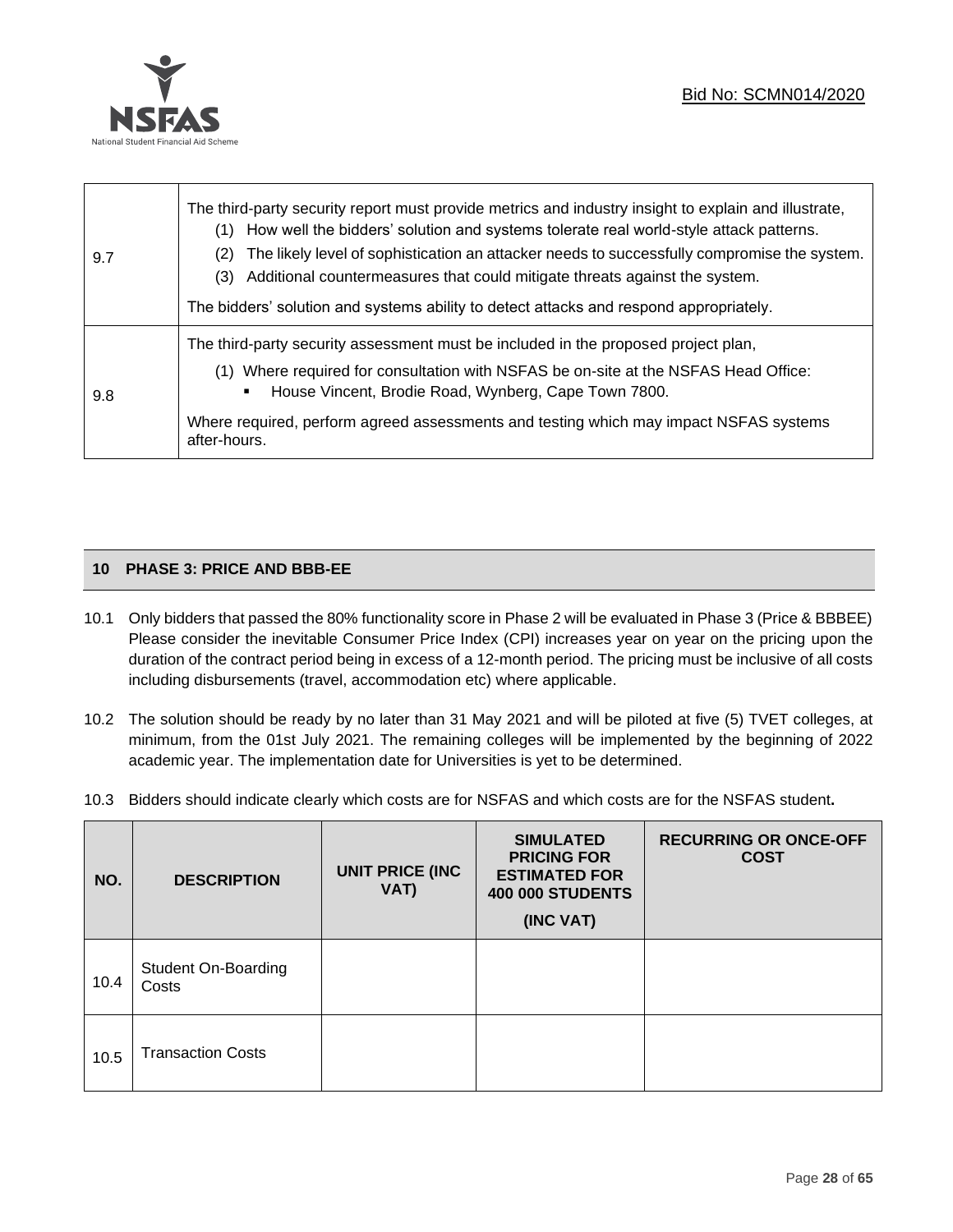

| NO.   | <b>DESCRIPTION</b>                                                                         | <b>UNIT PRICE (INC</b><br>VAT) | <b>SIMULATED</b><br><b>PRICING FOR</b><br><b>ESTIMATED FOR</b><br><b>400 000 STUDENTS</b><br>(INC VAT) | <b>RECURRING OR ONCE-OFF</b><br><b>COST</b> |
|-------|--------------------------------------------------------------------------------------------|--------------------------------|--------------------------------------------------------------------------------------------------------|---------------------------------------------|
| 10.6  | <b>Verification Costs</b>                                                                  |                                |                                                                                                        |                                             |
| 10.7  | <b>Communication Costs</b>                                                                 |                                |                                                                                                        |                                             |
| 10.8  | <b>Implementation Costs</b><br>including<br>Project Management,<br>Integration costs, etc. |                                |                                                                                                        |                                             |
| 10.9  | Costing for<br>Cybersecurity testing                                                       |                                |                                                                                                        |                                             |
| 10.10 | <b>Technical Support Cost</b>                                                              |                                |                                                                                                        |                                             |
| 10.11 | <b>Other Costs</b>                                                                         |                                |                                                                                                        |                                             |

# **11 CONTRACT PERIOD**

The contract period is for five (5) years and will be reviewed after three (3) years, at which point NSFAS reserves the right to cancel the contract based on the service providers performance or change in organisational strategy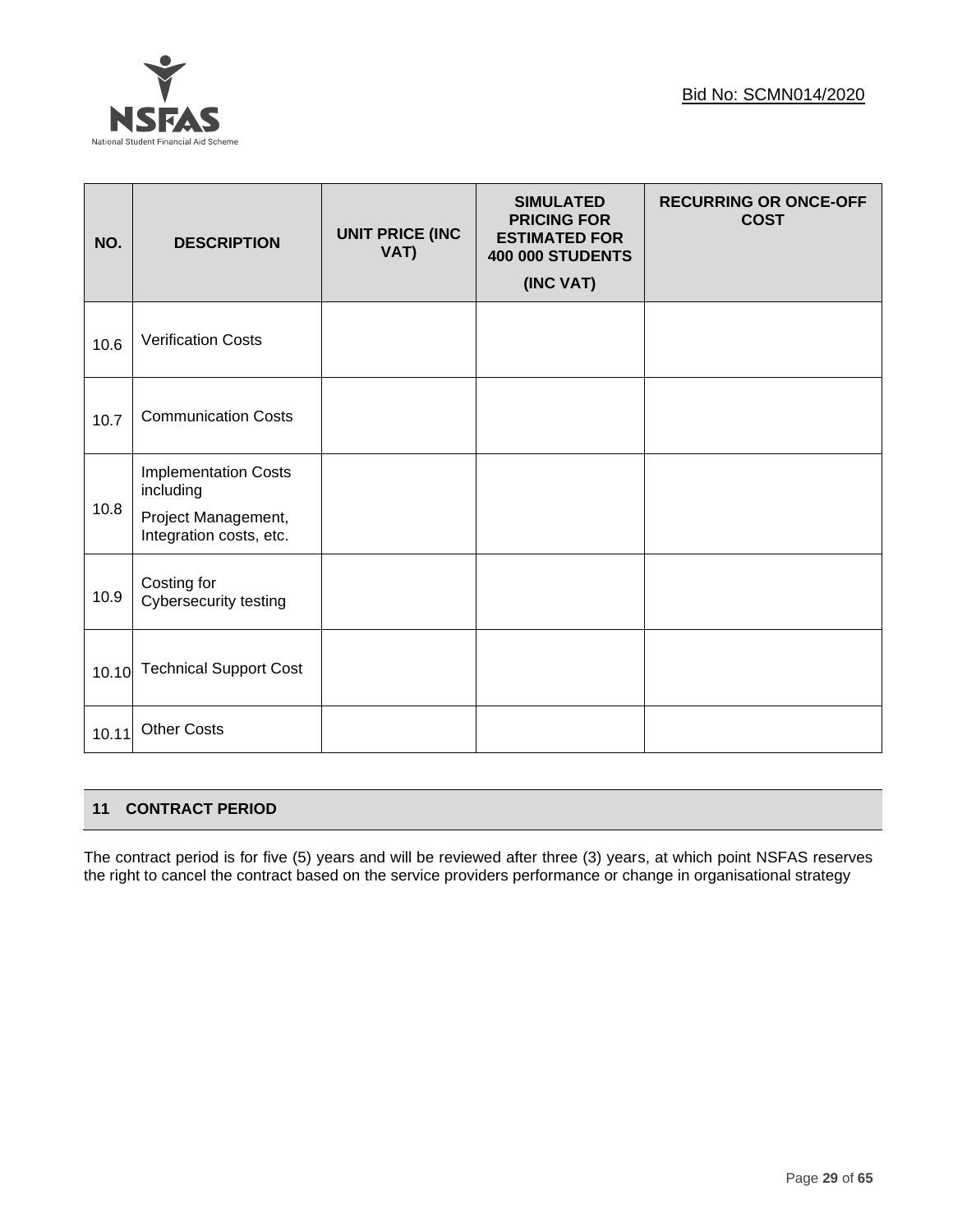

# **12. Preference Point System**

All proposals that will achieve the minimum qualifying score (acceptable tenders) will be evaluated further in terms of the preference point system as follows: A maximum of 80 points is allocated for price on the following basis:

**80/20**

$$
Ps = 80 \left( 1 - \frac{Pt - P \min}{P \min} \right)
$$

Where

Ps = Points scored for comparative price of proposal under consideration

Pt = Comparative price of bid under consideration

Pmin = Comparative price of lowest acceptable proposal

A maximum of 20 points will be allocated for BBB—EE. The points for price and BBBEE will be added together to determine the total points achieved.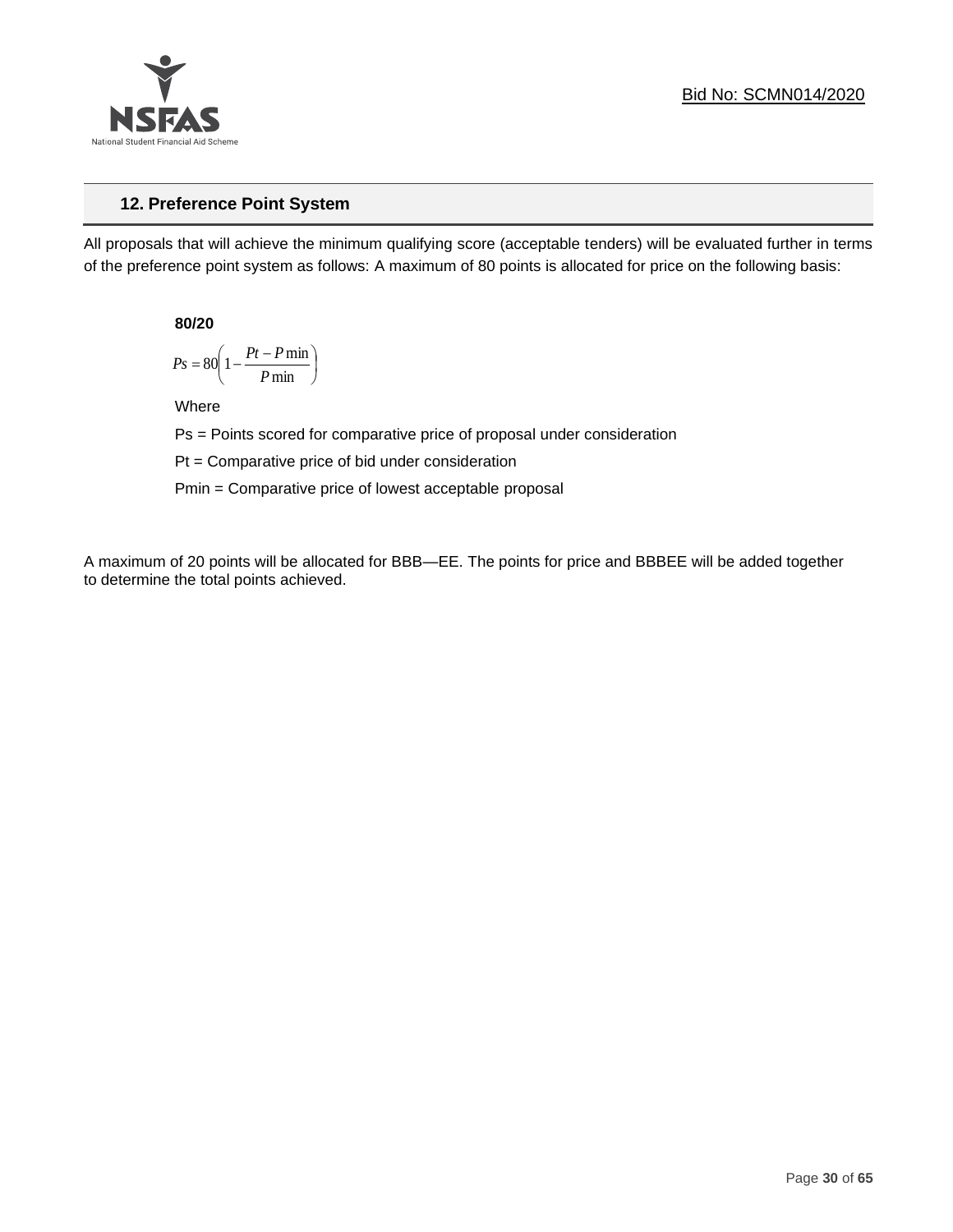

#### **1. Declaration of Interest**

This declaration will be used by institutions to ensure that when goods and services are being procured, all reasonable steps are taken to combat the abuse of the supply chain management system.

The bid of any bidder may be disregarded if that bidder, or any of its directors have:

- A. abused the NSFAS's supply chain management system;
- B. committed fraud or any other improper conduct in relation to such system; or
- C. failed to perform on any previous contract.

**In order to give effect to the above, the following questionnaire must be completed and submitted with the bid**.

| The following particulars must be furnished: |                                                                                          |  |
|----------------------------------------------|------------------------------------------------------------------------------------------|--|
| 2.1                                          | Full Name of bidder or his or her representative:                                        |  |
|                                              |                                                                                          |  |
| 2.2                                          | <b>Identity Number:</b>                                                                  |  |
|                                              |                                                                                          |  |
| 2.3                                          | Position occupied in the Company (director, trustee, shareholder <sup>2</sup> , member): |  |
|                                              |                                                                                          |  |

| 2.4 | Registration number of the company, enterprise, close corporation, partnership agreement or trust: |
|-----|----------------------------------------------------------------------------------------------------|
|     |                                                                                                    |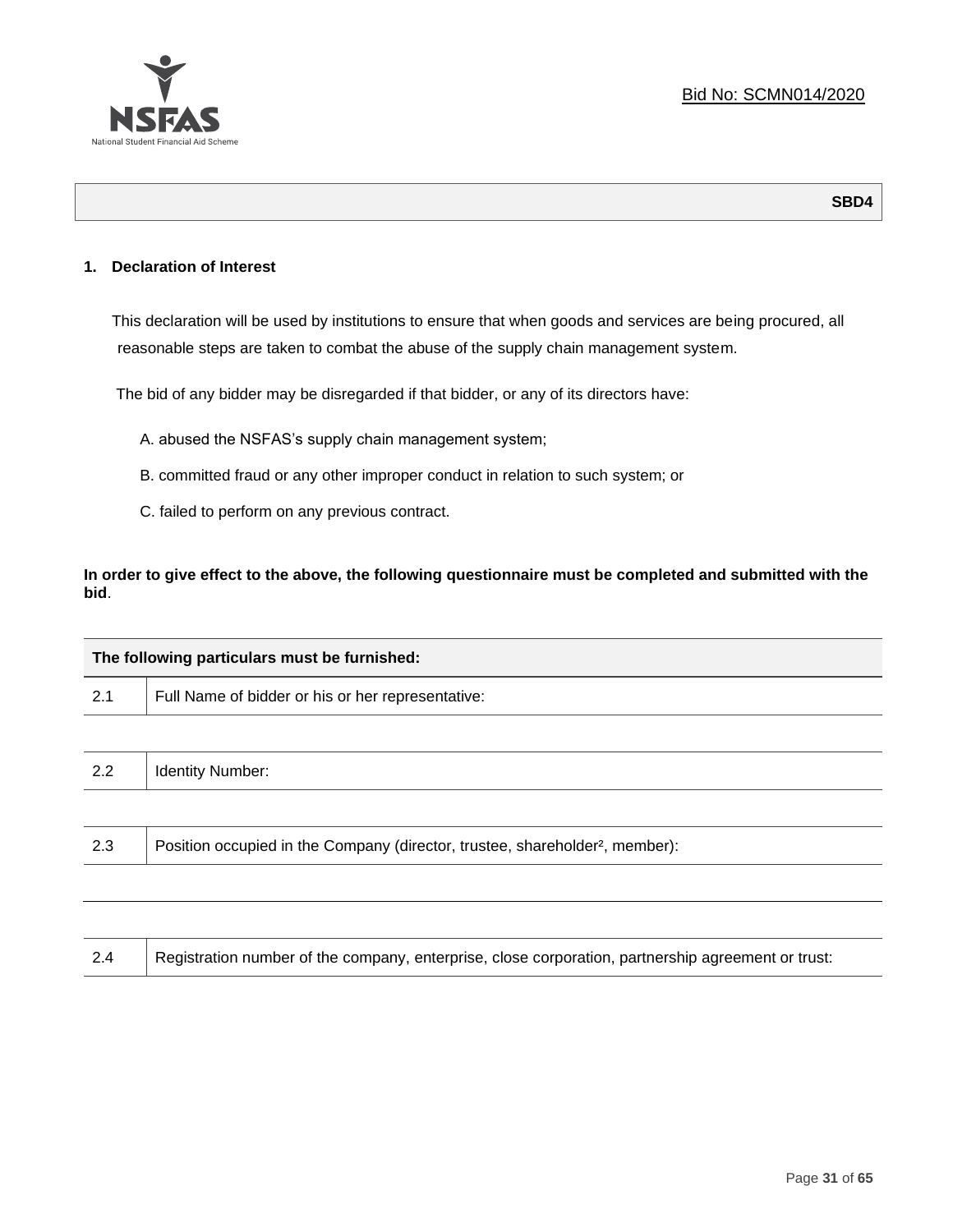

| っょ  |                       |
|-----|-----------------------|
| ن ک | Tax Reference Number: |
|     |                       |

| 2.6 | VAT Registration Number: |
|-----|--------------------------|
|-----|--------------------------|

| 2.6.1  | The names of all directors / trustees / shareholders / members, their individual identity numbers, tax<br>reference numbers and, if applicable, employee / PESAL numbers must be indicated in paragraph 3<br>below. |     |  |
|--------|---------------------------------------------------------------------------------------------------------------------------------------------------------------------------------------------------------------------|-----|--|
| 2.7    | Are you or any person connected with the bidder presently employed by the state?                                                                                                                                    |     |  |
|        | Yes                                                                                                                                                                                                                 | No. |  |
| 2.7.2. | If yes, furnish the following particulars:                                                                                                                                                                          |     |  |
|        | Name of person / director / trustee / shareholder/ member:                                                                                                                                                          |     |  |

| Name of state institution at which you or the person connected to the bidder is employed: |
|-------------------------------------------------------------------------------------------|
|                                                                                           |

Position occupied in the state institution:

#### "State" means

┱

- (a) Any national or provincial department, national or provincial public entity or constitutional institution within the meaning of the Public Finance Management Act, 1999 (Act No 1 of 1999);
- (b) Any municipality or municipal entity;
- (c) Provincial legislature;
- (d) National Assembly or the National Council of Provinces;
- (e) Parliament.

"Shareholder" means a person who owns shares in the company and is actively involved in the management of the enterprise or business and exercises control over the enterprise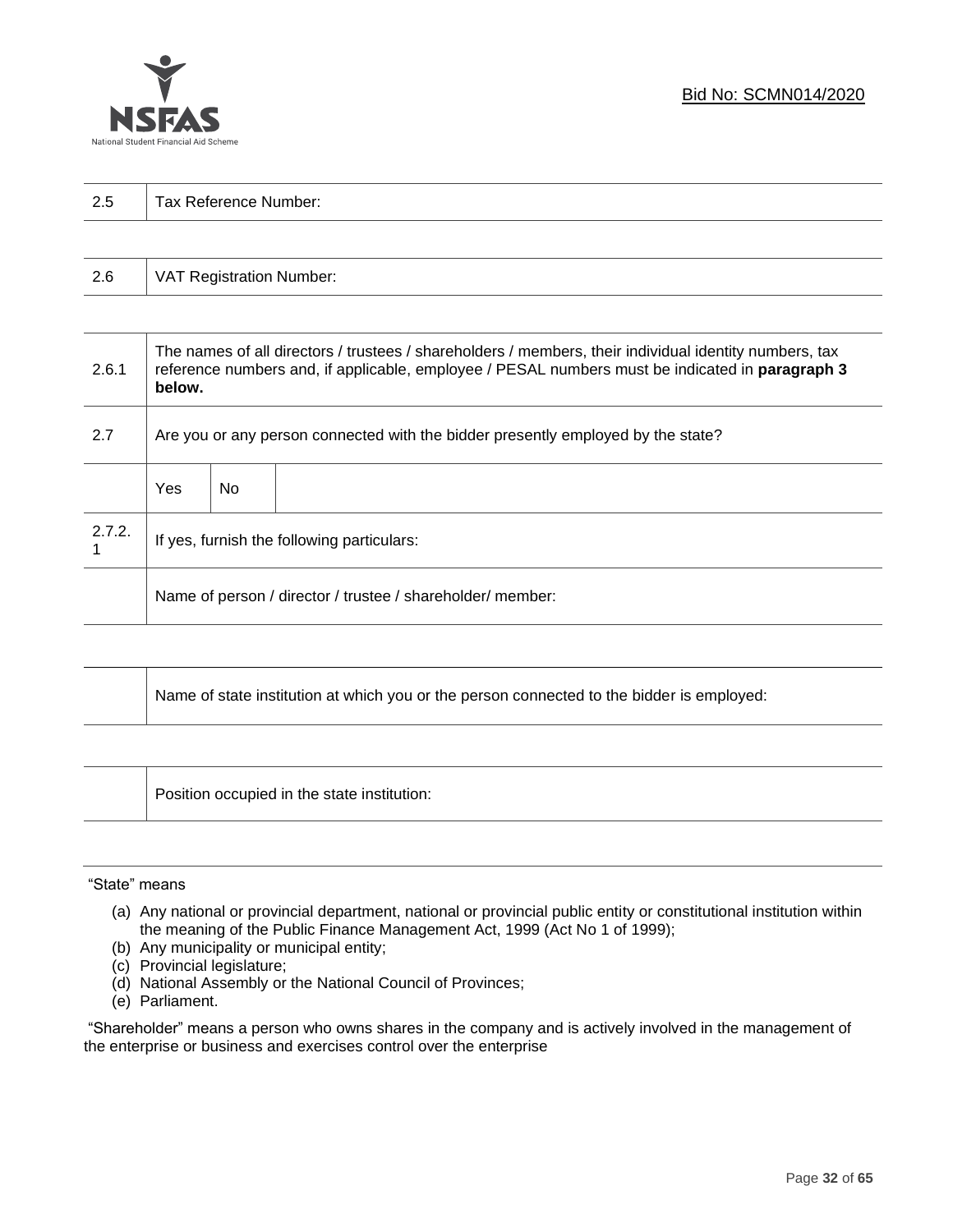

|                          | Any other particulars:                                                                                                                                                                                                                           |    |                                                                                                              |  |
|--------------------------|--------------------------------------------------------------------------------------------------------------------------------------------------------------------------------------------------------------------------------------------------|----|--------------------------------------------------------------------------------------------------------------|--|
| 2.7.2                    | If you are presently employed by the state, did you obtain the appropriate authority to undertake<br>remunerative work outside employment in the public sector?                                                                                  |    |                                                                                                              |  |
|                          | Yes                                                                                                                                                                                                                                              | No |                                                                                                              |  |
|                          |                                                                                                                                                                                                                                                  |    | If yes, did you attach proof of such authority to the bid document?                                          |  |
| 2.7.2.<br>1              | bid.                                                                                                                                                                                                                                             |    | Note: Failure to submit proof of such authority, where applicable, may result in the disqualification of the |  |
|                          | Yes                                                                                                                                                                                                                                              | No |                                                                                                              |  |
| 2.7.2.<br>$\overline{2}$ |                                                                                                                                                                                                                                                  |    | If no, furnish reasons for non-submission of such proof:                                                     |  |
| 2.8                      | Did you or your spouse, or any of the company's directors / trustees / shareholders / members or their<br>spouses conduct business with the state in the previous twelve months?                                                                 |    |                                                                                                              |  |
|                          | Yes                                                                                                                                                                                                                                              | No |                                                                                                              |  |
| 2.8.1                    | If so, furnish particulars:                                                                                                                                                                                                                      |    |                                                                                                              |  |
| 2.9                      | Do you, or any person connected with the bidder, have any relationship (family, friend, other) with a<br>person employed by the state and who may be involved with the evaluation and or adjudication of this<br>bid?                            |    |                                                                                                              |  |
|                          | Yes                                                                                                                                                                                                                                              | No |                                                                                                              |  |
| 2.9.1                    | If so, furnish particulars:                                                                                                                                                                                                                      |    |                                                                                                              |  |
| 2.10                     | Are you, or any person connected with the bidder, aware of any relationship (family, friend, other)<br>between any other bidder and any person employed by the state who may be involved with the<br>evaluation and or adjudication of this bid? |    |                                                                                                              |  |
|                          | Yes                                                                                                                                                                                                                                              | No |                                                                                                              |  |
| 2.10.1                   | If so, furnish particulars:                                                                                                                                                                                                                      |    |                                                                                                              |  |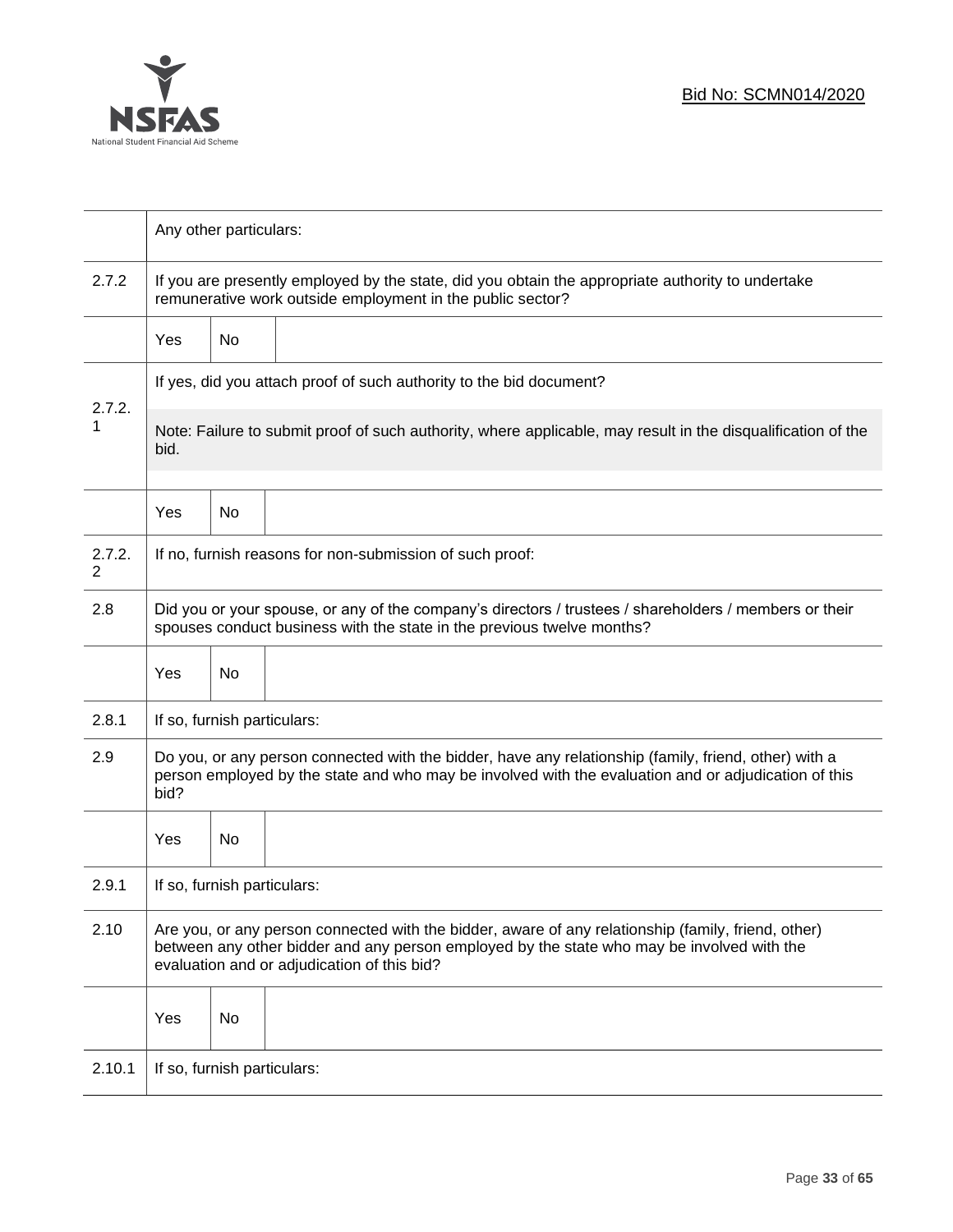

| 2.11   | Do you or any of the directors / trustees / shareholders / members of the company have any interest in<br>any other related companies whether or not they are bidding for this contract? |    |  |
|--------|------------------------------------------------------------------------------------------------------------------------------------------------------------------------------------------|----|--|
|        | Yes                                                                                                                                                                                      | No |  |
| 2.11.1 | If so, furnish particulars:                                                                                                                                                              |    |  |

# **Full details of directors / trustees / members / shareholders**.

| <b>Full Name</b> | <b>Identity Number</b> | Personal Income Tax<br>Reference Number | State Employee Number /<br>PERSEL Number |
|------------------|------------------------|-----------------------------------------|------------------------------------------|
|                  |                        |                                         |                                          |
|                  |                        |                                         |                                          |
|                  |                        |                                         |                                          |
|                  |                        |                                         |                                          |
|                  |                        |                                         |                                          |
|                  |                        |                                         |                                          |
|                  |                        |                                         |                                          |
|                  |                        |                                         |                                          |
|                  |                        |                                         |                                          |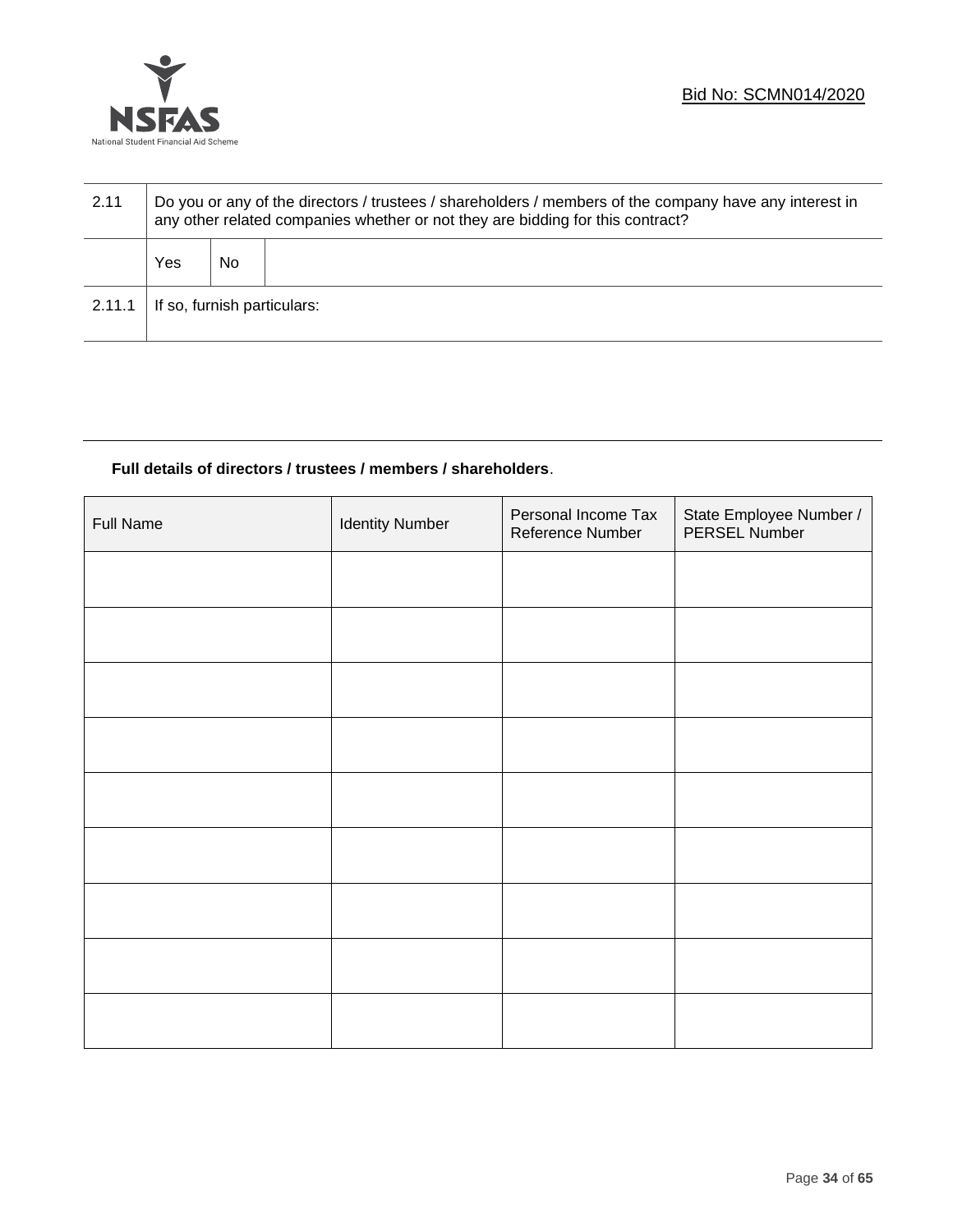

# **Declaration**

I, the undersigned (NAME)………………………………………………………………………

Certify that the information furnished in paragraphs 2 and 3 above is correct. I accept that the state may reject the bid or act against me should this declaration prove to be false.

| <b>Signature</b> | <b>Date</b>    |
|------------------|----------------|
|                  |                |
| <b>Position</b>  | Name of bidder |
|                  |                |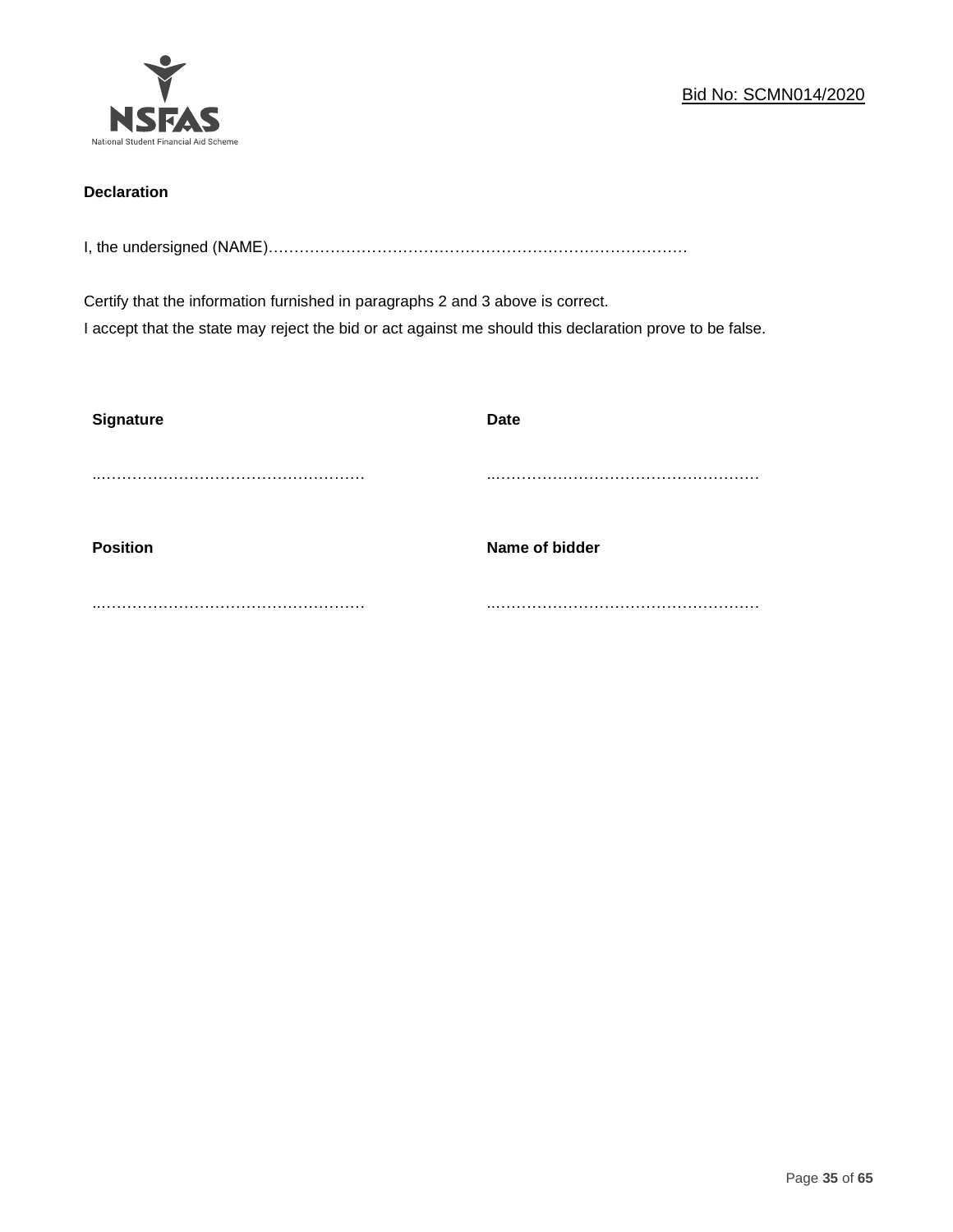

#### **Declaration of bidder's past Supply Chain Management practices**

**SBD 8**

This declaration will be used by institutions to ensure that when goods and services are being procured, all reasonable steps are taken to combat the abuse of the supply chain management system.

The bid of any bidder may be disregarded if that bidder, or any of its directors have -

- (a) abused the institution's supply chain management system.
- (b) committed fraud or any other improper conduct in relation to such system; or
- (c) failed to perform on any previous contract.

In order to give effect to the above, **the following questionnaire must be completed and submitted with the bid.**

**The following particulars must be furnished:**

|      | Is the bidder or any of its directors listed on the National Treasury's Database of Restricted Suppliers as<br>companies or persons prohibited from doing business with the public sector?                                                                                                                                                                                                                   |                             |                                                                                                                                                                                             |  |  |
|------|--------------------------------------------------------------------------------------------------------------------------------------------------------------------------------------------------------------------------------------------------------------------------------------------------------------------------------------------------------------------------------------------------------------|-----------------------------|---------------------------------------------------------------------------------------------------------------------------------------------------------------------------------------------|--|--|
| 1.1. | (Companies or persons who are listed on this Database were informed in writing of this restriction by the<br>Accounting Officer/Authority of the institution that imposed the restriction after the audi alteram partem<br>rule was applied).                                                                                                                                                                |                             |                                                                                                                                                                                             |  |  |
|      | The                                                                                                                                                                                                                                                                                                                                                                                                          |                             | Database of Restricted Suppliers now resides on the National Treasury's website<br>(http://www.treasury.gov.za) and can be accessed by clicking on its link at the bottom of the home page. |  |  |
|      | Yes                                                                                                                                                                                                                                                                                                                                                                                                          | <b>No</b>                   |                                                                                                                                                                                             |  |  |
| 1.2. |                                                                                                                                                                                                                                                                                                                                                                                                              | If so, furnish particulars: |                                                                                                                                                                                             |  |  |
| 1.3. | Is the bidder or any of its directors listed on the Register for Tender Defaulters in terms of section 29 of<br>Prevention<br>Combating<br>(No<br>of<br>Corrupt<br>Activities<br>12<br>2004)?<br>the<br>and<br>Act<br>οf<br>Register for Tender Defaulters can be accessed on the National Treasury's website<br>The<br>(http://www.treasury.gov.za) by clicking on its link at the bottom of the home page. |                             |                                                                                                                                                                                             |  |  |
|      | Yes                                                                                                                                                                                                                                                                                                                                                                                                          | No                          |                                                                                                                                                                                             |  |  |
| 1.4. |                                                                                                                                                                                                                                                                                                                                                                                                              | If so, furnish particulars: |                                                                                                                                                                                             |  |  |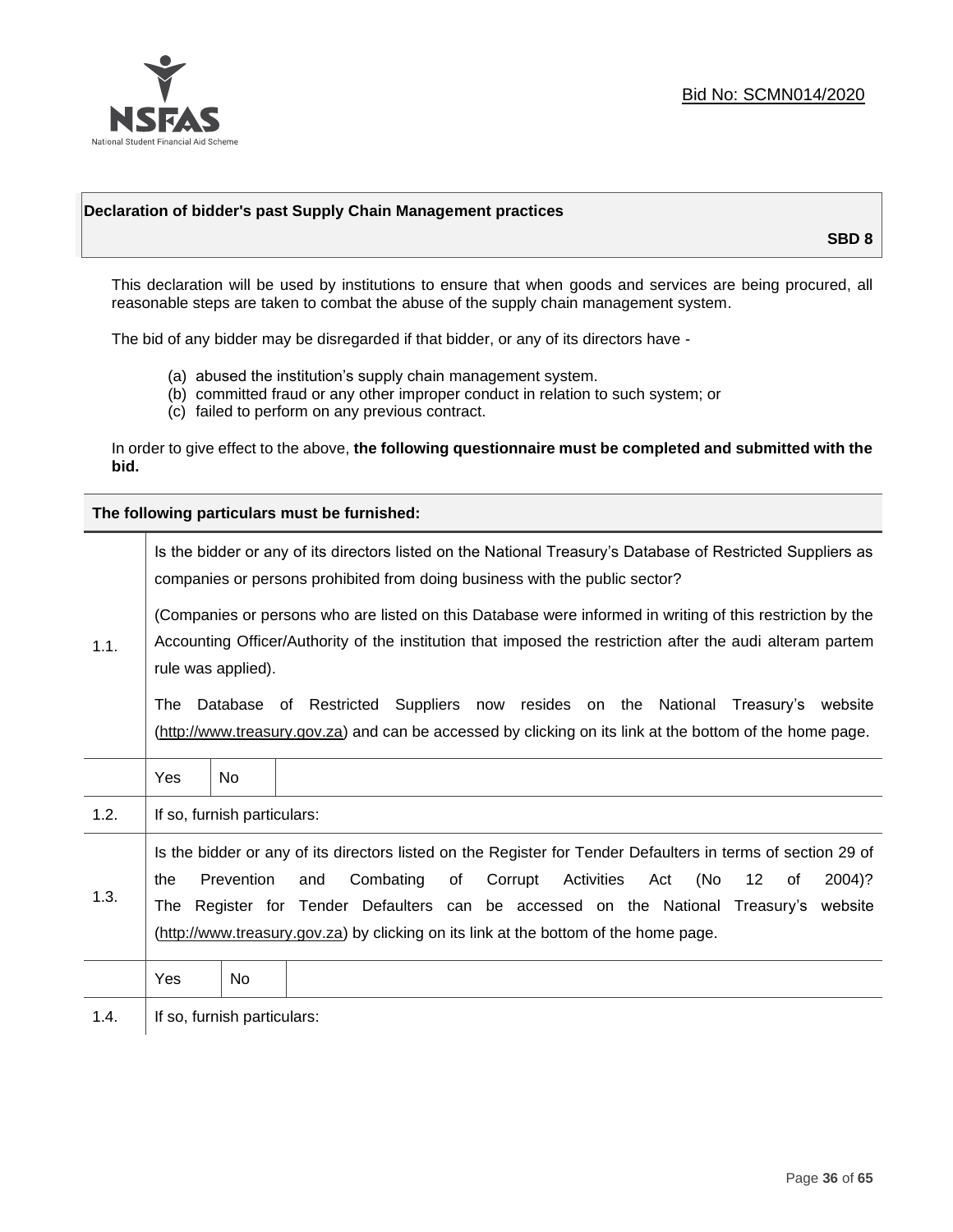

Τ

| 1.5. | Was the bidder or any of its directors convicted by a court of law (including a court outside of the<br>Republic of South Africa) for fraud or corruption during the past five years? |    |  |
|------|---------------------------------------------------------------------------------------------------------------------------------------------------------------------------------------|----|--|
|      | Yes                                                                                                                                                                                   | No |  |
| 1.6. | If so, furnish particulars:                                                                                                                                                           |    |  |
| 1.7. | Was any contract between the bidder and any organ of state terminated during the past five years on<br>account of failure to perform on or comply with the contract?                  |    |  |
|      | Yes                                                                                                                                                                                   | No |  |
| 1.8. | If so, furnish particulars:                                                                                                                                                           |    |  |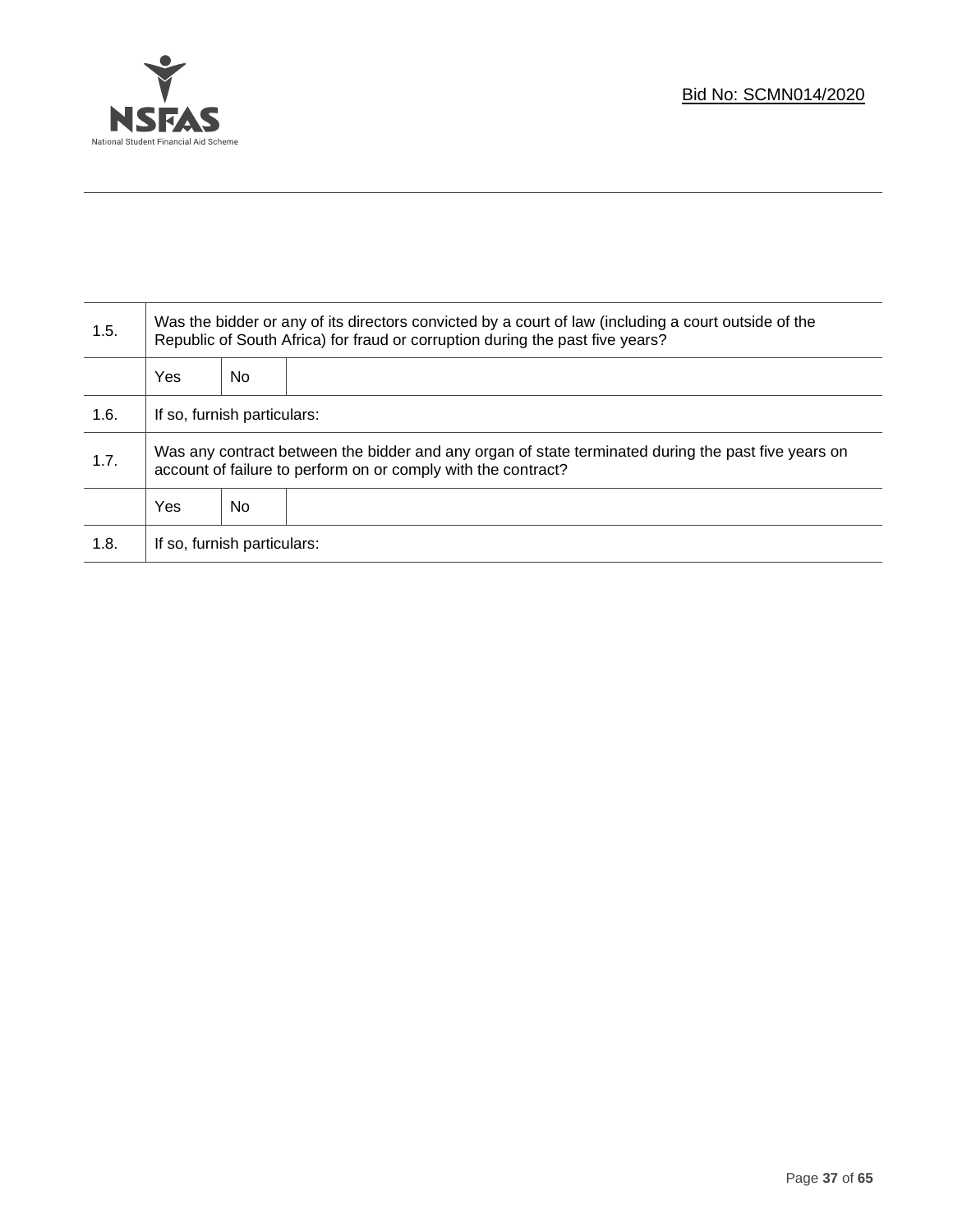

#### **Declaration**

I, the undersigned (NAME)………………………………………………………………………

Certify that the information furnished on the declaration from is true and correct.

I accept that, in addition to cancellation of a contract, action may be taken against me should this declaration provide to be false.

| Signature       | <b>Date</b>    |
|-----------------|----------------|
|                 |                |
|                 |                |
| <b>Position</b> | Name of bidder |
|                 |                |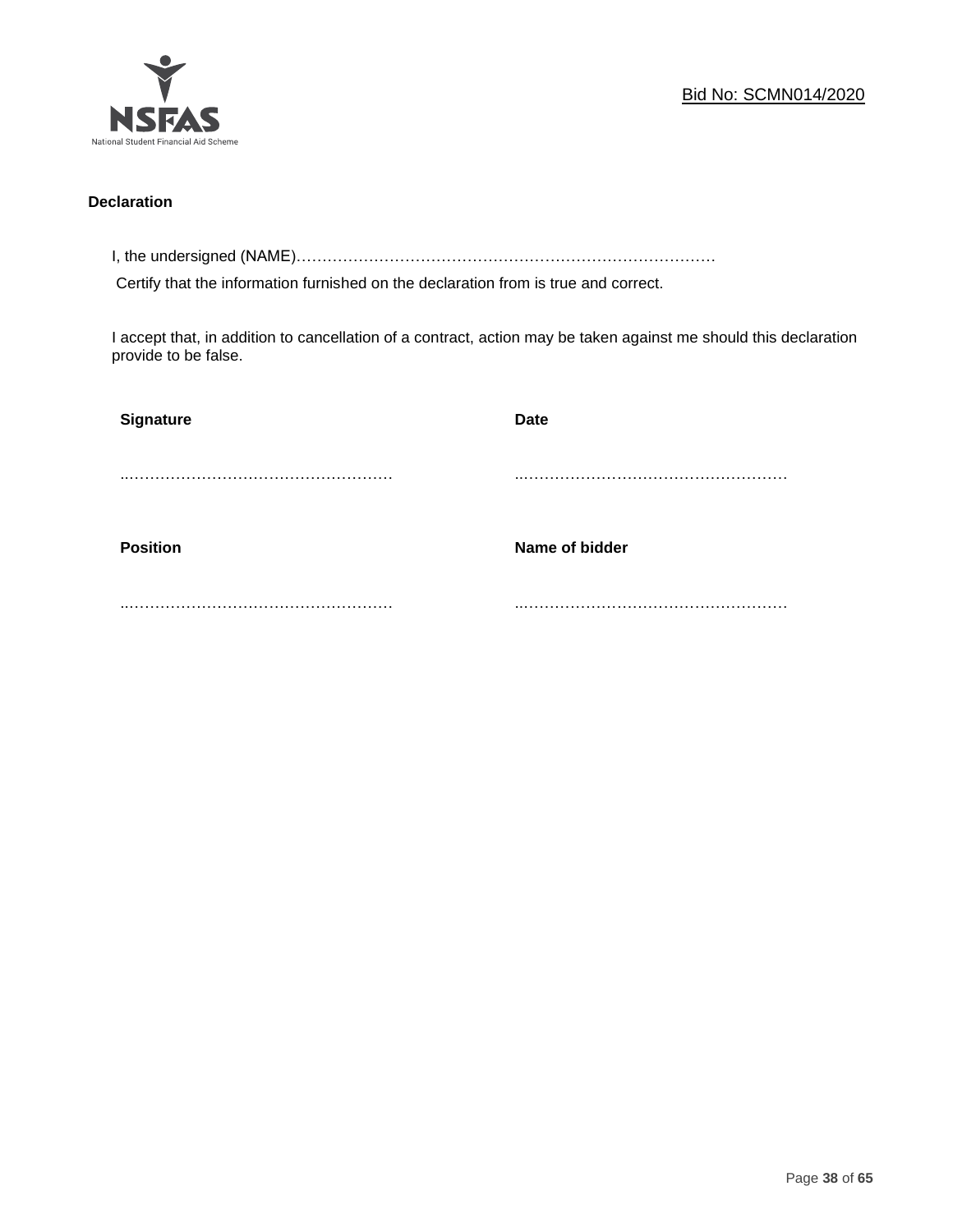

# **SBD 9**

# **CERTIFICATE OF INDEPENDENT BID DETERMINATION**

I, the undersigned, in submitting the accompanying bid in response to the invitation for the bid made by: NSFAS

(Name of Institution)

Do hereby make the following statements that I certify to be true and complete in every respect:

| I certify, on behalf of: |  |
|--------------------------|--|
| (Name of Bidder)         |  |

- 1. I have read, and I understand the contents of this Certificate.
- 6.1.I understand that the accompanying bid will be disqualified if this Certificate is found not to be true and complete in every respect.
- 6.2.I am authorized by the bidder to sign this Certificate, and to submit the accompanying bid, on behalf of the bidder.
- 6.3.Each person whose signature appears on the accompanying bid has been authorized by the bidder to determine the terms of, and to sign the bid, on behalf of the bidder.
- 6.4.For the purposes of this Certificate and the accompanying bid, I understand that the word "competitor" shall include any individual or organization, other than the bidder, whether or not affiliated with the bidder, who:
	- 6.4.1.1.1. has been requested to submit a bid in response to this bid invitation.
	- 6.4.1.1.2. could potentially submit a bid in response to this bid invitation, based on their qualifications,
	- 6.4.1.1.3. Abilities or experience.
- 6.10. Provides the same goods and services as the bidder and/or is in the same line of business as the bidder.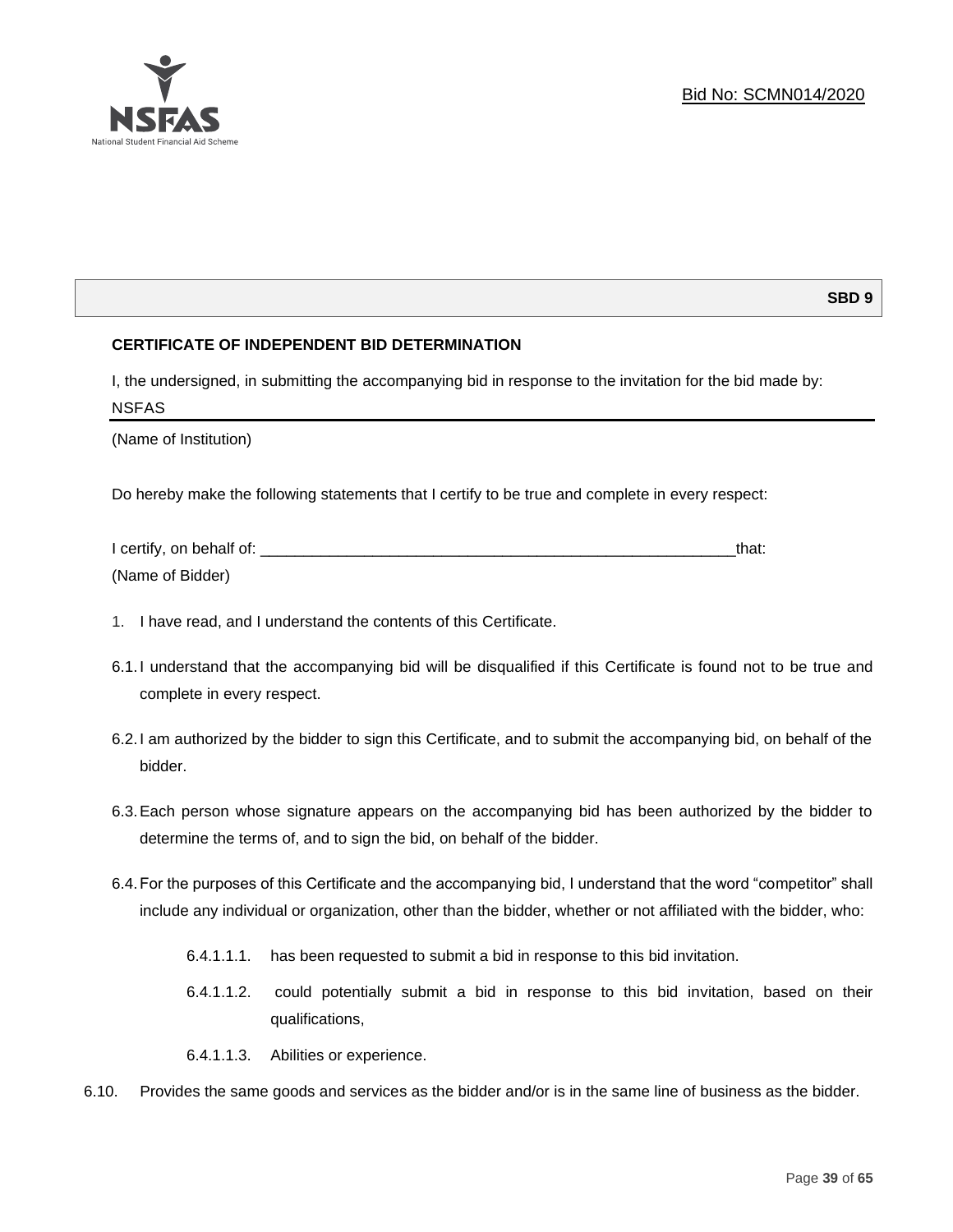

6.11. The bidder has arrived at the accompanying bid independently from, and without consultation, communication, agreement or arrangement with any competitor. However, communication between partners in a joint venture or consortium<sup>3</sup> will not be construed as collusive bidding.

<sup>3</sup> Joint venture or Consortium means an association of persons for the purpose of combining their expertise, property, capital, efforts, skill and knowledge in an activity for the execution of a contract.

- 6.12. In particular, without limiting the generality of paragraphs 6 above, there has been no consultation, communication, agreement or arrangement with any competitor regarding:
	- (a) prices
	- (b) geographical area where product or service will be rendered (market allocation)
	- (c) methods, factors or formulas used to calculate prices;
	- (d) the intention or decision to submit or not to submit, a bid;
	- (e) the submission of a bid which does not meet the specifications and conditions of the bid; or
	- (f) bidding with the intention not to win the bid.
- 6.13. In addition, there have been no consultations, communications, agreements or arrangements with any competitor regarding the quality, quantity, specifications and conditions or delivery particulars of the products or services to which this bid invitation relates.
- 6.14. The terms of the accompanying bid have not been, and will not be, disclosed by the bidder, directly or indirectly, to any competitor, prior to the date and time of the official bid opening or of the awarding of the contract.
- 6.15. I am aware that, in addition and without prejudice to any other remedy provided to combat any restrictive practices related to bids and contracts, bids that are suspicious will be reported to the Competition Commission for investigation and possible imposition of administrative penalties in terms of section 59 of the Competition Act No 89 of 1998 and or may be reported to the National Prosecuting Authority (NPA) for criminal investigation and or may be restricted from conducting business with the public sector for a period not exceeding ten (10) years in terms of the Prevention and Combating of Corrupt Activities Act No 12 of 2004 or any other applicable legislation.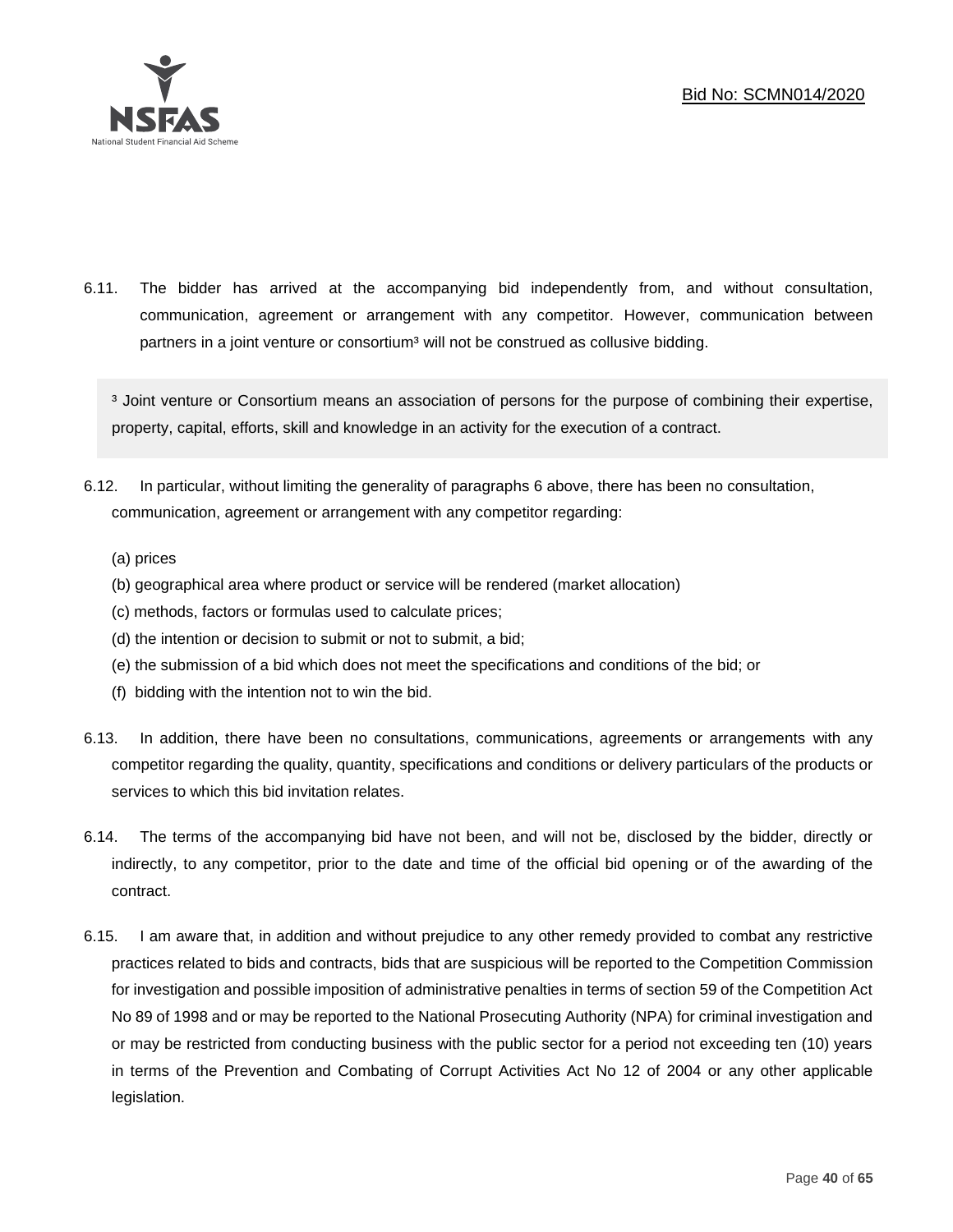

| Signature | Date           |
|-----------|----------------|
|           |                |
|           |                |
|           |                |
| Position  | Name of bidder |
|           |                |
|           |                |
|           |                |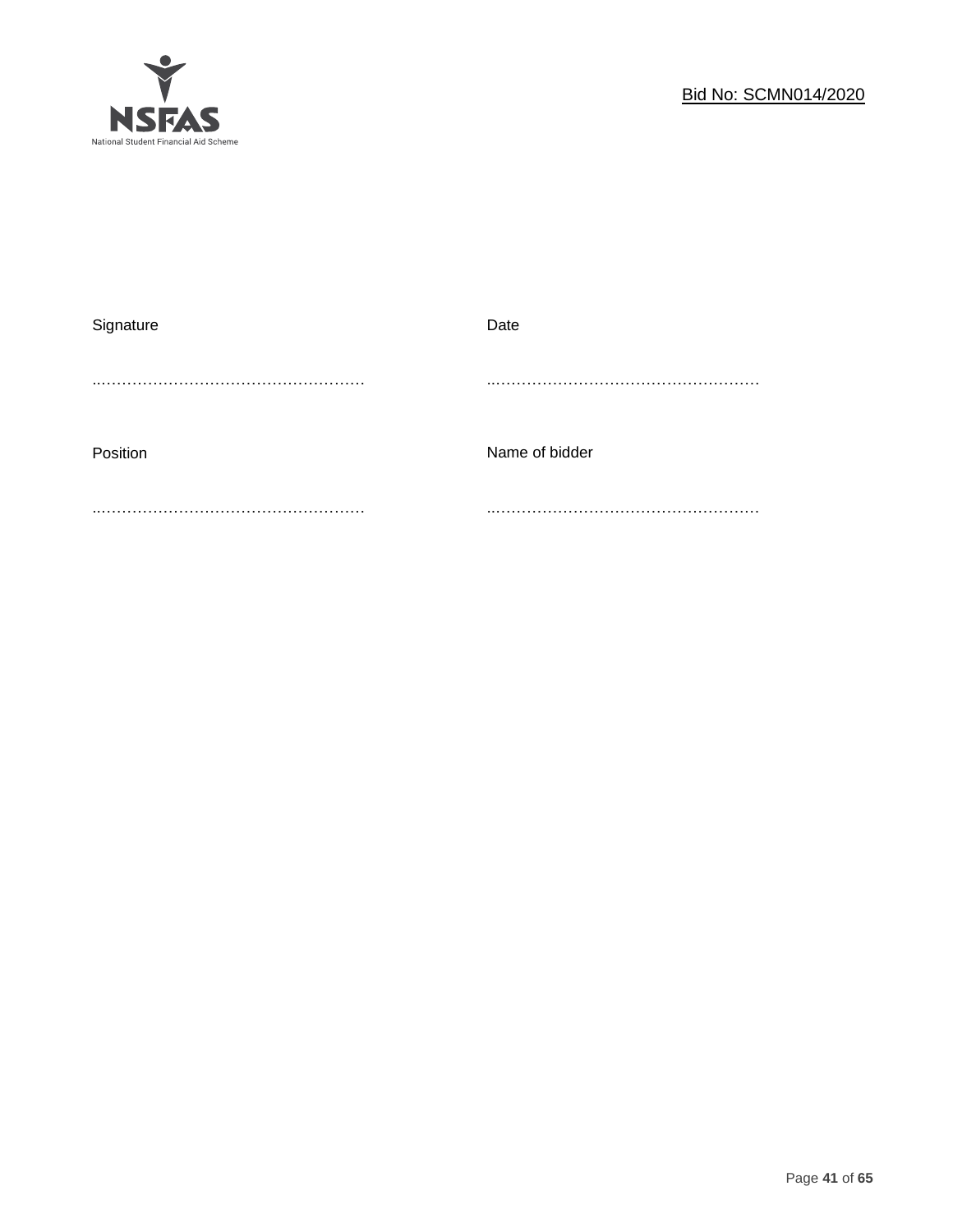

# **1. PREFERENCE POINTS CLAIM FORM IN TERMS OF THE PREFERENTIAL PROCUREMENT REGULATIONS 2017**

This preference form must form part of all bids invited. It contains general information and serves as a claim form for preference points for Broad-Based Black Economic Empowerment (B-BBEE) Status Level of Contribution

#### **NB: BEFORE COMPLETING THIS FORM, BIDDERS MUST STUDY THE GENERAL CONDITIONS, DEFINITIONS AND DIRECTIVES APPLICABLE IN RESPECT OF B-BBEE, AS PRESCRIBED IN THE PREFERENTIAL PROCUREMENT REGULATIONS, 2017.**

#### **1. GENERAL CONDITIONS**

- 1.1 The following preference point systems are applicable to all bid:
	- the 80/20 system for requirements with a Rand value of up to R50 000 000 (all applicable taxes included); and

1.2

a) The value of this bid is estimated not to exceed R50 000 000 (all applicable taxes included) and therefore the 80/20 Preference point system shall be applicable.

Points for this bid shall be awarded for:

- (a) Price; and
- (b) B-BBEE Status Level of Contributor.
- 1.3 The maximum points for this bid are allocated as follows:

|                                                   | <b>POINTS</b> |
|---------------------------------------------------|---------------|
| <b>PRICE</b>                                      | 80            |
| <b>B-BBEE STATUS LEVEL OF CONTRIBUTOR</b>         | 20            |
| Total points for Price and B-BBEE must not exceed | 100           |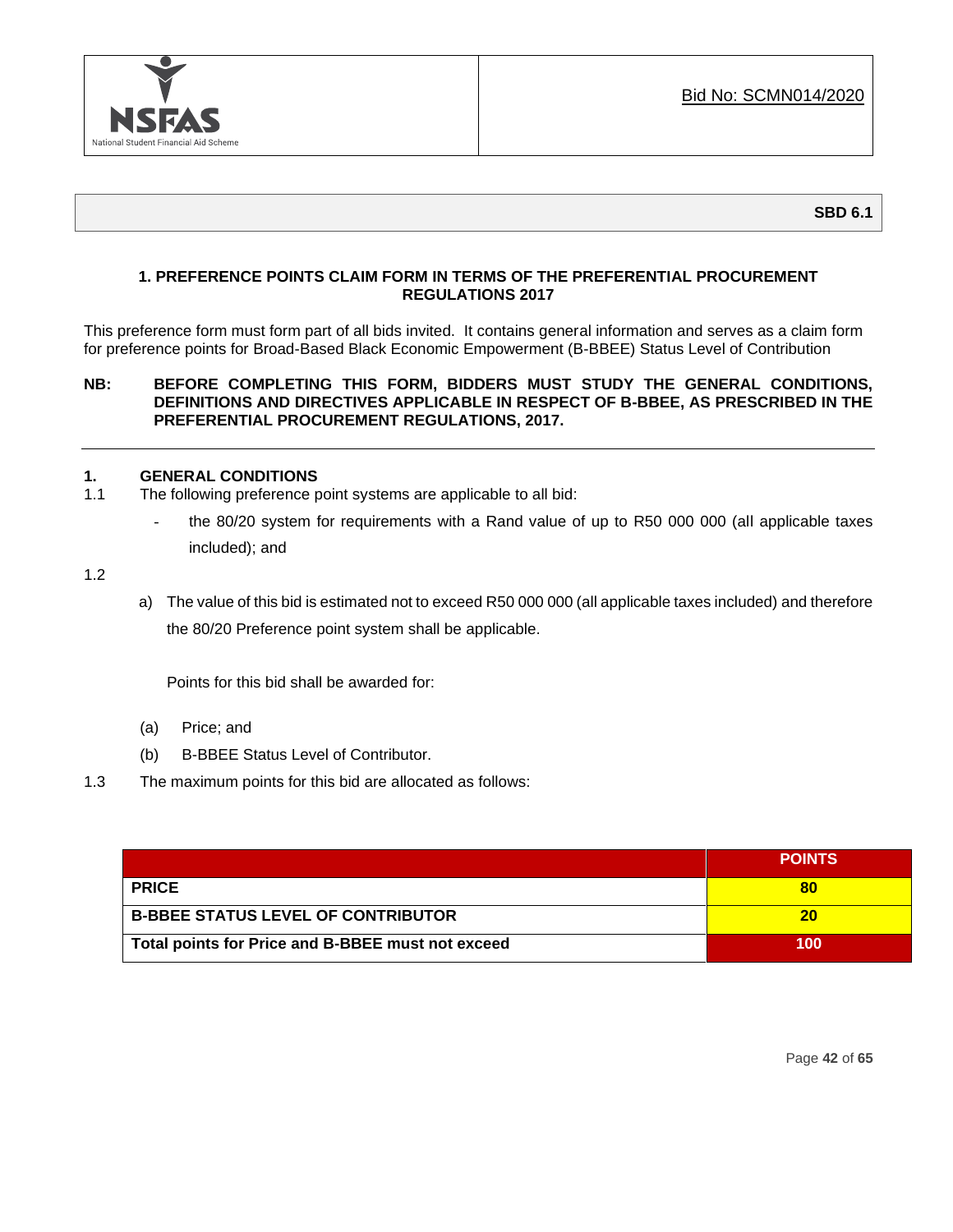

- 1.4 Failure on the part of a bidder to submit proof of B-BBEE Status level of contributor together with the bid, will be interpreted to mean that preference points for B-BBEE status level of contribution are not claimed.
- 1.5 The purchaser reserves the right to require of a bidder, either before a bid is adjudicated or at any time subsequently, to substantiate any claim in regard to preferences, in any manner required by the purchaser.

# **2. DEFINITIONS**

- (a) **"B-BBEE"** means broad-based black economic empowerment as defined in section 1 of the Broad-Based Black Economic Empowerment Act.
- (b) "**B-BBEE status level of contributor"** means the B-BBEE status of an entity in terms of a code of good practice on black economic empowerment, issued in terms of section 9(1) of the Broad-Based Black Economic Empowerment Act.
- (c) **"bid"** means a written offer in a prescribed or stipulated form in response to an invitation by an organ of state for the provision of goods or services, through price quotations, advertised competitive bidding processes or proposals.
- (d) **"Broad-Based Black Economic Empowerment Act"** means the Broad-Based Black Economic Empowerment Act, 2003 (Act No. 53 of 2003);
- **(e) "EME"** means an Exempted Micro Enterprise in terms of a code of good practice on black economic empowerment issued in terms of section 9 (1) of the Broad-Based Black Economic Empowerment Act.
- (f) **"functionality"** means the ability of a tenderer to provide goods or services in accordance with specifications as set out in the tender documents.
- (g) **"prices"** includes all applicable taxes less all unconditional discounts;
- (h) **"proof of B-BBEE status level of contributor"** means:
	- **1)** B-BBEE Status level certificate issued by an authorized body or person;
	- **2)** A sworn affidavit as prescribed by the B-BBEE Codes of Good Practice;
	- **3)** Any other requirement prescribed in terms of the B-BBEE Act;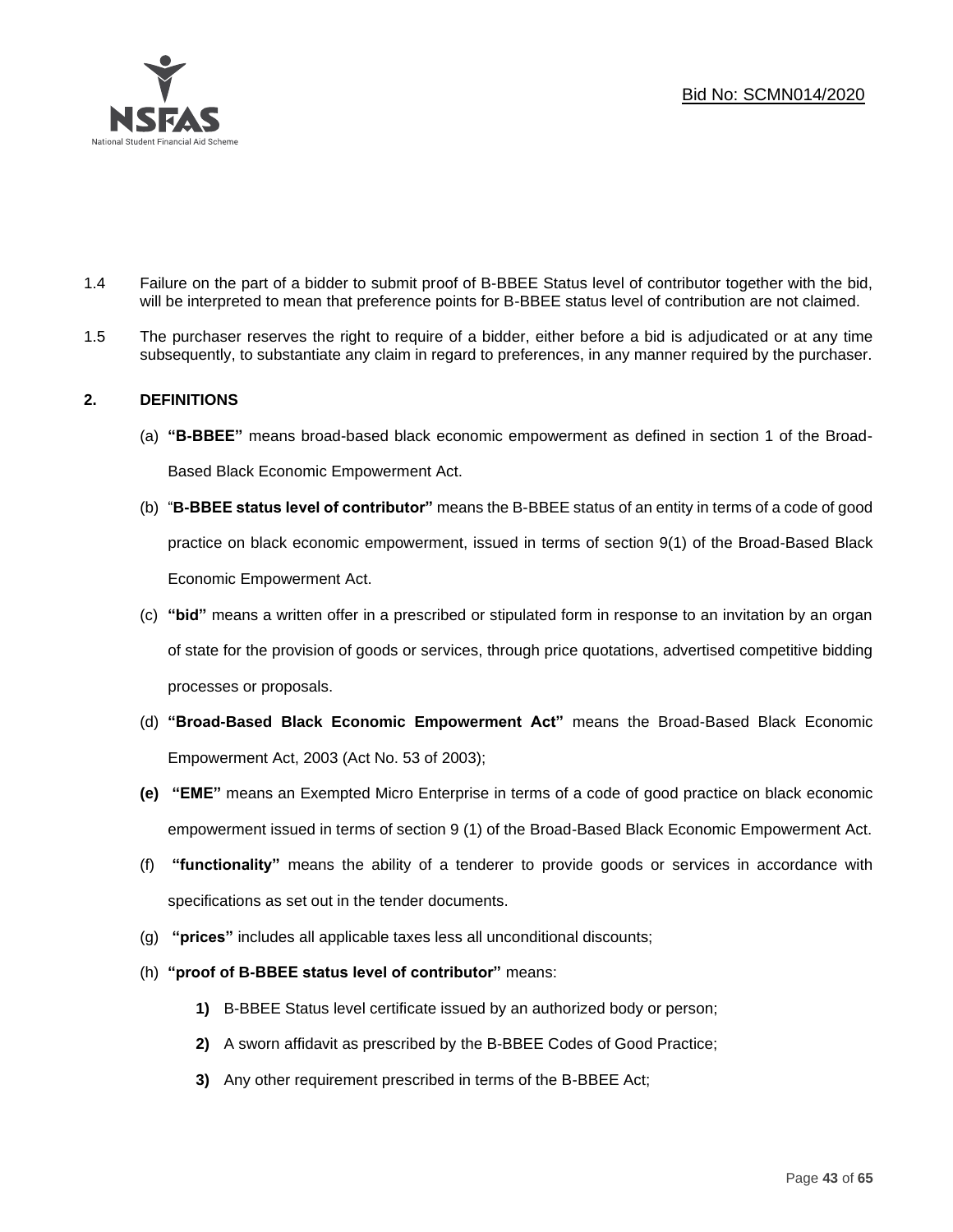

- (i) **"QSE"** means a qualifying small business enterprise in terms of a code of good practice on black economic empowerment issued in terms of section 9 (1) of the Broad-Based Black Economic Empowerment Act.
- *(j)* **"rand value"** means the total estimated value of a contract in Rand, calculated at the time of bid invitation, and includes all applicable taxes.

# **3. POINTS AWARDED FOR PRICE**

# 3.1 **THE 80/20 PREFERENCE POINT SYSTEMS**

A maximum of 80 points is allocated for price on the following basis:

**80/20**

$$
Ps = 80 \left( 1 - \frac{Pt - P \min}{P \min} \right)
$$

Where

Ps = Points scored for price of bid under consideration

l

 $Pt =$  Price of bid under consideration

Pmin = Price of lowest acceptable bid

# **4. POINTS AWARDED FOR B-BBEE STATUS LEVEL OF CONTRIBUTOR**

4.1 In terms of Regulation 6 (2) and 7 (2) of the Preferential Procurement Regulations, preference points must be awarded to a bidder for attaining the B-BBEE status level of contribution in accordance with the table below: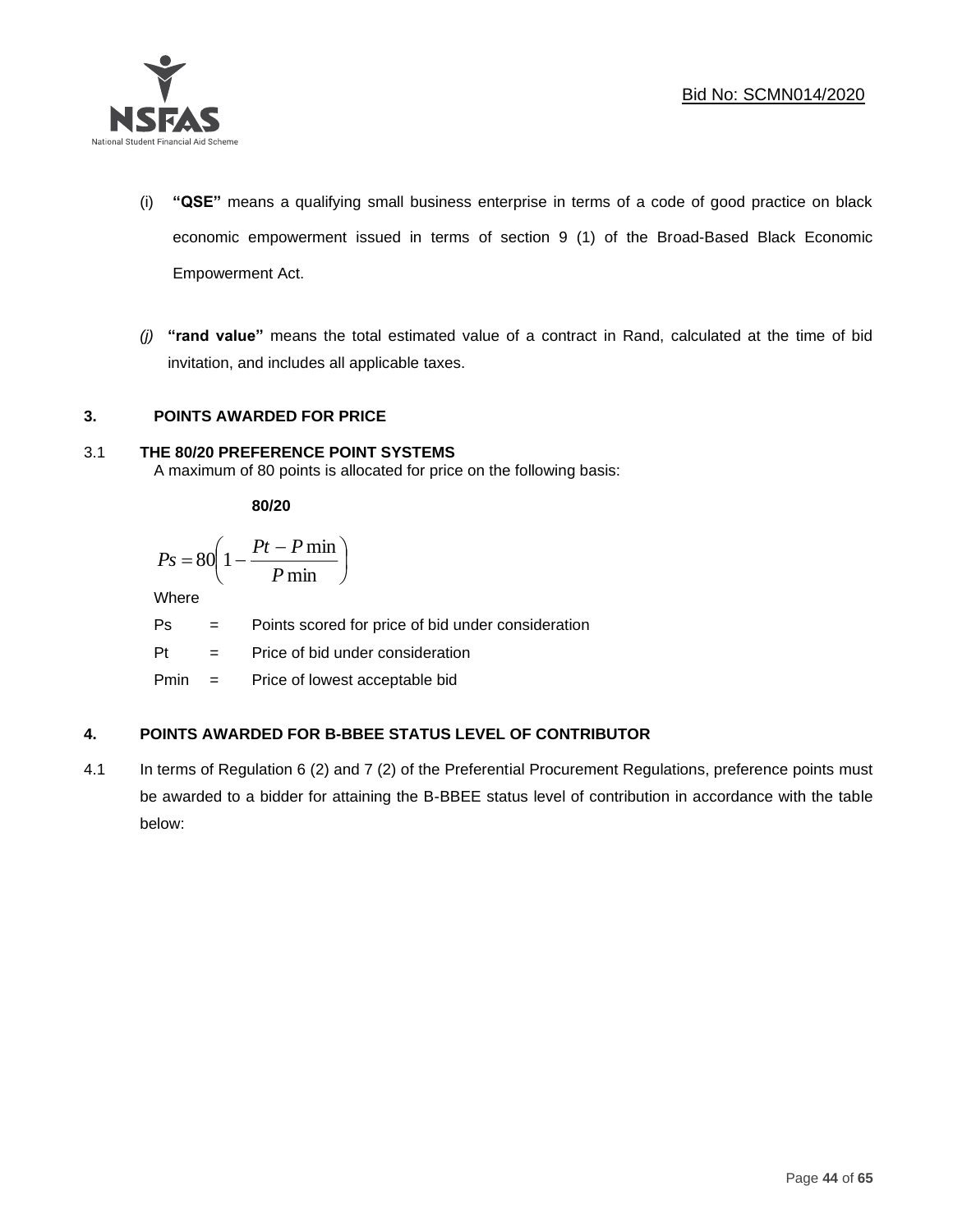

| <b>B-BBEE Status Level of</b><br><b>Contributor</b> | <b>Number of points</b><br>(90/10 system) | <b>Number of points</b><br>(80/20 system) |
|-----------------------------------------------------|-------------------------------------------|-------------------------------------------|
|                                                     | 10                                        | 20                                        |
| າ                                                   | 9                                         | 18                                        |
| 3                                                   | 6                                         | 14                                        |
|                                                     | 5                                         | 12                                        |
| 5                                                   |                                           | 8                                         |
| 6                                                   |                                           | 6                                         |
|                                                     |                                           |                                           |
| 8                                                   |                                           | ົ                                         |
| Non-compliant contributor                           |                                           |                                           |

#### **5. BID DECLARATION**

5.1 Bidders who claim points in respect of B-BBEE Status Level of Contribution must complete the following:

# **6. B-BBEE STATUS LEVEL OF CONTRIBUTOR CLAIMED IN TERMS OF PARAGRAPHS 1.4 AND 4.1**

6.1 B-BBEE Status Level of Contributor: = ……… (maximum of 20 points)

(Points claimed in respect of paragraph 7.1 must be in accordance with the table reflected in paragraph

4.1 and must be substantiated by relevant proof of B-BBEE status level of contributor.

# **7. SUB-CONTRACTING**

7.1 Will any portion of the contract be sub-contracted?

# (*Tick applicable box*)



7.1.1 If yes, indicate:

- i) What percentage of the contract will be subcontracted............…………….…………%
- ii) The name of the sub-contractor…………………………………………………………...
- iii) The B-BBEE status level of the sub-contractor......................................……………...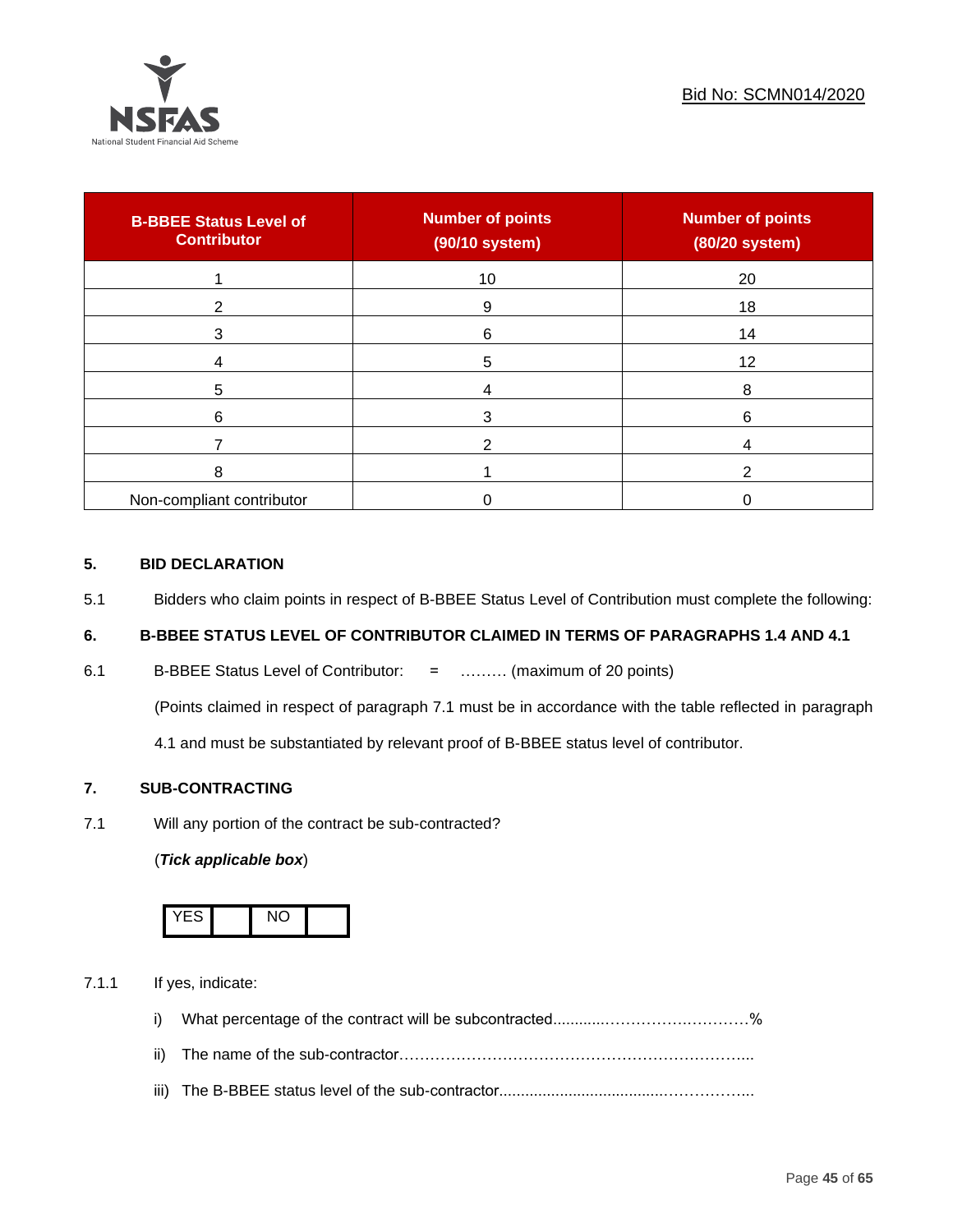

iv) Whether the sub-contractor is an EME or QSE

# *(Tick applicable box*)



v) Specify, by ticking the appropriate box, if subcontracting with an enterprise in terms of Preferential Procurement Regulations,2017:

**Designated Group: An EME or QSE which is at last 51% owned by: EME √ QSE √** Black people Black people who are youth Black people who are women Black people with disabilities Black people living in rural or underdeveloped areas or townships Cooperative owned by black people Black people who are military veterans **OR** Any EME Any QSE

# 8. **DECLARATION WITH REGARD TO COMPANY/FIRM**

- 8.1 Name of company/firm………………………………………………………………………….
- 8.2 VAT registration number…………………………………….…………………………………
- 8.3 Company registration number…………….……………………….…………………………….

# 8.4 TYPE OF COMPANY/ FIRM

- D Partnership/Joint Venture / Consortium
- □ One-person business/sole propriety
- D Close corporation
- D Company
- (Pty) Limited

[TICK APPLICABLE BOX]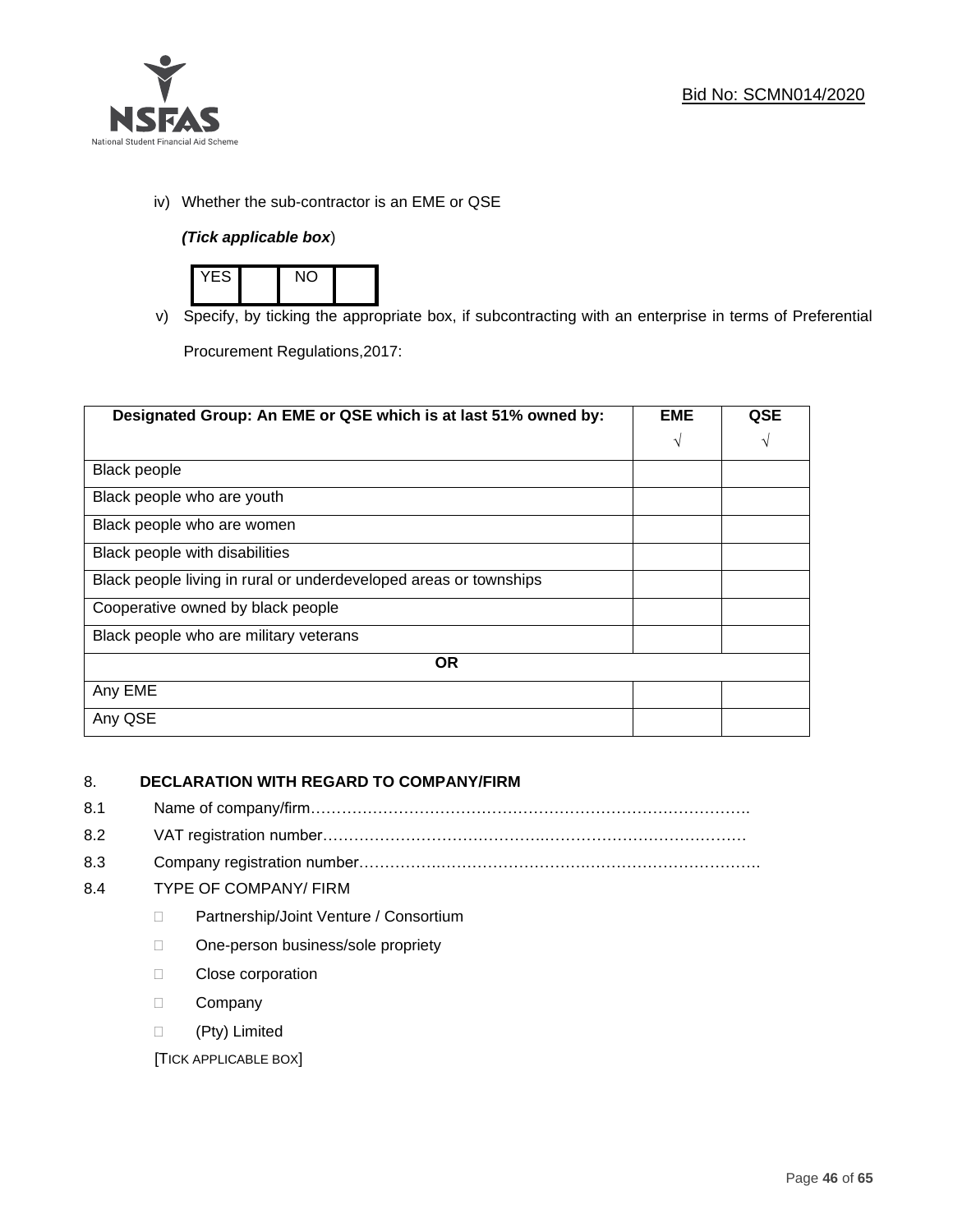

# Bid No: SCMN014/2020

| 8.5 | DESCRIBE PRINCIPAL BUSINESS ACTIVITIES                                                                       |                                                                                                            |  |  |
|-----|--------------------------------------------------------------------------------------------------------------|------------------------------------------------------------------------------------------------------------|--|--|
|     |                                                                                                              |                                                                                                            |  |  |
|     |                                                                                                              |                                                                                                            |  |  |
|     |                                                                                                              |                                                                                                            |  |  |
| 8.6 | <b>COMPANY CLASSIFICATION</b>                                                                                |                                                                                                            |  |  |
|     | $\Box$                                                                                                       | Manufacturer                                                                                               |  |  |
|     | □                                                                                                            | Supplier                                                                                                   |  |  |
|     | $\Box$                                                                                                       | Professional service provider                                                                              |  |  |
|     | $\Box$                                                                                                       | Other service providers, e.g. transporter, etc.                                                            |  |  |
|     | [TICK APPLICABLE BOX]                                                                                        |                                                                                                            |  |  |
| 8.7 |                                                                                                              |                                                                                                            |  |  |
| 8.8 | I/we, the undersigned, who is / are duly authorised to do so on behalf of the company/firm, certify that the |                                                                                                            |  |  |
|     |                                                                                                              | points claimed, based on the B-BBE status level of contributor indicated in paragraphs 1.4 and 6.1 of the  |  |  |
|     |                                                                                                              | foregoing certificates, qualifies the company/ firm for the preference(s) shown and I / we acknowledge     |  |  |
|     | that:                                                                                                        |                                                                                                            |  |  |
|     | i)                                                                                                           | The information furnished is true and correct.                                                             |  |  |
|     | ii)                                                                                                          | The preference points claimed are in accordance with the General Conditions as indicated in                |  |  |
|     |                                                                                                              | paragraph 1 of this form.                                                                                  |  |  |
|     | iii)                                                                                                         | In the event of a contract being awarded as a result of points claimed as shown in paragraphs 1.4 and      |  |  |
|     |                                                                                                              | 6.1, the contractor may be required to furnish documentary proof to the satisfaction of the purchaser      |  |  |
|     |                                                                                                              | that the claims are correct.                                                                               |  |  |
|     |                                                                                                              | iv) If the B-BBEE status level of contributor has been claimed or obtained on a fraudulent basis or any of |  |  |
|     |                                                                                                              | the conditions of contract have not been fulfilled, the purchaser may, in addition to any other remedy     |  |  |
|     |                                                                                                              | it may have -                                                                                              |  |  |
|     |                                                                                                              |                                                                                                            |  |  |
|     |                                                                                                              | disqualify the person from the bidding process.<br>(a)                                                     |  |  |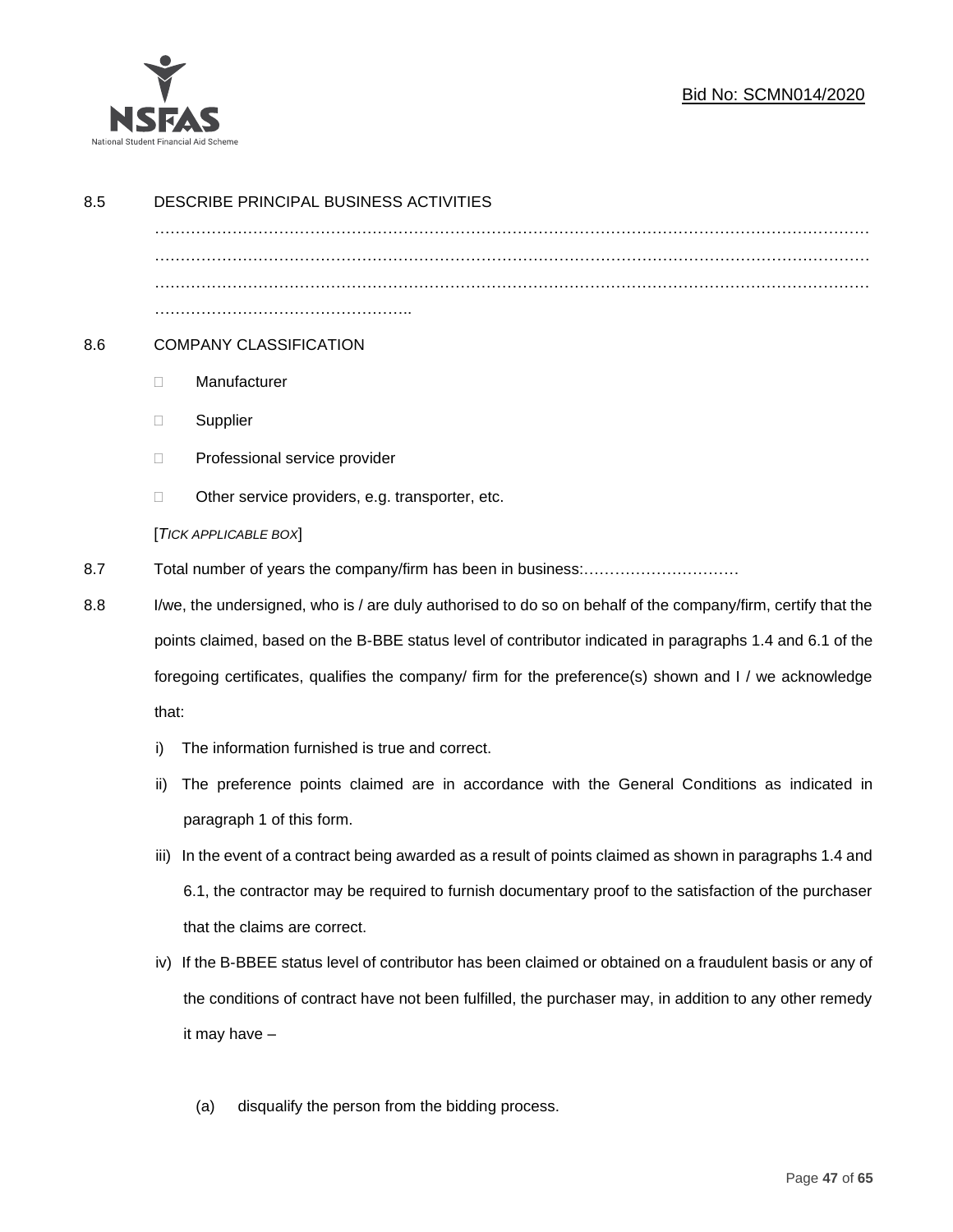

- (b) recover costs, losses or damages it has incurred or suffered as a result of that person's conduct.
- (c) cancel the contract and claim any damages which it has suffered as a result of having to make less favourable arrangements due to such cancellation.
- (d) recommend that the bidder or contractor, its shareholders and directors, or only the shareholders and directors who acted on a fraudulent basis, be restricted by the National Treasury from obtaining business from any organ of state for a period not exceeding 10 years, after the *audi alteram partem* (hear the other side) rule has been applied; and
- (e) forward the matter for criminal prosecution.

| <b>WITNESSES</b> |                            |
|------------------|----------------------------|
|                  | SIGNATURE(S) OF BIDDERS(S) |
|                  | DATE:<br>.<br>ADDRESS      |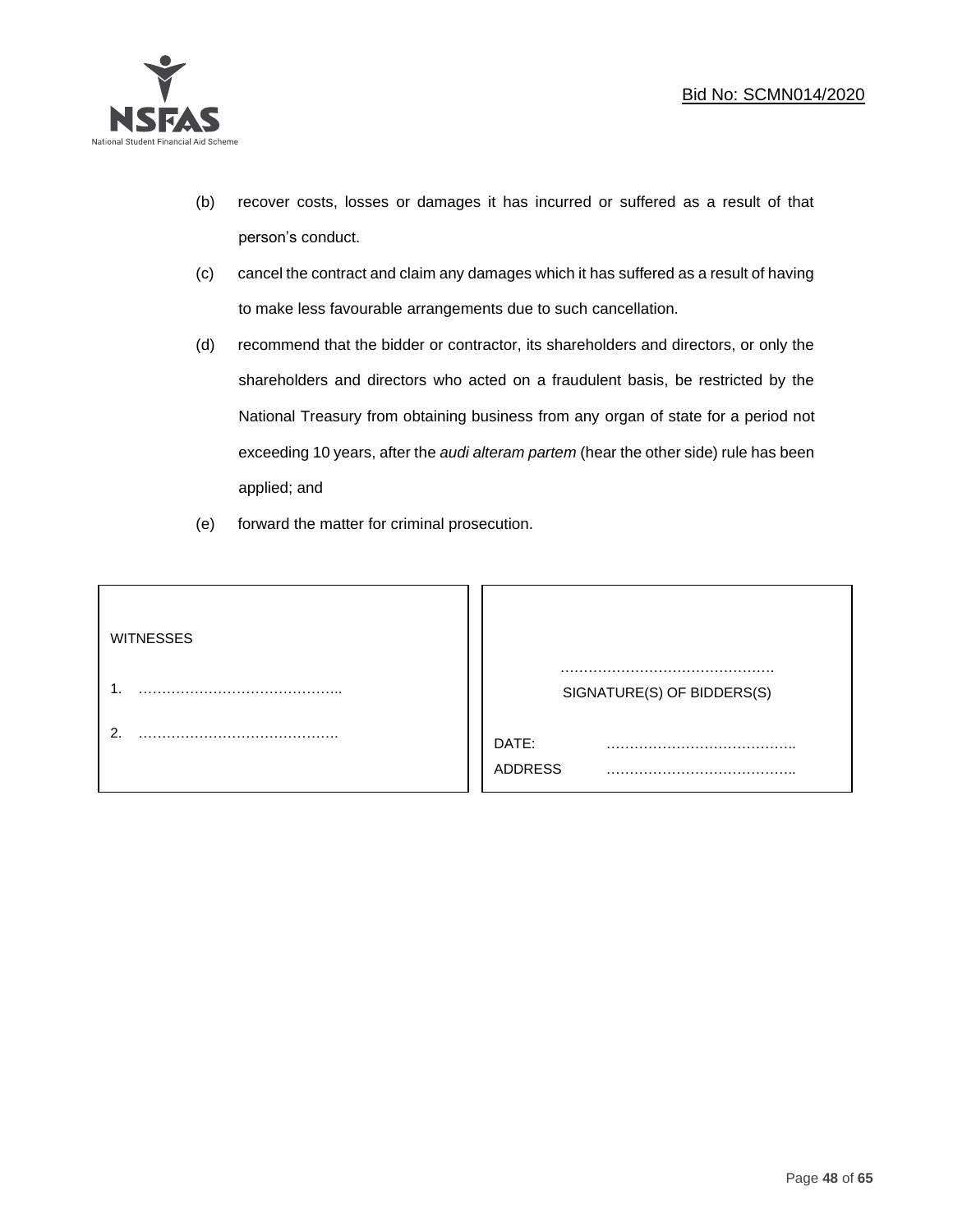

# GOVERNMENT PROCUREMENT

# **GENERAL CONDITIONS OF CONTRACT July 2010**

# **NOTES**

The purpose of this document is to:

(i) Draw special attention to certain general conditions applicable to government bids, contracts and orders; and

(ii) To ensure that clients be familiar with regard to the rights and obligations of all parties involved in doing business with government.

In this document words in the singular also mean in the plural and vice versa and words in the masculine also mean in the feminine and neuter.

• The General Conditions of Contract will form part of all bid documents and may not be amended.

Special Conditions of Contract (SCC) relevant to a specific bid, should be compiled separately for every bid (if applicable) and will supplement the General Conditions of Contract. Whenever there is a conflict, the provisions in the SCC shall prevail.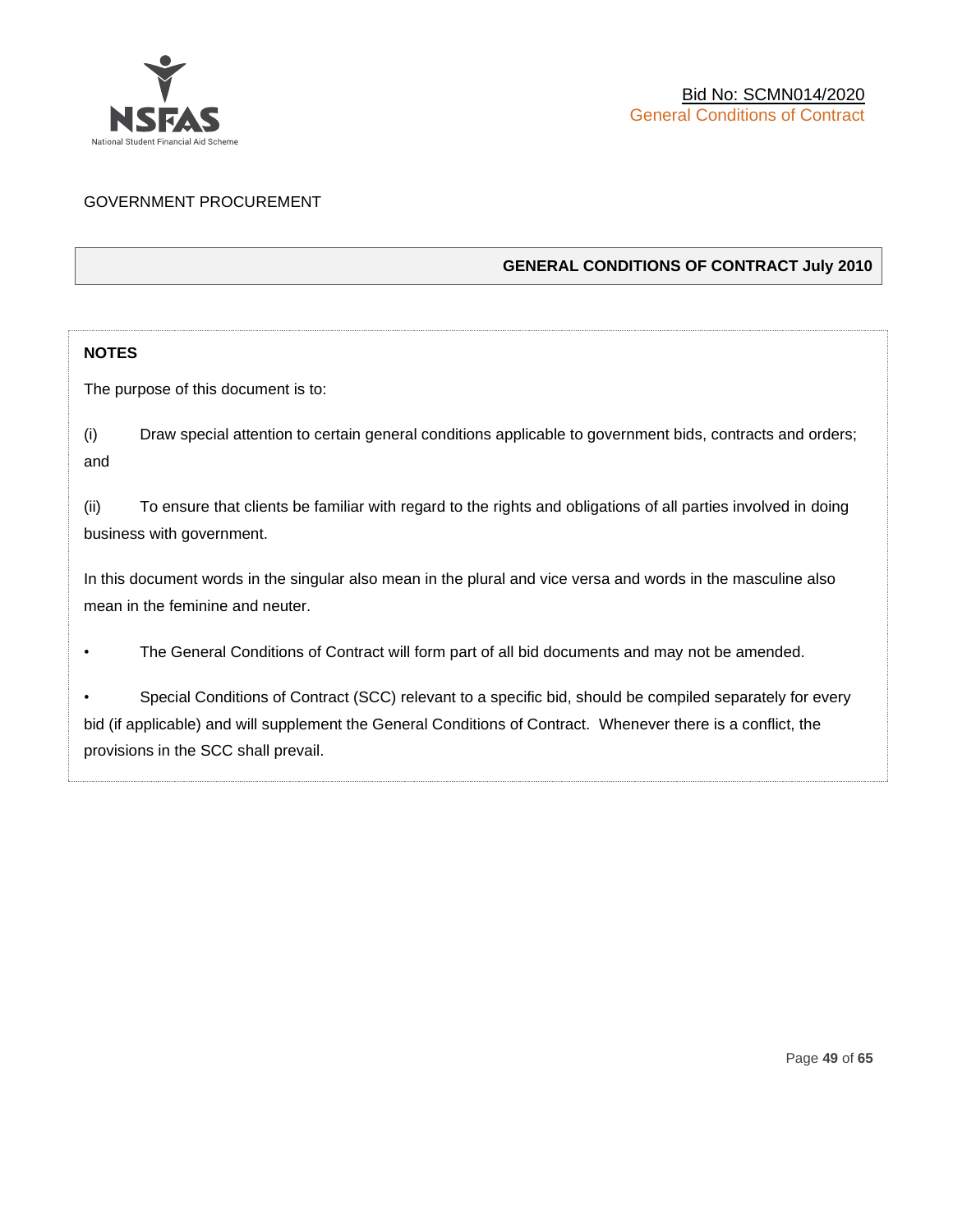

# TABLE OF CLAUSES

- 1. Definitions
- 2. Application
- 3. General
- 4. Standards
- 5. Use of contract documents and information; inspection
- 6. Patent rights
- 7. Performance security
- 8. Inspections, tests and analysis
- 9. Packing
- 10. Delivery and documents
- 11. Insurance
- 12. Transportation
- 13. Incidental services
- 14. Spare parts
- 15. Warranty
- 16. Payment
- 17. Prices
- 18. Contract amendments
- 19. Assignment
- 20. Subcontracts
- 21. Delays in the supplier's performance
- 22. Penalties
- 23. Termination for default
- 24. Dumping and countervailing duties
- 25. Force Majeure
- 26. Termination for insolvency
- 27. Settlement of disputes
- 28. Limitation of liability
- 29. Governing language
- 30. Applicable law
- 31. Notices
- 32. Taxes and duties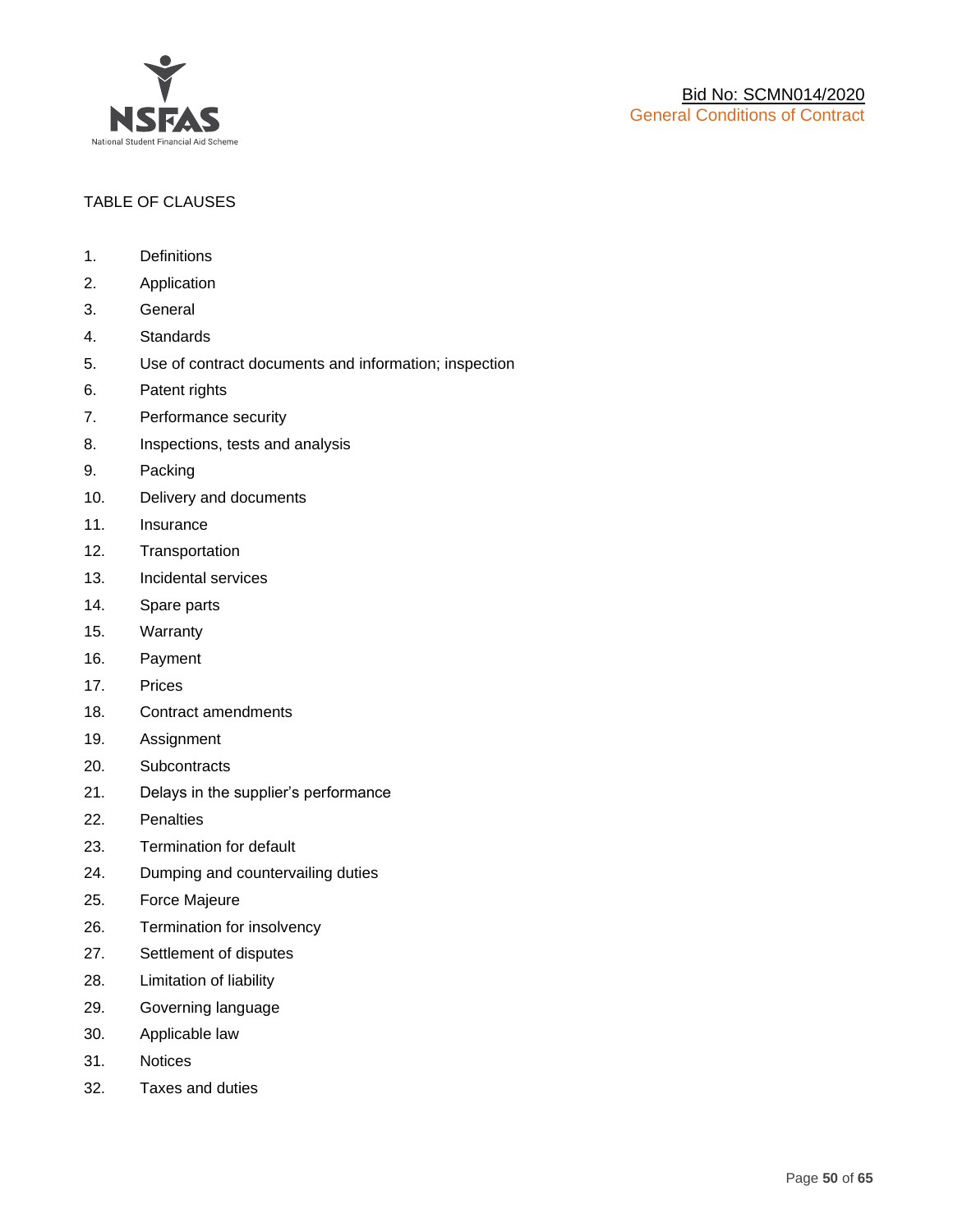

- 33. National Industrial Participation Programme (NIPP)
- 34. Prohibition of restrictive practices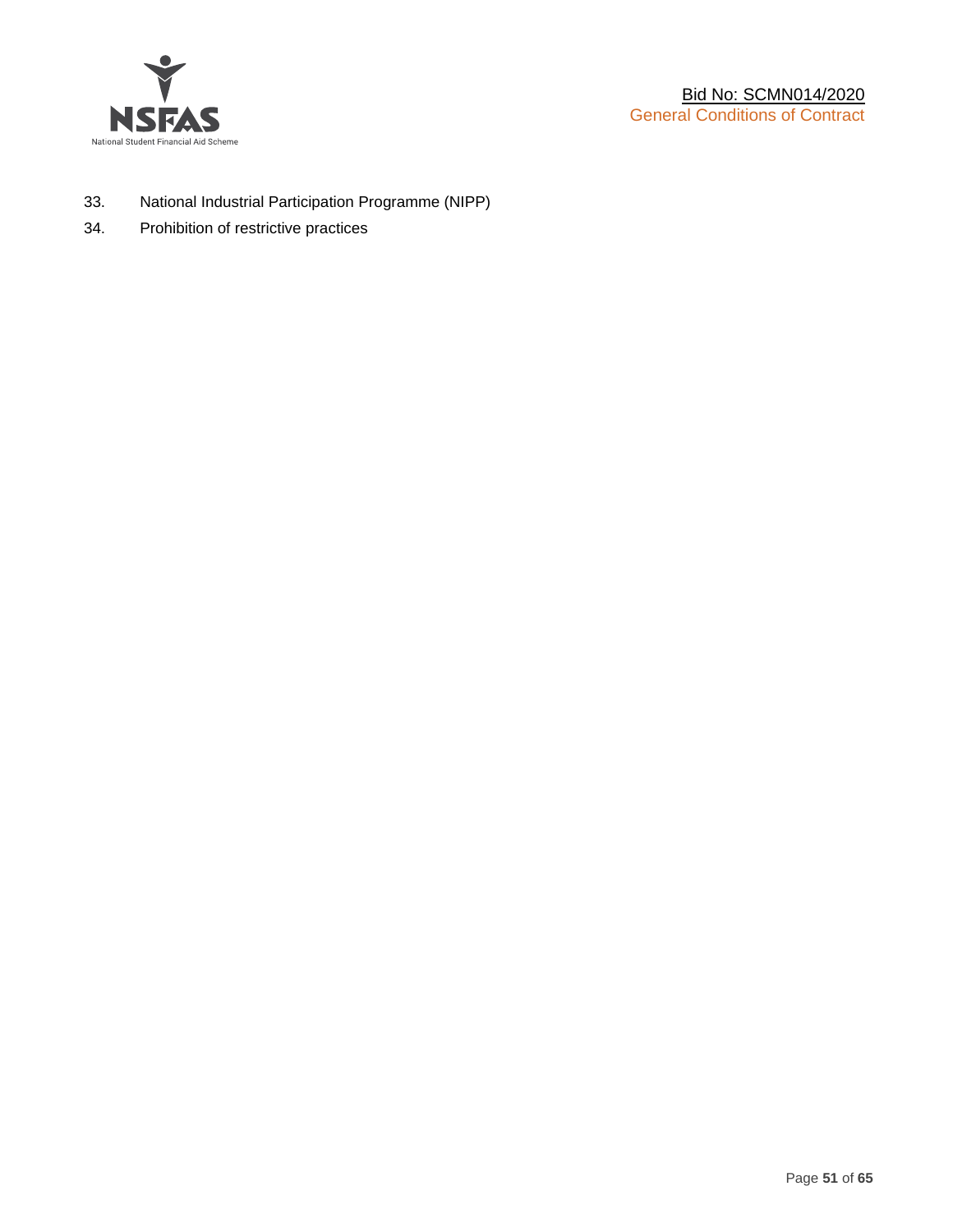

#### **General Conditions of Contract**

#### **1. Definitions**

- 1. The following terms shall be interpreted as indicated:
- 1.1 "Closing time" means the date and hour specified in the bidding documents for the receipt of bids.
- 1.2 "Contract" means the written agreement entered into between the purchaser and the supplier, as recorded in the contract form signed by the parties, including all attachments and appendices thereto and all documents incorporated by reference therein.
- 1.3 "Contract price" means the price payable to the supplier under the contract for the full and proper performance of his contractual obligations.
- 1.4 "Corrupt practice" means the offering, giving, receiving, or soliciting of anything of value to influence the action of a public official in the procurement process or in contract execution.
- 1.5 "Countervailing duties" are imposed in cases where an enterprise abroad is subsidized by its government and encouraged to market its products internationally.
- 1.6 "Country of origin" means the place where the goods were mined, grown or produced or from which the services are supplied. Goods are produced when, through manufacturing, processing or substantial and major assembly of components, a commercially recognized new product results that is substantially different in basic characteristics or in purpose or utility from its components.
- 1.7 "Day" means calendar day.
- 1.8 "Delivery" means delivery in compliance of the conditions of the contract or order.
- 1.9 "Delivery ex stock" means immediate delivery directly from stock actually on hand.
- 1.10 "Delivery into consignees store or to his site" means delivered and unloaded in the specified store or depot or on the specified site in compliance with the conditions of the contract or order, the supplier bearing all risks and charges involved until the supplies are so delivered and a valid receipt is obtained.
- 1.11 "Dumping" occurs when a private enterprise abroad market its goods on own initiative in the RSA at lower prices than that of the country of origin and which have the potential to harm the local industries in the RSA.
- 1.12 " Force majeure" means an event beyond the control of the supplier and not involving the supplier's fault or negligence and not foreseeable. Such events may include, but is not restricted to, acts of the purchaser in its sovereign capacity, wars or revolutions, fires, floods, epidemics, quarantine restrictions and freight embargoes.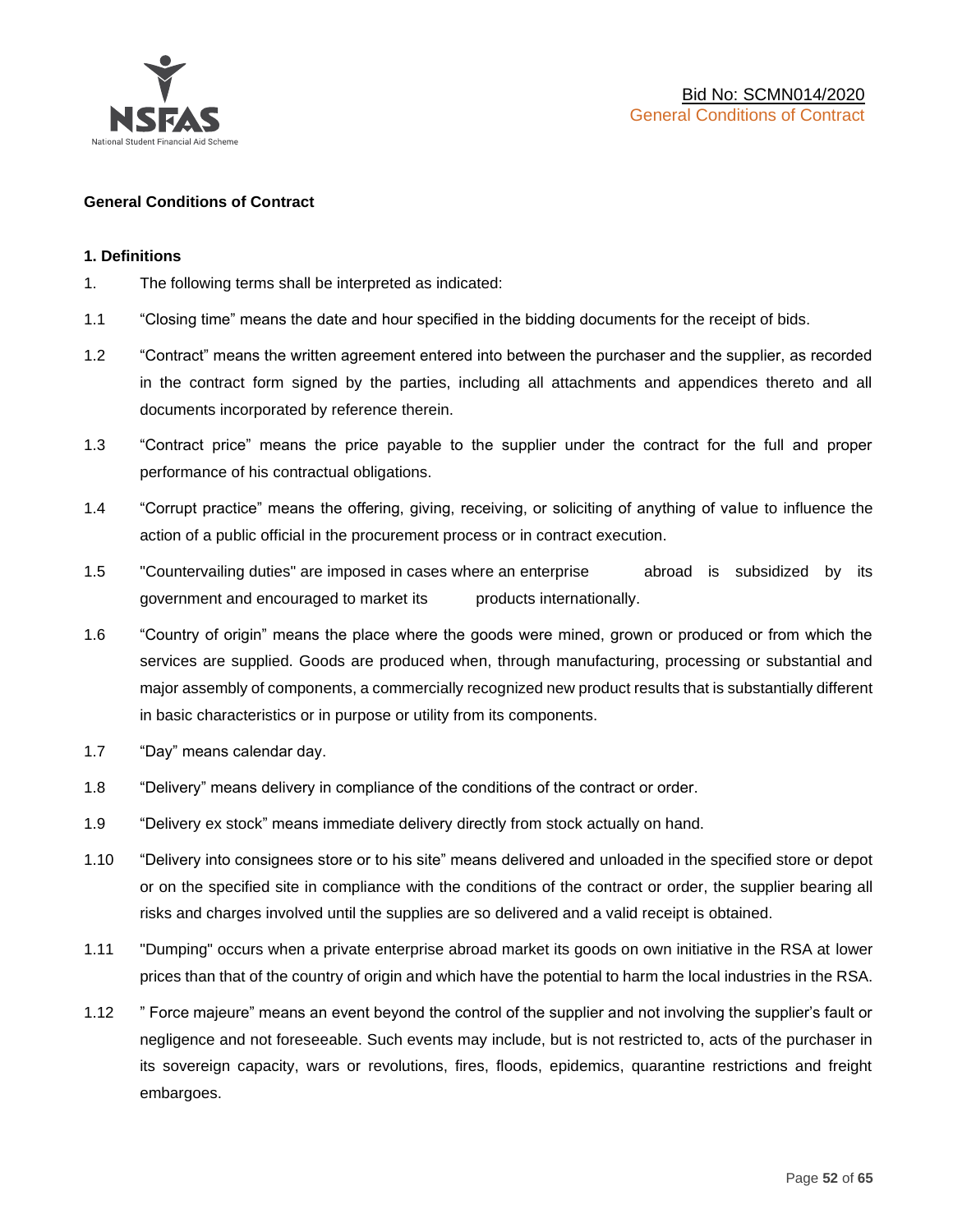

- 1.13 "Fraudulent practice" means a misrepresentation of facts in order to influence a procurement process or the execution of a contract to the detriment of any bidder and includes collusive practice among bidders (prior to or after bid submission) designed to establish bid prices at artificial non-competitive levels and to deprive the bidder of the benefits of free and open competition.
- 1.14 "GCC" means the General Conditions of Contract.
- 1.15 "Goods" means all of the equipment, machinery, and/or other materials that the supplier is required to supply to the purchaser under the contract.
- 1.16 "Imported content" means that portion of the bidding price represented by the cost of components, parts or materials which have been or are still to be imported (whether by the supplier or his subcontractors) and which costs are inclusive of the costs abroad, plus freight and other direct importation costs such as landing costs, dock dues, import duty, sales duty or other similar tax or duty at the South African place of entry as well as transportation and handling charges to the factory in the Republic where the supplies covered by the bid will be manufactured.
- 1.17 "Local content" means that portion of the bidding price which is not included in the imported content provided that local manufacture does take place.
- 1.18 "Manufacture" means the production of products in a factory using labour, materials, components and machinery and includes other related value-adding activities.
- 1.19 "Order" means an official written order issued for the supply of goods or works or the rendering of a service.
- 1.20 "Project site," where applicable, means the place indicated in bidding documents.
- 1.21 "Purchaser" means the organization purchasing the goods.
- 1.22 "Republic" means the Republic of South Africa.
- 1.23 "SCC" means the Special Conditions of Contract.
- 1.24 "Services" means those functional services ancillaries to the supply of the goods, such as transportation and any other incidental services, such as installation, commissioning, provision of technical assistance, training, catering, gardening, security, maintenance and other such obligations of the supplier covered under the contract.
- 1.25 "Written" or "in writing" means handwritten in ink or any form of electronic or mechanical writing.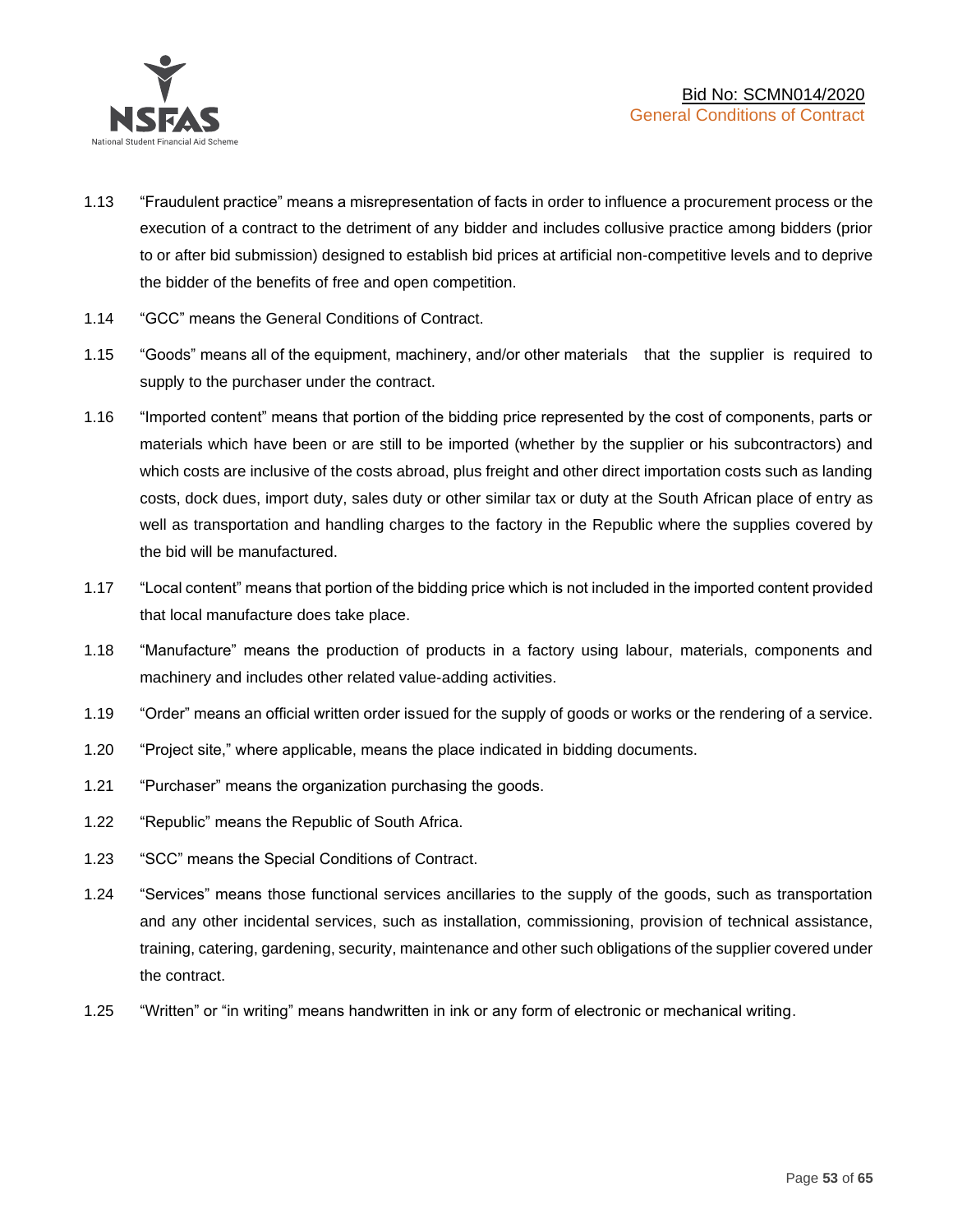

#### **2. Application**

- 2.1 These general conditions are applicable to all bids, contracts and orders including bids for functional and professional services, sales, hiring, letting and the granting or acquiring of rights, but excluding immovable property, unless otherwise indicated in the bidding documents.
- 2.2 Where applicable, special conditions of contract are also laid down to cover specific supplies, services or works.
- 2.3 Where such special conditions of contract are in conflict with these general conditions, the special conditions shall apply.

#### **3 General**

- 3.1 Unless otherwise indicated in the bidding documents, the purchaser shall not be liable for any expense incurred in the preparation and submission of a bid. Where applicable a non-refundable fee for documents may be charged.
- 3.2 With certain exceptions, invitations to bid are only published in the Government Tender Bulletin. The Government Tender Bulletin may be obtained directly from the Government Printer, Private Bag X85, Pretoria 0001, or accessed electronically from [www.treasury.gov.za](http://www.treasury.gov.za/)

#### **4. Standards**

4.1 The goods supplied shall conform to the standards mentioned in the bidding documents and specifications.

#### **5. Use of contract documents and information; inspection**.

- 5.1 The supplier shall not, without the purchaser's prior written consent, disclose the contract, or any provision thereof, or any specification, plan, drawing, pattern, sample, or information furnished by or on behalf of the purchaser in connection therewith, to any person other than a person employed by the supplier in the performance of the contract. Disclosure to any such employed person shall be made in confidence and shall extend only so far as may be necessary for purposes of such performance.
- 5.2 The supplier shall not, without the purchaser's prior written consent, make use of any document or information mentioned in GCC clause 5.1 except for purposes of performing the contract.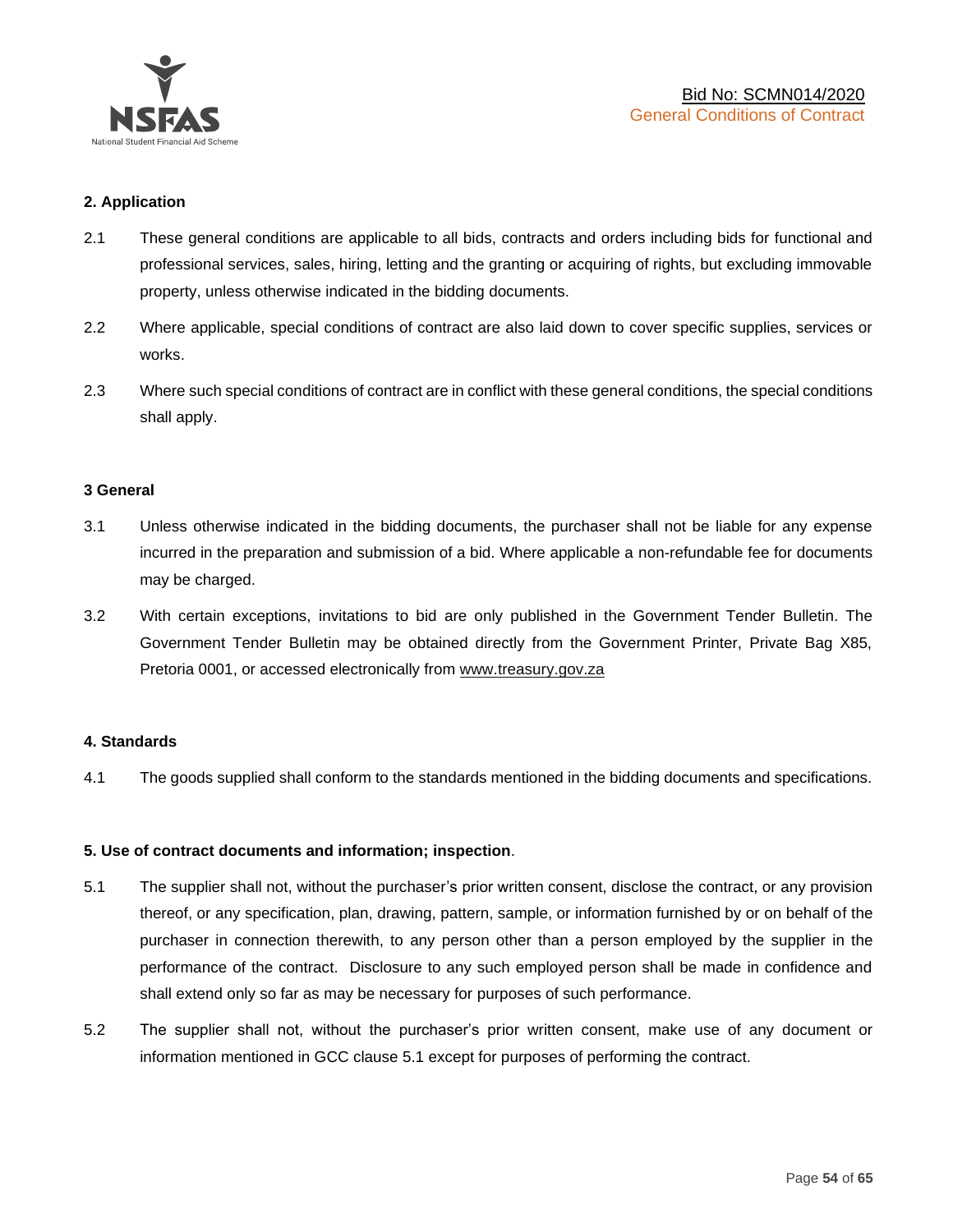

- 5.3 Any document, other than the contract itself mentioned in GCC clause 5.1 shall remain the property of the purchaser and shall be returned (all copies) to the purchaser on completion of the supplier's performance under the contract if so, required by the purchaser.
- 5.4 The supplier shall permit the purchaser to inspect the supplier's records relating to the performance of the supplier and to have them audited by auditors appointed by the purchaser, if so, required by the purchaser.

#### **6. Patent rights**

6.1 The supplier shall indemnify the purchaser against all third-party claims of infringement of patent, trademark, or industrial design rights arising from use of the goods or any part thereof by the purchaser.

#### **7. Performance security**

- 7.1 Within thirty (30) days of receipt of the notification of contract award, the successful bidder shall furnish to the purchaser the performance security of the amount specified in SCC.
- 7.2 The proceeds of the performance security shall be payable to the purchaser as compensation for any loss resulting from the supplier's failure to complete his obligations under the contract.
- 7.3 The performance security shall be denominated in the currency of the contract, or in a freely convertible currency acceptable to the purchaser and shall be in one of the following forms:
	- (a) a bank guarantee or an irrevocable letter of credit issued by a reputable bank located in the purchaser's country or abroad, acceptable to the purchaser, in the form provided in the bidding documents or another form acceptable to the purchaser; or
	- (b) a cashier's or certified cheque
- 7.4 The performance security will be discharged by the purchaser and returned to the supplier not later than thirty (30) days following the date of completion of the supplier's performance obligations under the contract, including any warranty obligations, unless otherwise specified in SCC.

#### **8. Inspections, tests and analyses**

- 8.1 All pre-bidding testing will be for the account of the bidder.
- 8.2 If it is a bid condition that supplies to be produced or services to be rendered should at any stage during production or execution or on completion be subject to inspection, the premises of the bidder or contractor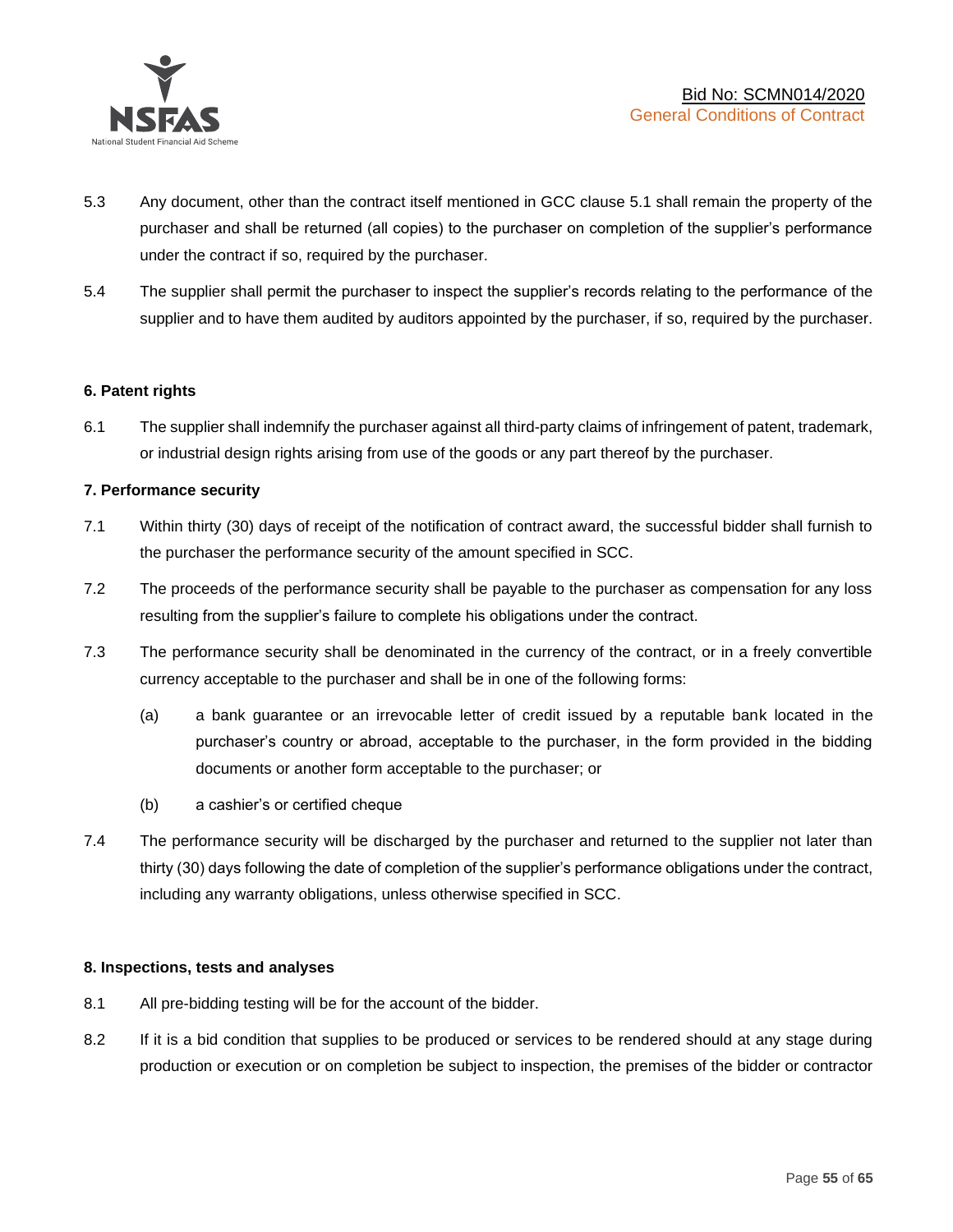shall be open, at all reasonable hours, for inspection by a representative of the Department or an organization acting on behalf of the Department.

- 8.3 If there are no inspection requirements indicated in the bidding documents and no mention is made in the contract, but during the contract period it is decided that inspections shall be carried out, the purchaser shall itself make the necessary arrangements, including payment arrangements with the testing authority concerned.
- 8.4 If the inspections, tests and analyses referred to in clauses 8.2 and 8.3 show the supplies to be in accordance with the contract requirements, the cost of the inspections, tests and analyses shall be defrayed by the purchaser.
- 8.5 Where the supplies or services referred to in clauses 8.2 and 8.3 do not comply with the contract requirements, irrespective of whether such supplies or services are accepted or not, the cost in connection with these inspections, tests or analyses shall be defrayed by the supplier.
- 8.6 Supplies and services which are referred to in clauses 8.2 and 8.3 and which do not comply with the contract requirements may be rejected.
- 8.7 Any contract supplies may on or after delivery be inspected, tested or analysed and may be rejected if found not to comply with the requirements of the contract. Such rejected supplies shall be held at the cost and risk of the supplier who shall, when called upon, remove them immediately at his own cost and forthwith substitute them with supplies which do comply with the requirements of the contract. Failing such removal, the rejected supplies shall be returned at the supplier's cost and risk. Should the supplier fail to provide the substitute supplies forthwith, the purchaser may, without giving the supplier further opportunity to substitute the rejected supplies, purchase such supplies as may be necessary at the expense of the supplier.
- 8.8 The provisions of clauses 8.4 to 8.7 shall not prejudice the right of the purchaser to cancel the contract on account of a breach of the conditions thereof, or to act in terms of Clause 23 of GCC.

# **9. Packing**

9.1 The supplier shall provide such packing of the goods as is required to prevent their damage or deterioration during transit to their final destination, as indicated in the contract. The packing shall be sufficient to withstand, without limitation, rough handling during transit and exposure to extreme temperatures, salt and precipitation during transit, and open storage. Packing, case size and weights shall take into consideration, where appropriate, the remoteness of the goods' final destination and the absence of heavy handling facilities at all points in transit.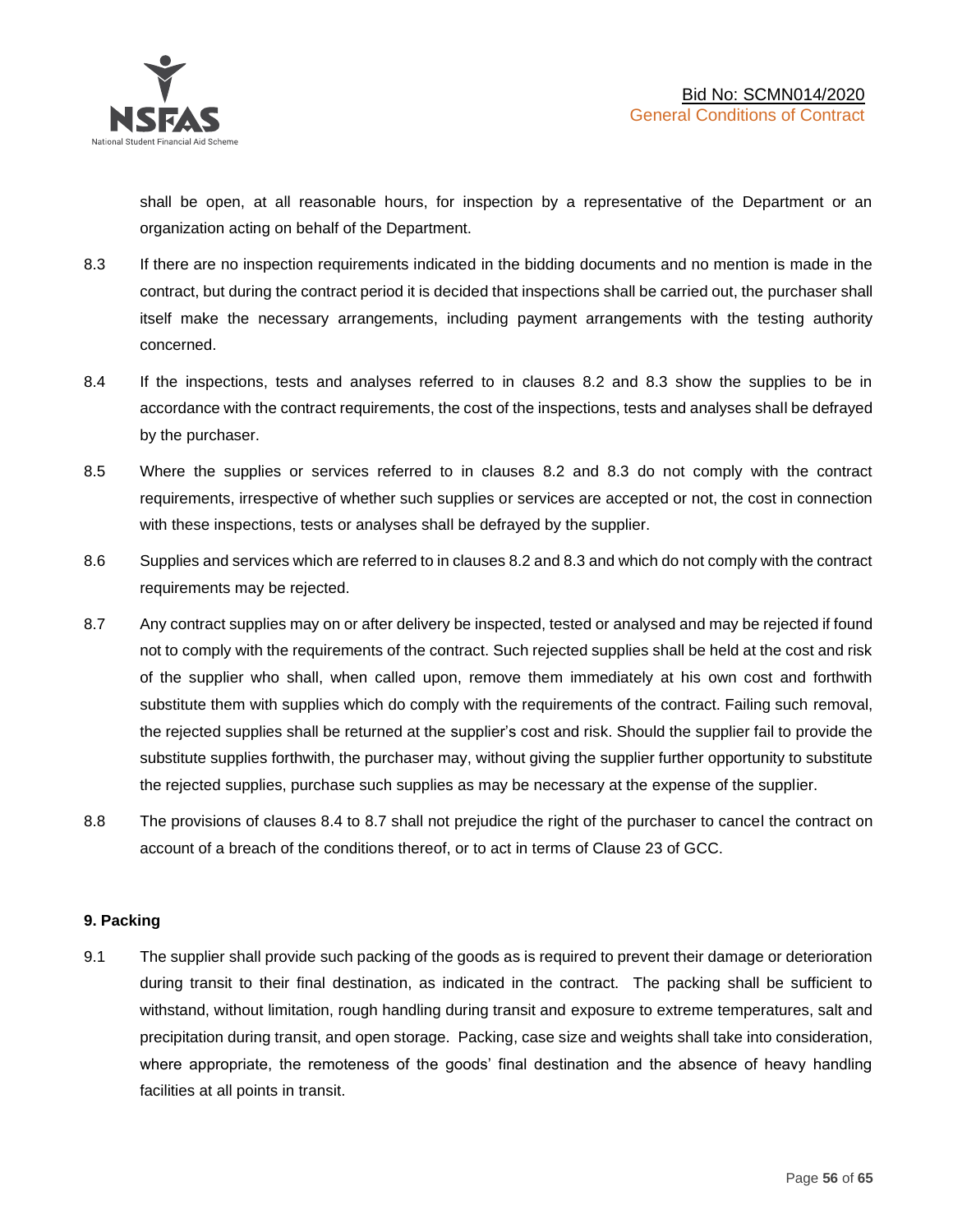

9.2 The packing, marking, and documentation within and outside the packages shall comply strictly with such special requirements as shall be expressly provided for in the contract, including additional requirements, if any, specified in SCC, and in any subsequent instructions ordered by the purchaser.

#### **10. Delivery and documents**

- 10.1 Delivery of the goods shall be made by the supplier in accordance with the terms specified in the contract. The details of shipping and/or other documents to be furnished by the supplier are specified in SCC.
- 10.2 Documents to be submitted by the supplier are specified in SCC.

#### **11. Insurance**

11.1 The goods supplied under the contract shall be fully insured in a freely convertible currency against loss or damage incidental to manufacture or acquisition, transportation, storage and delivery in the manner specified in the SCC.

#### **12. Transportation**

12.1 Should a price other than an all-inclusive delivered price be required, this shall be specified in the SCC.

#### **13. Incidental services**

13.1 The supplier may be required to provide any or all of the following services, including additional services, if any, specified in SCC:

(a) performance or supervision of on-site assembly and/or commissioning of the supplied ` goods;

- (b) furnishing of tools required for assembly and/or maintenance of the supplied goods;
- (c) furnishing of a detailed operations and maintenance manual for each appropriate unit of the supplied goods;
- (d) performance or supervision or maintenance and/or repair of the supplied goods, for a period of time agreed by the parties, provided that this service shall not relieve the supplier of any warranty obligations under this contract; and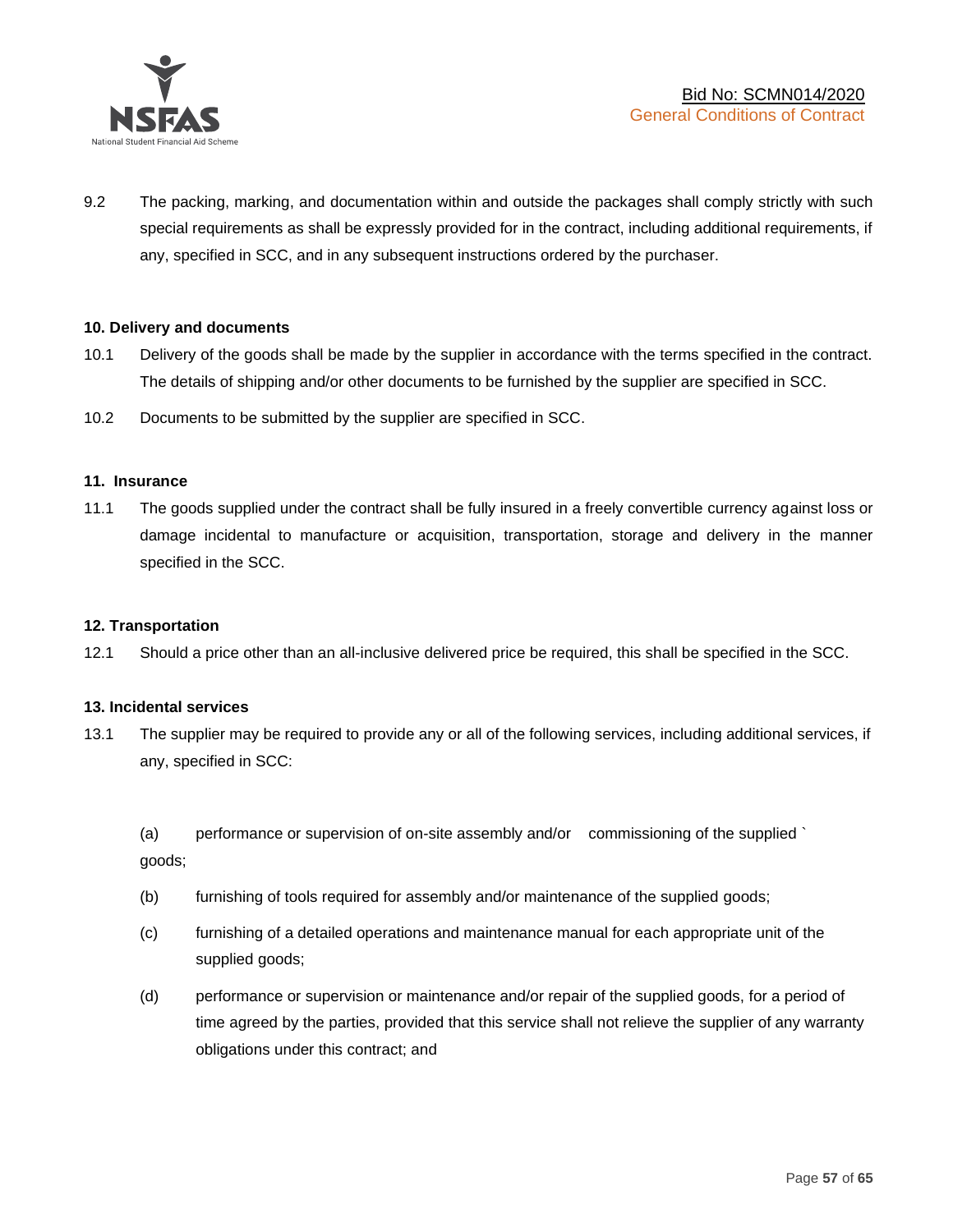

- (e) training of the purchaser's personnel, at the supplier's plant and/or on-site, in assembly, start-up, operation, maintenance, and/or repair of the supplied goods.
- 13.2 Prices charged by the supplier for incidental services, if not included in the contract price for the goods, shall be agreed upon in advance by the parties and shall not exceed the prevailing rates charged to other parties by the supplier for similar services.

#### **14. Spare parts**

- 14.1 As specified in SCC, the supplier may be required to provide any or all of the following materials, notifications, and information pertaining to spare parts manufactured or distributed by the supplier:
	- (a) such spare parts as the purchaser may elect to purchase from the supplier, provided that this election shall not relieve the supplier of any warranty obligations under the contract; and
	- (b) in the event of termination of production of the spare parts:

(i) Advance notification to the purchaser of the pending termination, in sufficient time to permit the purchaser to procure needed requirements; and

(ii) following such termination, furnishing at no cost to the purchaser, the blueprints, drawings, and specifications of the spare parts, if requested.

#### **15. Warranty**

- 15.1 The supplier warrants that the goods supplied under the contract are new, unused, of the most recent or current models, and that they incorporate all recent improvements in design and materials unless provided otherwise in the contract. The supplier further warrants that all goods supplied under this contract shall have no defect, arising from design, materials, or workmanship (except when the design and/or material is required by the purchaser's specifications) or from any act or omission of the supplier, that may develop under normal use of the supplied goods in the conditions prevailing in the country of final destination.
- 15.2 This warranty shall remain valid for twelve (12) months after the goods, or any portion thereof as the case may be, have been delivered to and accepted at the final destination indicated in the contract, or for eighteen (18) months after the date of shipment from the port or place of loading in the source country, whichever period concludes earlier, unless specified otherwise in SCC.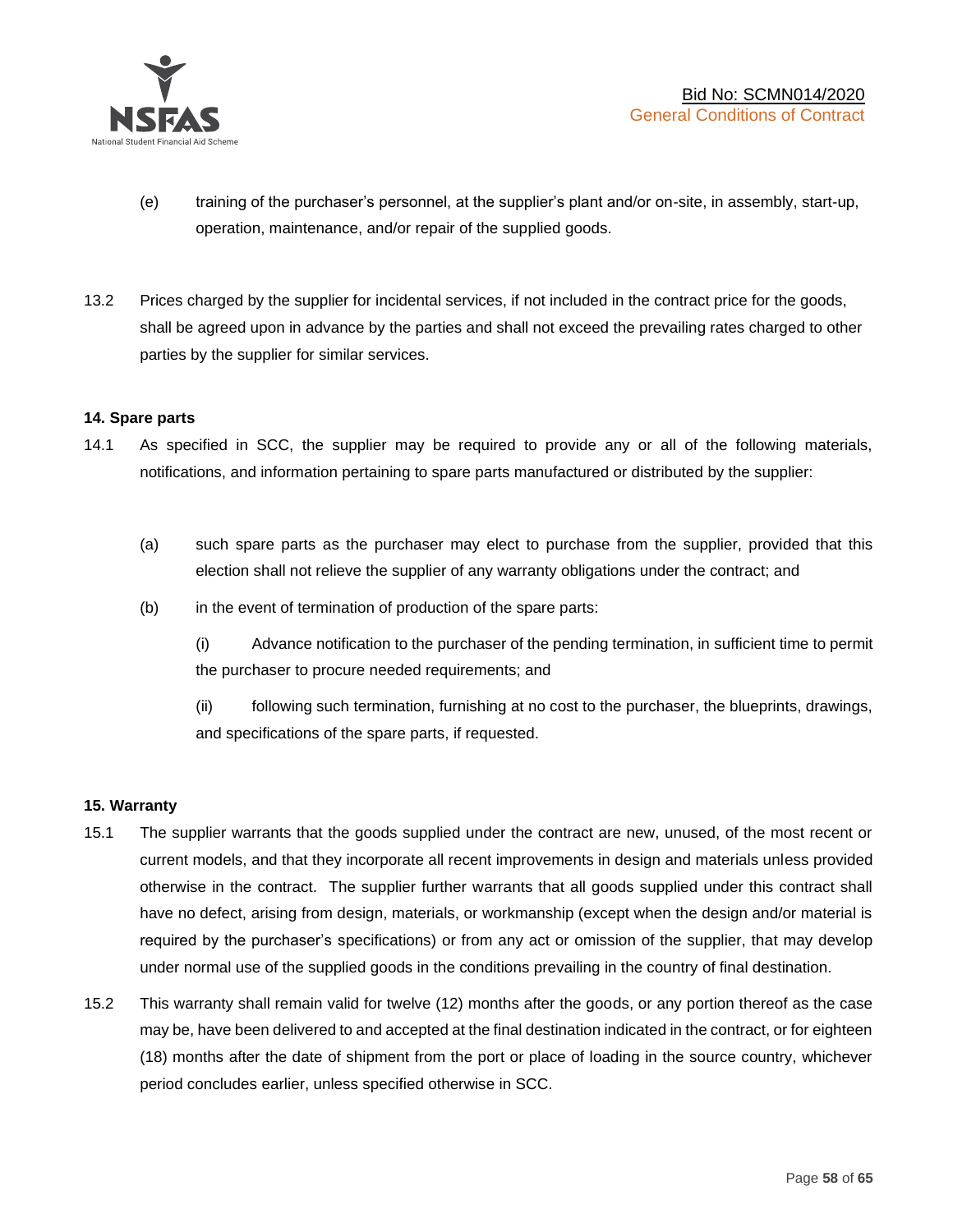

- 15.3 The purchaser shall promptly notify the supplier in writing of any claims arising under this warranty.
- 15.4 Upon receipt of such notice, the supplier shall, within the period specified in SCC and with all reasonable speed, repair or replace the defective goods or parts thereof, without costs to the purchaser.
- 15.5 If the supplier, having been notified, fails to remedy the defect(s) within the period specified in SCC, the purchaser may proceed to take such remedial action as may be necessary, at the supplier's risk and expense and without prejudice to any other rights which the purchaser may have against the supplier under the contract.

#### **16. Payment**

- 16.1 The method and conditions of payment to be made to the supplier under this contract shall be specified in SCC.
- 16.2 The supplier shall furnish the purchaser with an invoice accompanied by a copy of the delivery note and upon fulfilment of other obligations stipulated in the contract.
- 16.3 Payments shall be made promptly by the purchaser, but in no case later than thirty (30) days after submission of an invoice or claim by the supplier.
- 16.4 Payment will be made in Rand unless otherwise stipulated in SCC.

#### **17. Prices**

17.1 Prices charged by the supplier for goods delivered and services performed under the contract shall not vary from the prices quoted by the supplier in his bid, with the exception of any price adjustments authorized in SCC or in the purchaser's request for bid validity extension, as the case may be.

#### **18. Contract amendments**

18.1 No variation in or modification of the terms of the contract shall be made except by written amendment signed by the parties concerned.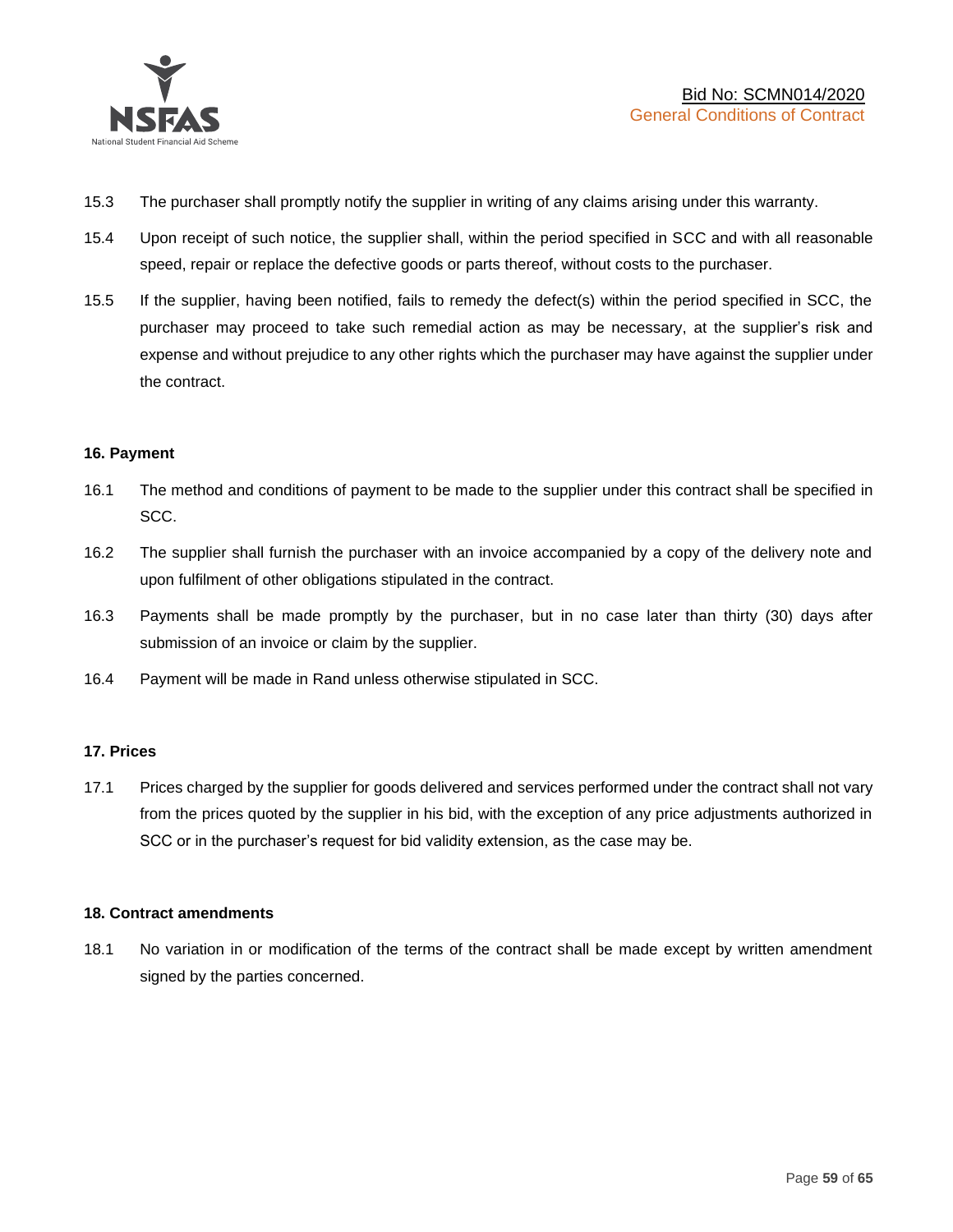

#### **19. Assignment**

19.1 The supplier shall not assign, in whole or in part, its obligations to perform under the contract, except with the purchaser's prior written consent.

#### **20. Subcontracts**

20.1 The supplier shall notify the purchaser in writing of all subcontracts awarded under this contract if not already specified in the bid. Such notification, in the original bid or later, shall not relieve the supplier from any liability or obligation under the contract.

#### **21. Delays in the supplier's performance**

- 21.1 Delivery of the goods and performance of services shall be made by the supplier in accordance with the time schedule prescribed by the purchaser in the contract.
- 21.2 If at any time during performance of the contract, the supplier or its subcontractor(s) should encounter conditions impeding timely delivery of the goods and performance of services, the supplier shall promptly notify the purchaser in writing of the fact of the delay, its likely duration and its cause(s). As soon as practicable after receipt of the supplier's notice, the purchaser shall evaluate the situation and may at his discretion extend the supplier's time for performance, with or without the imposition of penalties, in which case the extension shall be ratified by the parties by amendment of contract.
- 21.3 No provision in a contract shall be deemed to prohibit the obtaining of supplies or services from a national department, provincial department, or a local authority.
- 21.4 The right is reserved to procure outside of the contract small quantities or to have minor essential services executed if an emergency arises, the supplier's point of supply is not situated at or near the place where the supplies are required, or the supplier's services are not readily available.
- 21.5 Except as provided under GCC Clause 25, a delay by the supplier in the performance of its delivery obligations shall render the supplier liable to the imposition of penalties, pursuant to GCC Clause 22, unless an extension of time is agreed upon pursuant to GCC Clause 21.2 without the application of penalties.
- 21.6 Upon any delay beyond the delivery period in the case of a supplies contract, the purchaser shall, without cancelling the contract, be entitled to purchase supplies of a similar quality and up to the same quantity in substitution of the goods not supplied in conformity with the contract and to return any goods delivered later at the supplier's expense and risk, or to cancel the contract and buy such goods as may be required to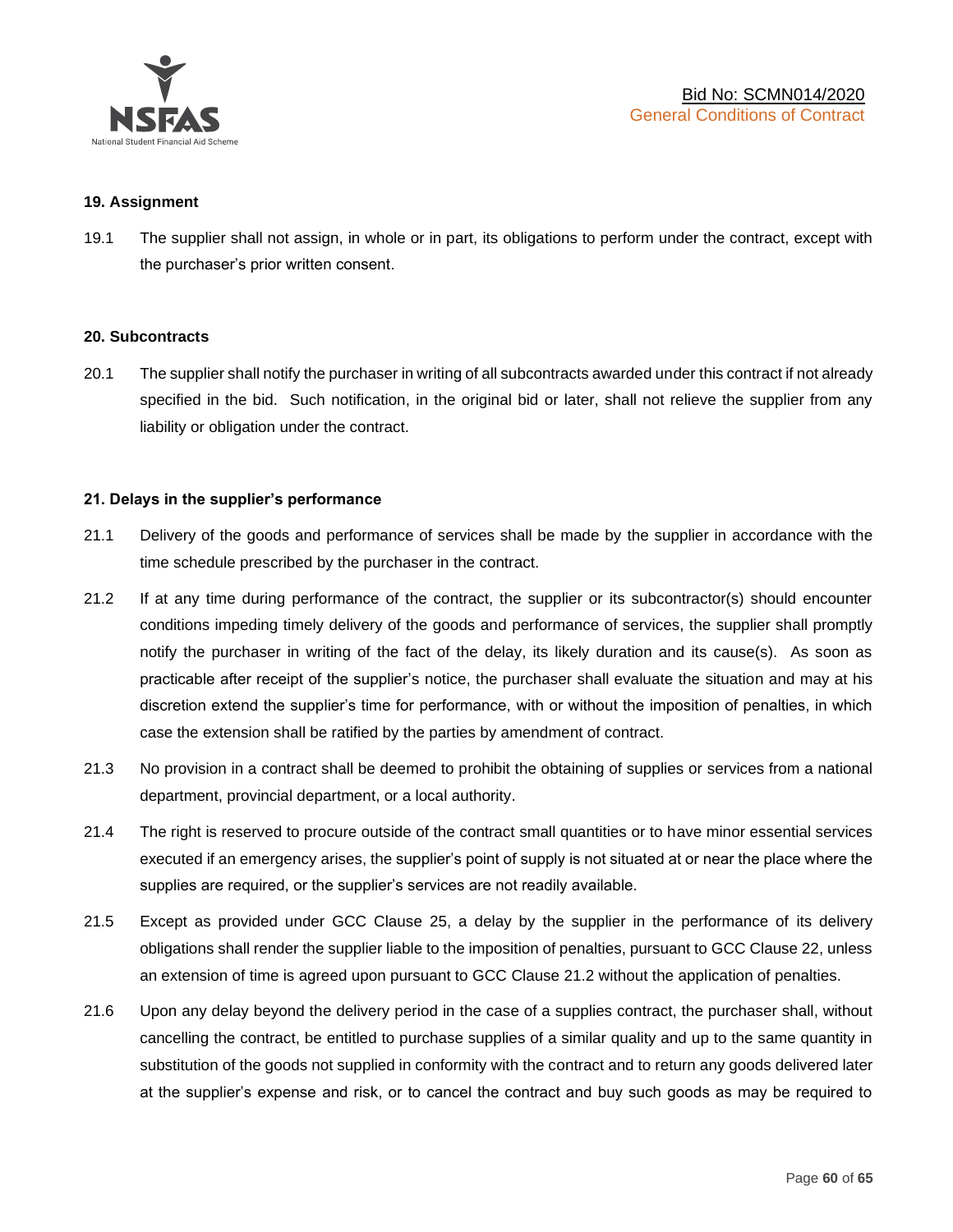

complete the contract and without prejudice to his other rights, be entitled to claim damages from the supplier.

#### **22. Penalties**

22.1 Subject to GCC Clause 25, if the supplier fails to deliver any or all of the goods or to perform the services within the period(s) specified in the contract, the purchaser shall, without prejudice to its other remedies under the contract, deduct from the contract price, as a penalty, a sum calculated on the delivered price of the delayed goods or unperformed services using the current prime interest rate calculated for each day of the delay until actual delivery or performance. The purchaser may also consider termination of the contract pursuant to GCC Clause 23.

#### **23. Termination for default**

- 23.1 The purchaser, without prejudice to any other remedy for breach of contract, by written notice of default sent to the supplier, may terminate this contract in whole or in part:
	- (a) if the supplier fails to deliver any or all of the goods within the period(s) specified in the contract, or within any extension thereof granted by the purchaser pursuant to GCC Clause 21.2;
	- (b) if the Supplier fails to perform any other obligation(s) under the contract; or
	- (c) if the supplier, in the judgment of the purchaser, has engaged in corrupt or fraudulent practices in competing for or in executing the contract.
- 23.2 In the event the purchaser terminates the contract in whole or in part, the purchaser may procure, upon such terms and in such manner as it deems appropriate, goods, works or services similar to those undelivered, and the supplier shall be liable to the purchaser for any excess costs for such similar goods, works or services. However, the supplier shall continue performance of the contract to the extent not terminated.
- 23.3 Where the purchaser terminates the contract in whole or in part, the purchaser may decide to impose a restriction penalty on the supplier by prohibiting such supplier from doing business with the public sector for a period not exceeding 10 years.
- 23.4 If a purchaser intends imposing a restriction on a supplier or any person associated with the supplier, the supplier will be allowed a time period of not more than fourteen (14) days to provide reasons why the envisaged restriction should not be imposed. Should the supplier fail to respond within the stipulated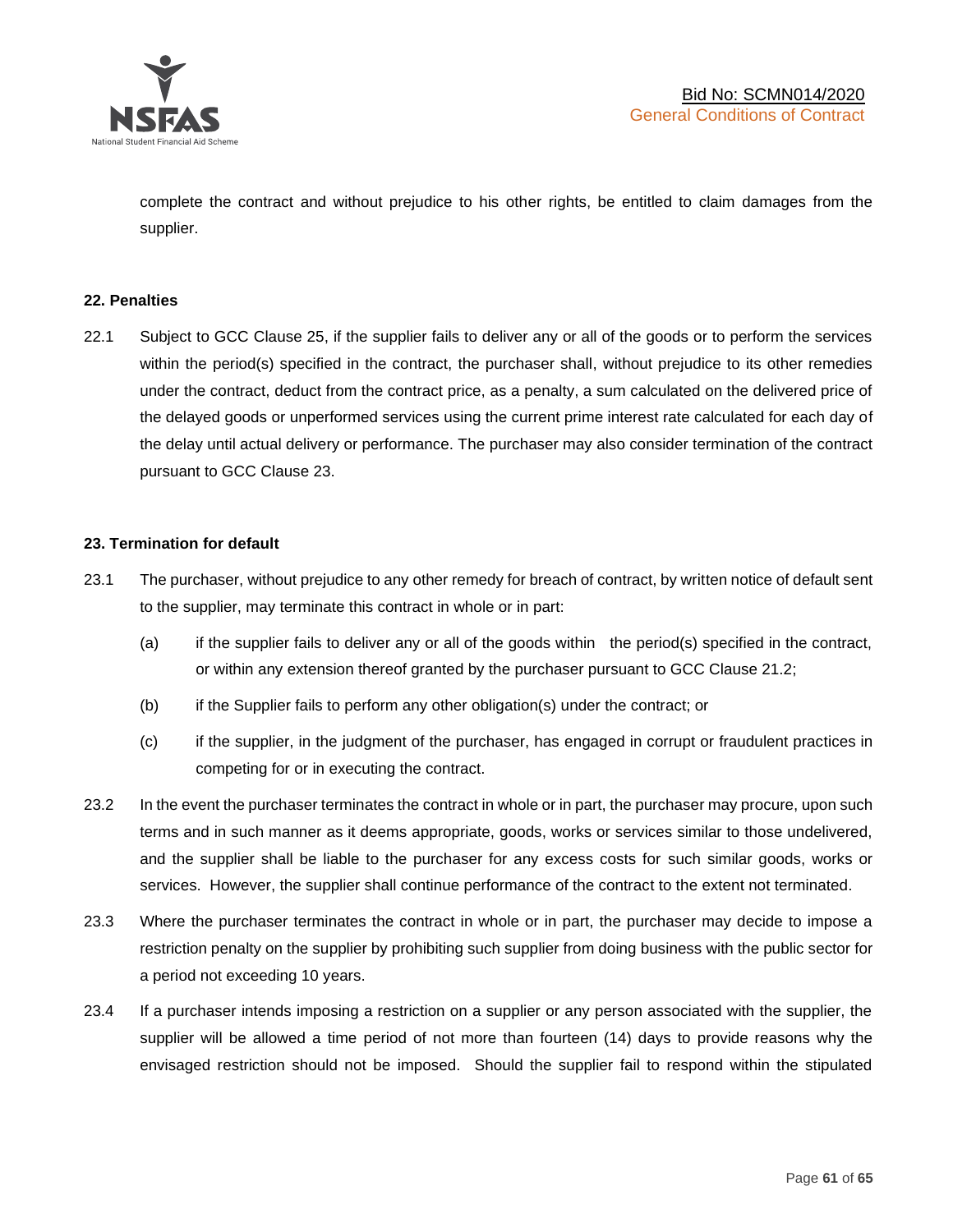

fourteen (14) days the purchaser may regard the intended penalty as not objected against and may impose it on the supplier.

- 23.5 Any restriction imposed on any person by the Accounting Officer / Authority will, at the discretion of the Accounting Officer / Authority, also be applicable to any other enterprise or any partner, manager, director or other person who wholly or partly exercises or exercised or may exercise control over the enterprise of the first-mentioned person, and with which enterprise or person the first-mentioned person, is or was in the opinion of the Accounting Officer / Authority actively associated.
- 23.6 If a restriction is imposed, the purchaser must, within five (5) working days of such imposition, furnish the National Treasury, with the following information:
	- (i) the name and address of the supplier and / or person restricted by the purchaser;
	- (ii) the date of commencement of the restriction
	- (iii) the period of restriction; and
	- (iv) the reasons for the restriction.

These details will be loaded in the National Treasury's central database of suppliers or persons prohibited from doing business with the public sector.

23.7 If a court of law convicts a person of an offence as contemplated in sections 12 or 13 of the Prevention and Combating of Corrupt Activities Act, No. 12 of 2004, the court may also rule that such person's name be endorsed on the Register for Tender Defaulters. When a person's name has been endorsed on the Register, the person will be prohibited from doing business with the public sector for a period not less than five years and not more than 10 years. The National Treasury is empowered to determine the period of restriction and each case will be dealt with on its own merits. According to section 32 of the Act the Register must be open to the public. The Register can be perused on the National Treasury website.

# **24. Anti- dumping and countervailing duties and rights**

24.1 When, after the date of bid, provisional payments are required, or anti-dumping or countervailing duties are imposed, or the amount of a provisional payment or anti-dumping or countervailing right is increased in respect of any dumped or subsidized import, the State is not liable for any amount so required or imposed, or for the amount of any such increase. When, after the said date, such a provisional payment is no longer required or any such anti-dumping or countervailing right is abolished, or where the amount of such provisional payment or any such right is reduced, any such favourable difference shall on demand be paid forthwith by the contractor to the State or the State may deduct such amounts from moneys (if any) which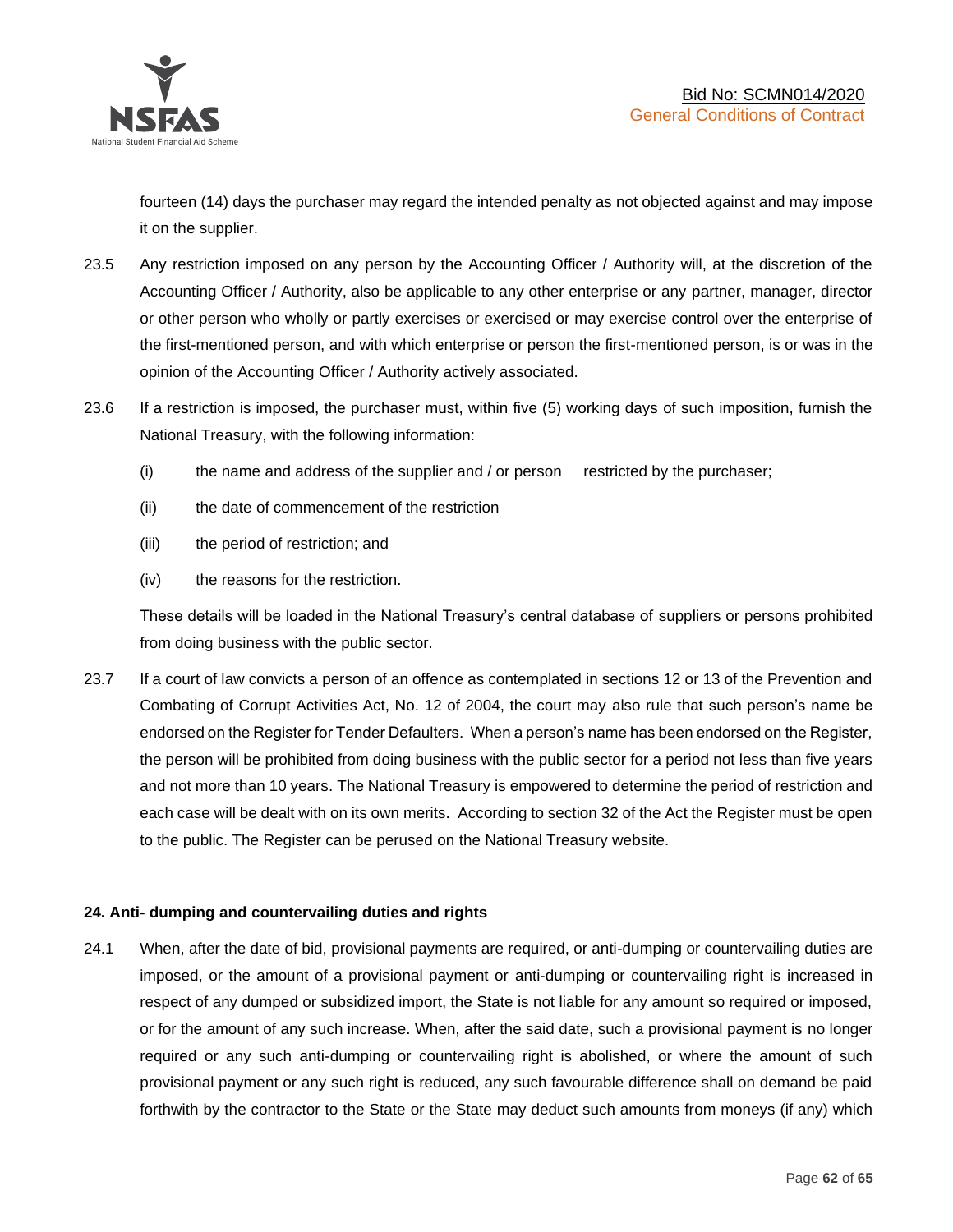

may otherwise be due to the contractor in regard to supplies or services which he delivered or rendered, or is to deliver or render in terms of the contract or any other contract or any other amount which may be due to him

#### **25. Force Majeure**

- 25.1 Notwithstanding the provisions of GCC Clauses 22 and 23, the supplier shall not be liable for forfeiture of its performance security, damages, or termination for default if and to the extent that his delay in performance or other failure to perform his obligations under the contract is the result of an event of force majeure.
- 25.2 If a force majeure situation arises, the supplier shall promptly notify the purchaser in writing of such condition and the cause thereof. Unless otherwise directed by the purchaser in writing, the supplier shall continue to perform its obligations under the contract as far as is reasonably practical, and shall seek all reasonable alternative means for performance not prevented by the force majeure event.

#### **26. Termination for insolvency**

26.1 The purchaser may at any time terminate the contract by giving written notice to the supplier if the supplier becomes bankrupt or otherwise insolvent. In this event, termination will be without compensation to the supplier, provided that such termination will not prejudice or affect any right of action or remedy which has accrued or will accrue thereafter to the purchaser.

#### **27. Settlement of Disputes**

- 27.1 If any dispute or difference of any kind whatsoever arises between the purchaser and the supplier in connection with or arising out of the contract, the parties shall make every effort to resolve amicably such dispute or difference by mutual consultation.
- 27.2 If, after thirty (30) days, the parties have failed to resolve their dispute or difference by such mutual consultation, then either the purchaser or the supplier may give notice to the other party of his intention to commence with mediation. No mediation in respect of this matter may be commenced unless such notice is given to the other party.
- 27.3 Should it not be possible to settle a dispute by means of mediation, it may be settled in a South African court of law.
- 27.4 Mediation proceedings shall be conducted in accordance with the rules of procedure specified in the SCC.
- 27.5 Notwithstanding any reference to mediation and/or court proceedings herein,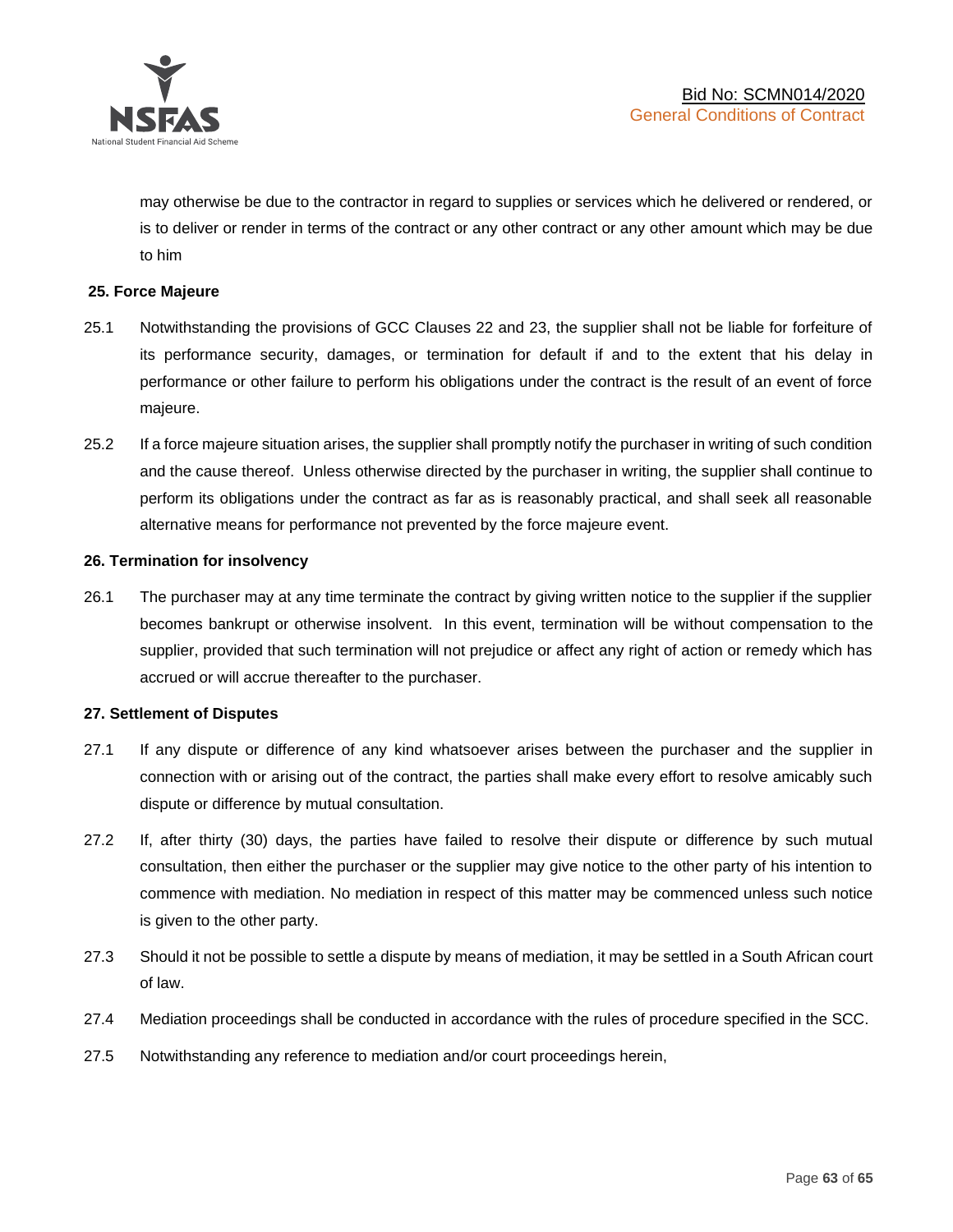

(a) the parties shall continue to perform their respective obligations under the contract unless they otherwise agree; and

(b) the purchaser shall pay the supplier any monies due the supplier.

# **28. Limitation of liability**

28.1 Except in cases of criminal negligence or wilful misconduct, and in the case of infringement pursuant to Clause 6;

(a) the supplier shall not be liable to the purchaser, whether in contract, tort, or otherwise, for any indirect or consequential loss or damage, loss of use, loss of production, or loss of profits or interest costs, provided that this exclusion shall not apply to any obligation of the supplier to pay penalties and/or damages to the purchaser; and

(b) the aggregate liability of the supplier to the purchaser, whether under the contract, in tort or otherwise, shall not exceed the total contract price, provided that this limitation shall not apply to the cost of repairing or replacing defective equipment.

#### **29. Governing language**

29.1 The contract shall be written in English. All correspondence and other documents pertaining to the contract that is exchanged by the parties shall also be written in English.

#### **30. Applicable Law**

30.1 The contract shall be interpreted in accordance with South African laws, unless otherwise specified in SCC.

#### **31. Notices**

31.1 Every written acceptance of a bid shall be posted to the supplier concerned by registered or certified mail and any other notice to him shall be posted by ordinary mail to the address furnished in his bid or to the address notified later by him in writing and such posting shall be deemed to be proper service of such notice

The time mentioned in the contract documents for performing any act after such aforesaid notice has been given, shall be reckoned from the date of posting of such notice.